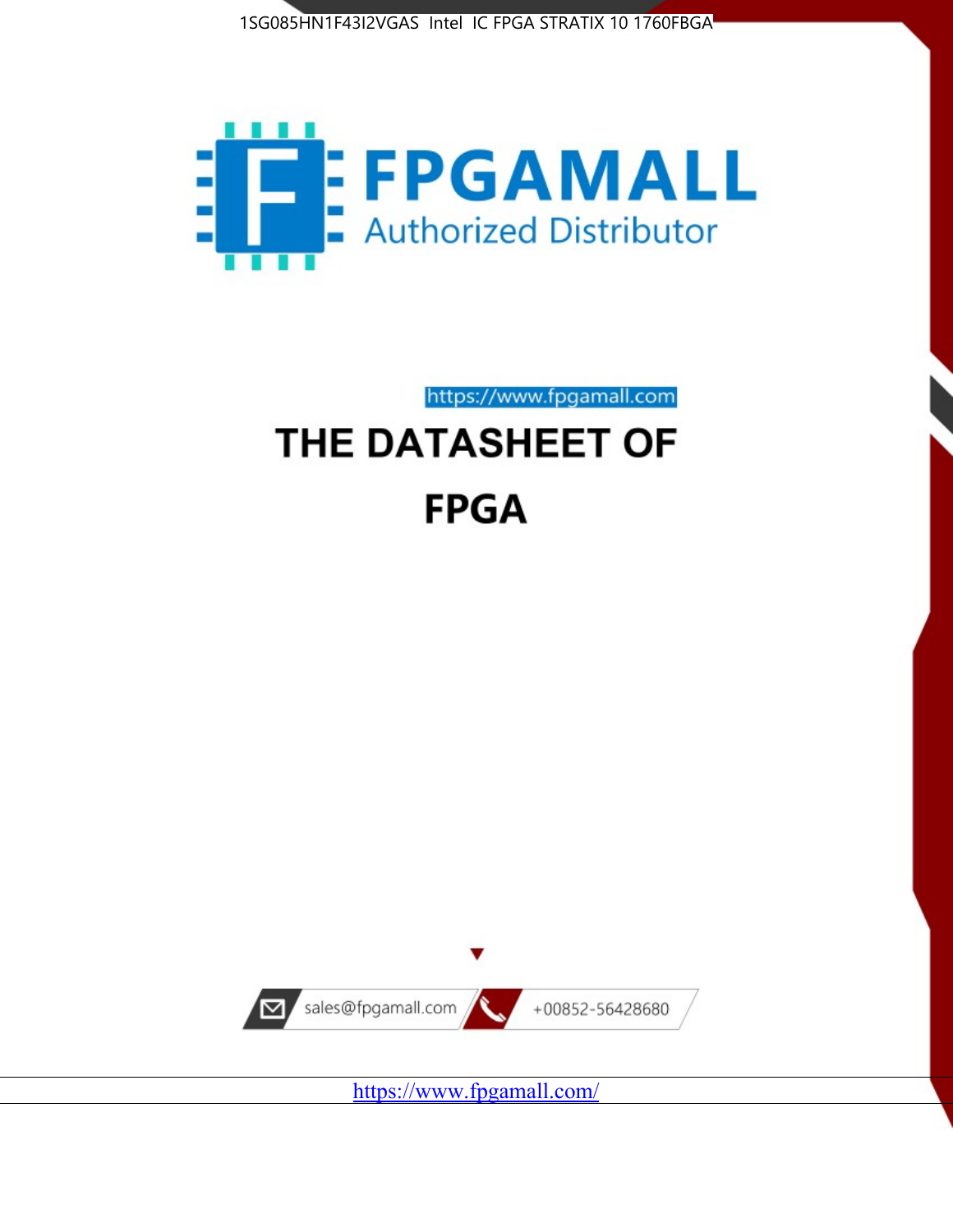1SG085HN1F43I2VGAS Intel IC FPGA STRATIX 10 1760FBGA



# **Intel® Stratix® 10 GX/SX Device Overview**



**S10-OVERVIEW | 2020.04.30** Latest document on the web: **[PDF](https://www.intel.com/content/dam/www/programmable/us/en/pdfs/literature/hb/stratix-10/s10-overview.pdf)** | **[HTML](https://www.intel.com/content/www/us/en/programmable/documentation/joc1442261161666.html)**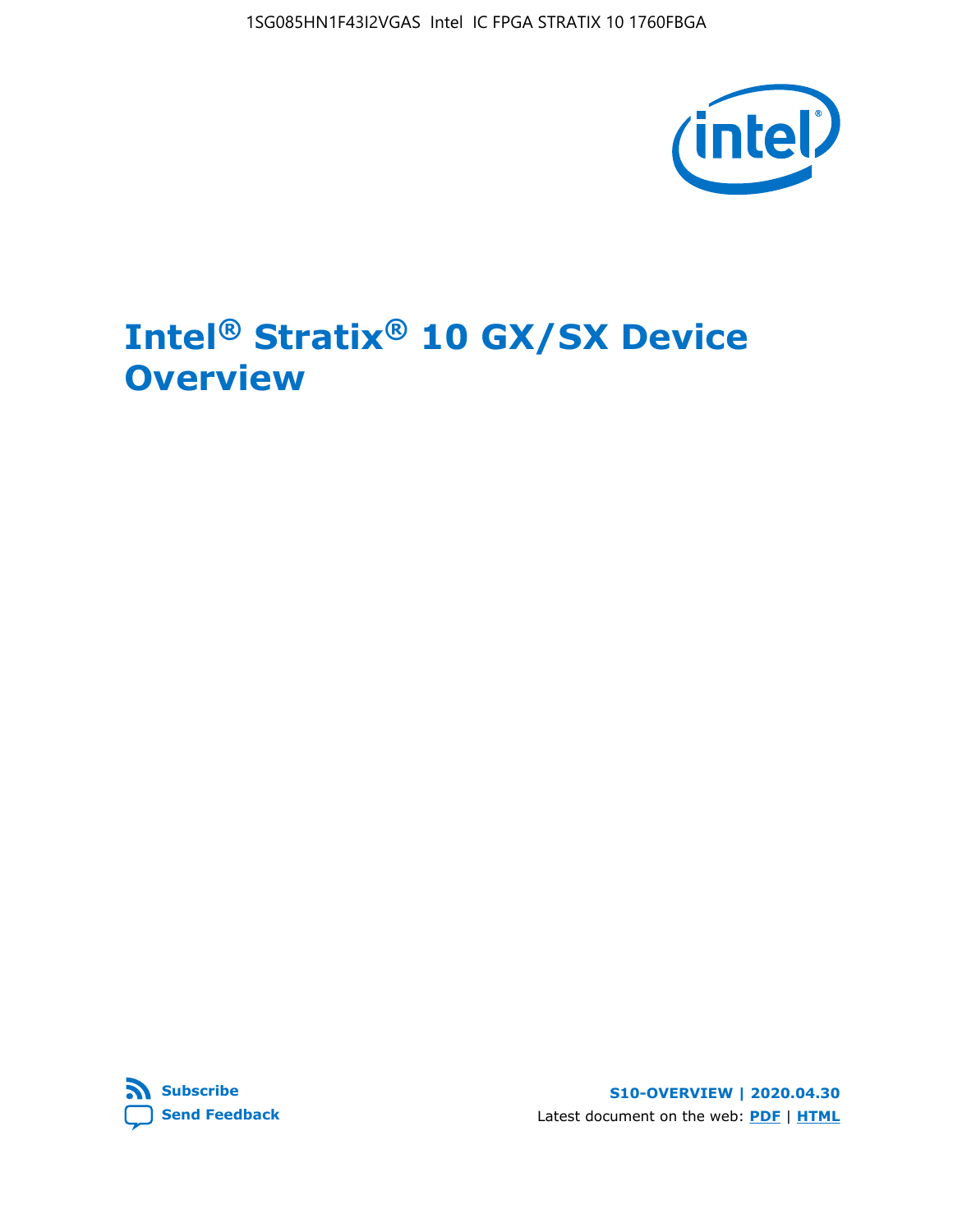

*Contents*

# **Contents**

| 1.26. Document Revision History for the Intel Stratix 10 GX/SX Device Overview36 |  |
|----------------------------------------------------------------------------------|--|

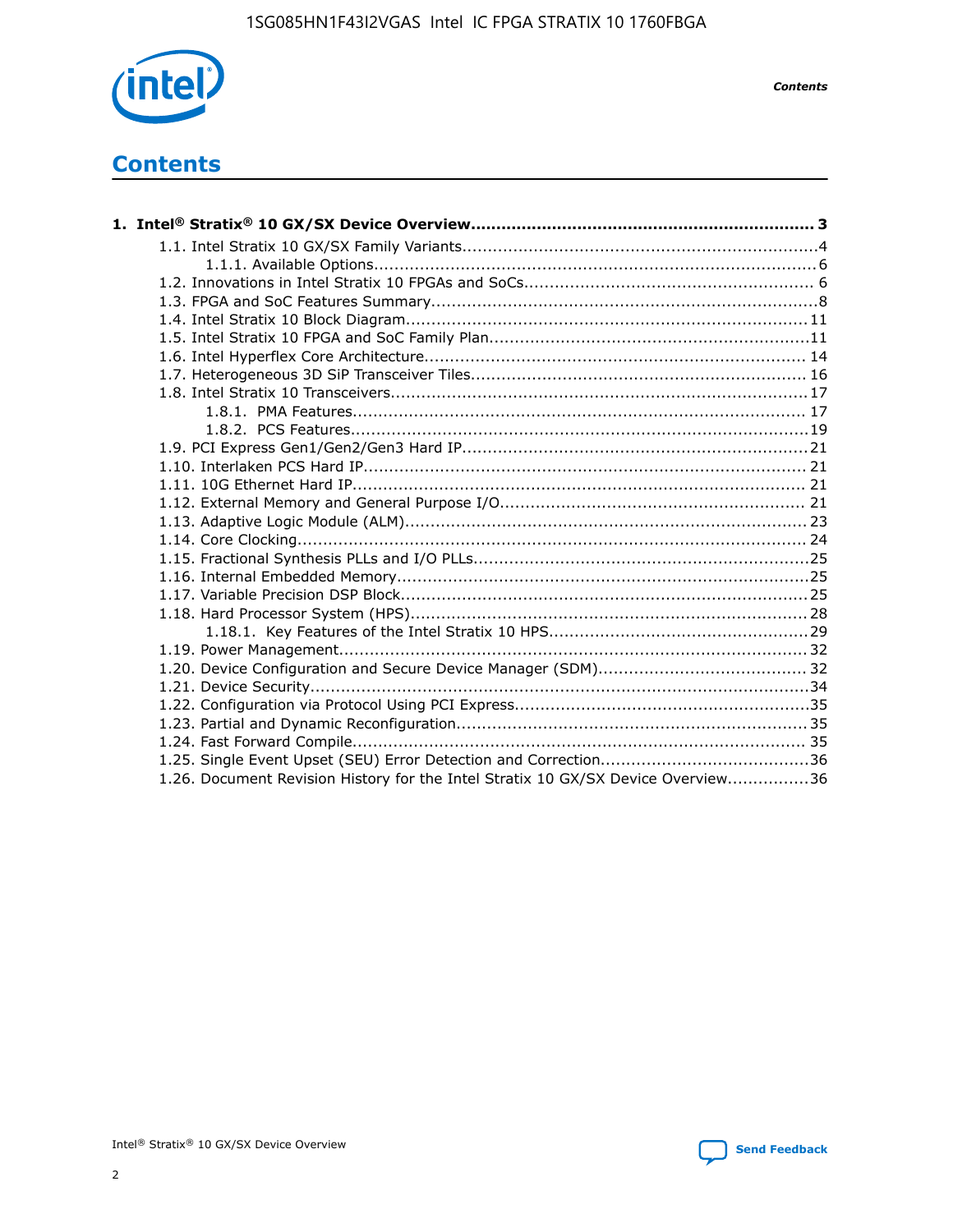**S10-OVERVIEW | 2020.04.30**

**[Send Feedback](mailto:FPGAtechdocfeedback@intel.com?subject=Feedback%20on%20Intel%20Stratix%2010%20GX/SX%20Device%20Overview%20(S10-OVERVIEW%202020.04.30)&body=We%20appreciate%20your%20feedback.%20In%20your%20comments,%20also%20specify%20the%20page%20number%20or%20paragraph.%20Thank%20you.)**



# **1. Intel® Stratix® 10 GX/SX Device Overview**

Intel's 14 nm Intel® Stratix® 10 GX FPGAs and SX SoCs deliver 2X the core performance and up to 70% lower power over previous generation high-performance FPGAs.

Featuring several groundbreaking innovations, including the all new Intel Hyperflex™ core architecture, this device family enables you to meet the demand for everincreasing bandwidth and processing performance in your most advanced applications, while meeting your power budget.

With an embedded hard processor system (HPS) based on a quad-core 64 bit Arm\* Cortex\*-A53, the Intel Stratix 10 SoC devices deliver power efficient, application-class processing and allow designers to extend hardware virtualization into the FPGA fabric. Intel Stratix 10 SoC devices demonstrate Intel's commitment to high-performance SoCs and extend Intel's leadership in programmable devices featuring an Arm-based processor system.

Important innovations in Intel Stratix 10 FPGAs and SoCs include:

- All new Intel Hyperflex core architecture delivering 2X the core performance compared to previous generation high-performance FPGAs
- Intel 14 nm tri-gate (FinFET) technology
- Heterogeneous 3D System-in-Package (SiP) technology
- Core fabric with up to 10.2 million logic elements (LEs)
- Up to 96 full duplex transceiver channels on heterogeneous 3D SiP transceiver tiles
- Transceiver data rates up to 28.3 Gbps chip-to-chip/module and backplane performance
- M20K (20 Kb) internal SRAM memory blocks
- Fractional synthesis and ultra-low jitter LC tank based transmit phase locked loops (PLLs)
- Hard PCI Express<sup>®</sup> Gen3 x16 intellectual property (IP) blocks
- Hard 10GBASE-KR/40GBASE-KR4 Forward Error Correction (FEC) in every transceiver channel
- Hard memory controllers and PHY supporting DDR4 rates up to 2666 Mbps per pin
- Hard fixed-point and IEEE 754 compliant hard floating-point variable precision digital signal processing (DSP) blocks with up to 10 TFLOP compute performance with a power efficiency of 80 GFLOP per Watt
- Quad-core 64 bit Arm Cortex-A53 embedded processor running up to 1.5 GHz in SoC family variants
- Programmable clock tree synthesis for flexible, low power, low skew clock trees

Intel Corporation. All rights reserved. Agilex, Altera, Arria, Cyclone, Enpirion, Intel, the Intel logo, MAX, Nios, Quartus and Stratix words and logos are trademarks of Intel Corporation or its subsidiaries in the U.S. and/or other countries. Intel warrants performance of its FPGA and semiconductor products to current specifications in accordance with Intel's standard warranty, but reserves the right to make changes to any products and services at any time without notice. Intel assumes no responsibility or liability arising out of the application or use of any information, product, or service described herein except as expressly agreed to in writing by Intel. Intel customers are advised to obtain the latest version of device specifications before relying on any published information and before placing orders for products or services. \*Other names and brands may be claimed as the property of others.

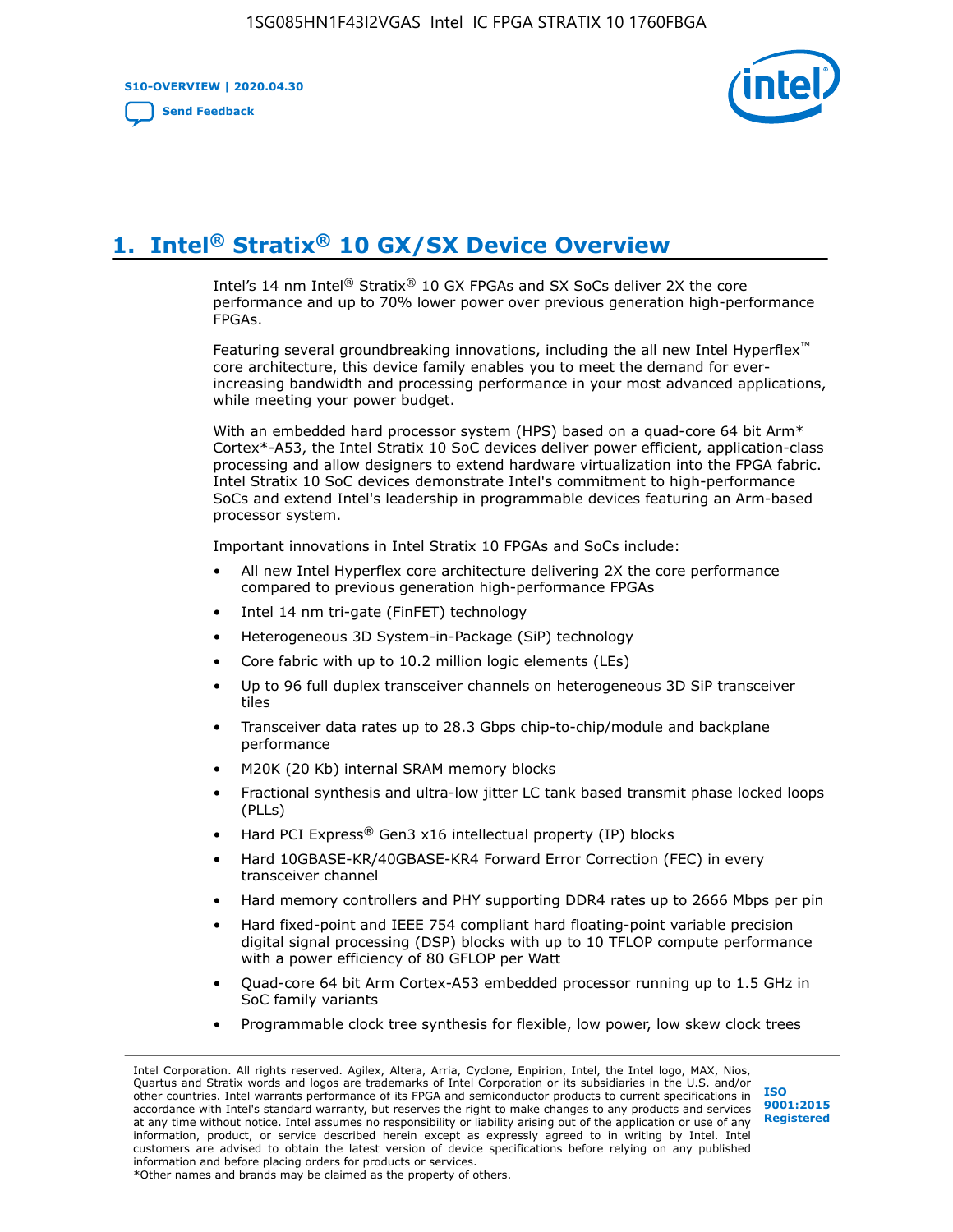

- Dedicated secure device manager (SDM) for:
	- Enhanced device configuration and security
	- AES-256, SHA-256/384 and ECDSA-256/384 encrypt/decrypt accelerators and authentication
	- Multi-factor authentication
	- Physically Unclonable Function (PUF) service and software programmable device configuration capability
- Comprehensive set of advanced power saving features delivering up to 70% lower power compared to previous generation high-performance FPGAs
- Non-destructive register state readback and writeback, to support ASIC prototyping and other applications

With these capabilities, Intel Stratix 10 FPGAs and SoCs are ideally suited for the most demanding applications in diverse markets such as:

- **Compute and Storage**—for custom servers, cloud computing and datacenter acceleration
- **Networking**—for Terabit, 400G and multi-100G bridging, aggregation, packet processing and traffic management
- **Optical Transport Networks**—for OTU4, 2xOTU4, 4xOTU4
- **Broadcast**—for high-end studio distribution, head end encoding/decoding, edge quadrature amplitude modulation (QAM)
- **Military**—for radar, electronic warfare, and secure communications
- **Medical**—for diagnostic scanners and diagnostic imaging
- **Test and Measurement**—for protocol and application testers
- **Wireless**—for next-generation 5G networks
- **ASIC Prototyping**—for designs that require the largest FPGA fabric with the highest I/O count

### **1.1. Intel Stratix 10 GX/SX Family Variants**

Intel Stratix 10 devices are available in FPGA (GX) and SoC (SX) variants.

- **Intel Stratix 10 GX** devices deliver up to 1 GHz core fabric performance and contain up to 10.2 million LEs in the fabric. They also feature up to 96 general purpose transceivers on separate transceiver tiles, and 2666 Mbps DDR4 external memory interface performance. The transceivers are capable of up to 28.3 Gbps short reach and across the backplane. These devices are optimized for FPGA applications that require the highest transceiver bandwidth and core fabric performance, with the power efficiency of Intel's 14 nm tri-gate process technology.
- **Intel Stratix 10 SX** devices have a feature set that is identical to Intel Stratix 10 GX devices, with the addition of an embedded quad-core 64 bit Arm Cortex A53 hard processor system.

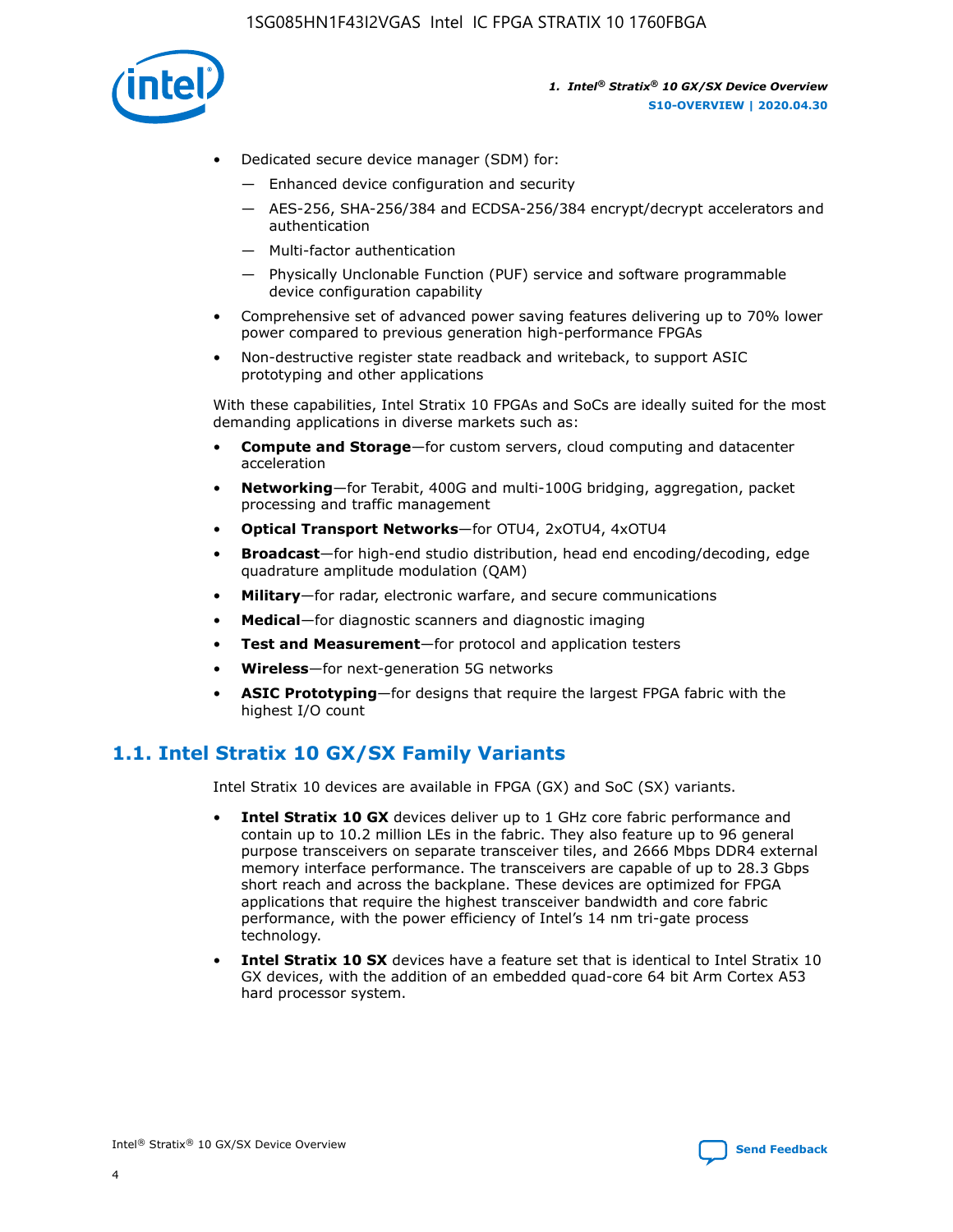

Common to all Intel Stratix 10 family variants is a high-performance fabric based on the new Intel Hyperflex core architecture that includes additional Hyper-Registers throughout the interconnect routing and at the inputs of all functional blocks. The core fabric also contains an enhanced logic array utilizing Intel's adaptive logic module (ALM) and a rich set of high performance building blocks including:

- M20K (20 Kb) embedded memory blocks
- Variable precision DSP blocks with hard IEEE 754 compliant floating-point units
- Fractional synthesis and integer PLLs
- Hard memory controllers and PHY for external memory interfaces
- General purpose IO cells

To clock these building blocks, Intel Stratix 10 devices use programmable clock tree synthesis, which uses dedicated clock tree routing to synthesize only those branches of the clock trees required for the application. All devices support in-system, finegrained partial reconfiguration of the logic array, allowing logic to be added and subtracted from the system while it is operating.

All family variants also contain high speed serial transceivers, containing both the physical medium attachment (PMA) and the physical coding sublayer (PCS), which can be used to implement a variety of industry standard and proprietary protocols. In addition to the hard PCS, Intel Stratix 10 devices contain multiple instantiations of PCI Express hard IP that supports Gen1/Gen2/Gen3 rates in x1/x2/x4/x8/x16 lane configurations, and hard 10GBASE-KR/40GBASE-KR4 FEC for every transceiver. The hard PCS, FEC, and PCI Express IP free up valuable core logic resources, save power, and increase your productivity.

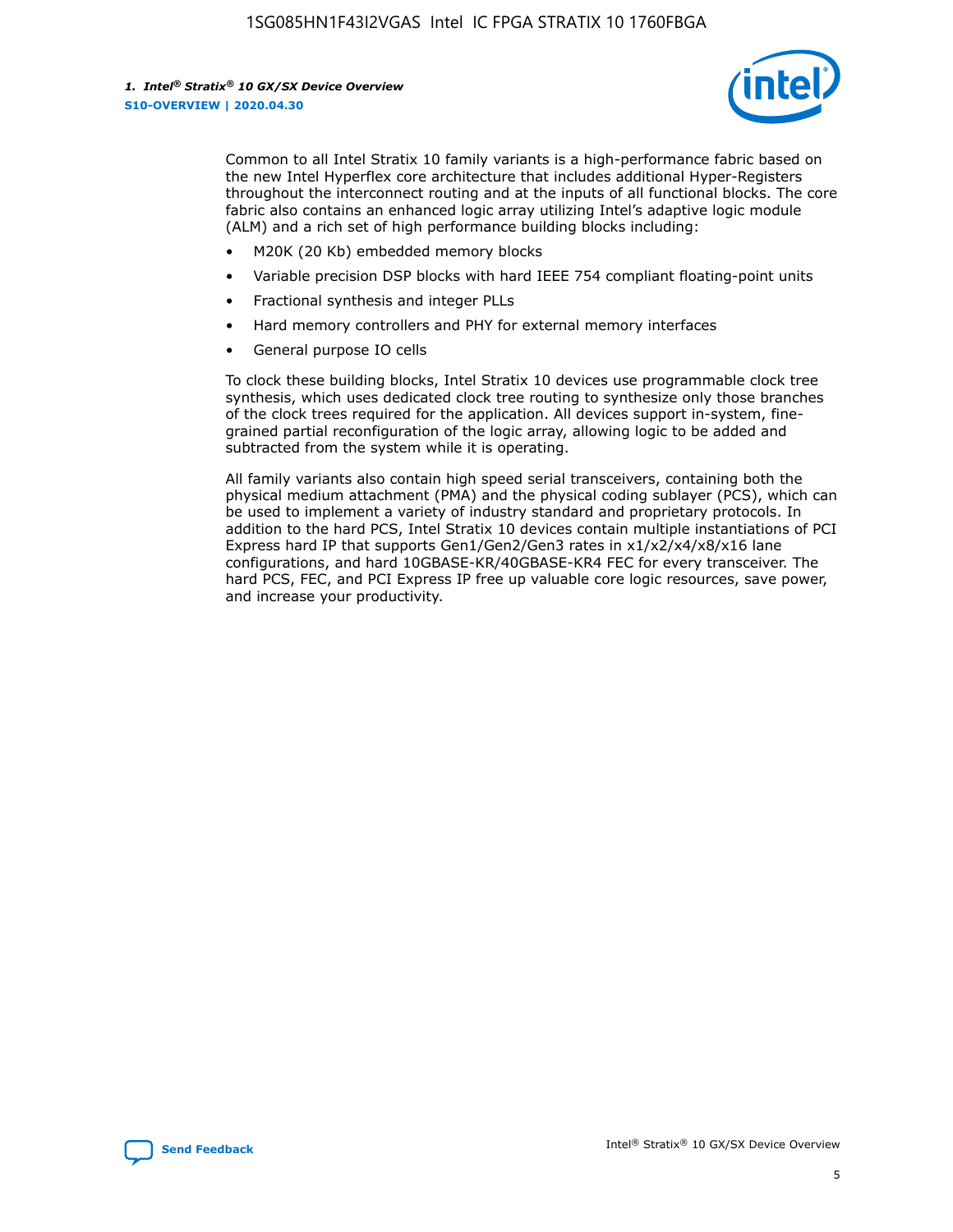

### **1.1.1. Available Options**

### **Figure 1. Sample Ordering Code and Available Options for Intel Stratix 10 Devices**



3. Contact My Intel support to order AS suffix devices.

#### **Related Information**

[My Intel Support](https://www.intel.com/content/www/us/en/programmable/my-intel/mal-home.html)

### **1.2. Innovations in Intel Stratix 10 FPGAs and SoCs**

Intel Stratix 10 FPGAs and SoCs deliver many significant improvements over the previous generation high-performance Stratix V FPGAs.

#### **Table 1. Key Features of Intel Stratix 10 Devices Compared to Stratix V Devices**

| <b>Feature</b>            | <b>Stratix V FPGAs</b>                                           | <b>Intel Stratix 10 FPGAs and SoCs</b>                                        |
|---------------------------|------------------------------------------------------------------|-------------------------------------------------------------------------------|
| <b>Process technology</b> | 28 nm TSMC (planar<br>transistor)                                | 14 nm Intel tri-gate (FinFET)                                                 |
| Hard processor core       | None                                                             | Quad-core 64 bit Arm Cortex-A53<br>(SoC only)                                 |
| Core architecture         | Conventional core architecture<br>with conventional interconnect | Intel Hyperflex core architecture with<br>Hyper-Registers in the interconnect |
|                           |                                                                  | continued                                                                     |

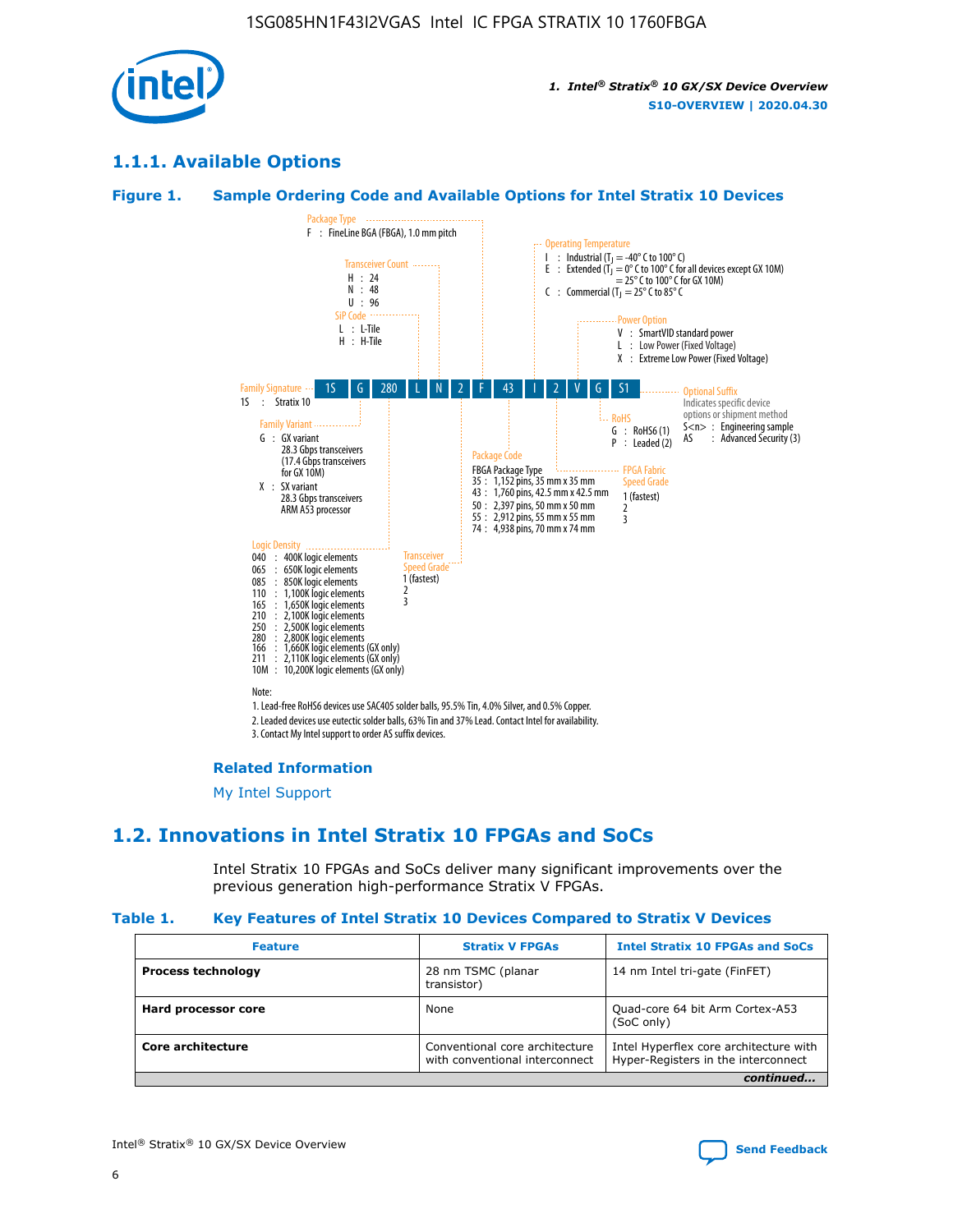

| <b>Feature</b>                                   | <b>Stratix V FPGAs</b>                                                              | <b>Intel Stratix 10 FPGAs and SoCs</b>                                                                                                       |
|--------------------------------------------------|-------------------------------------------------------------------------------------|----------------------------------------------------------------------------------------------------------------------------------------------|
| Core performance                                 | 500 MHz                                                                             | 1 GHz                                                                                                                                        |
| <b>Power dissipation</b>                         | 1x                                                                                  | As low as $0.3x$                                                                                                                             |
| Logic density                                    | <b>952 KLE</b>                                                                      | 10,200 KLE                                                                                                                                   |
| <b>Embedded memory (M20K)</b>                    | 52 Mbits                                                                            | 253 Mbits                                                                                                                                    |
| 18x19 multipliers                                | 3,926                                                                               | 11,520                                                                                                                                       |
|                                                  | Note: Multiplier is 18x18 in<br>Stratix V devices.                                  | Note: Multiplier is 18x19 in Intel<br>Stratix 10 devices.                                                                                    |
| <b>Floating point DSP capability</b>             | Up to 1 TFLOP, requires soft<br>floating point adder and<br>multiplier              | Up to 10 TFLOP, hard IEEE 754<br>compliant single precision floating<br>point adder and multiplier                                           |
| <b>Maximum transceivers</b>                      | 66                                                                                  | 96                                                                                                                                           |
| Maximum transceiver data rate (chip-to-<br>chip) | 28.05 Gbps                                                                          | 26.6 Gbps L-Tile<br>28.3 Gbps H-Tile                                                                                                         |
| Maximum transceiver data rate (backplane)        | 12.5 Gbps                                                                           | 12.5 Gbps L-Tile<br>28.3 Gbps H-Tile                                                                                                         |
| Hard memory controller                           | None                                                                                | DDR4 @ 1333 MHz/2666 Mbps<br>DDR3 @ 1067 MHz/2133 Mbps                                                                                       |
| Hard protocol IP                                 | PCIe* Gen3 x8 (up to 4<br>instances)                                                | PCIe Gen3 x16 (up to 4 instances)<br>SR-IOV (4 physical functions / 2k<br>virtual functions) on H-Tile devices<br>10GBASE-KR/40GBASE-KR4 FEC |
| <b>Core clocking and PLLs</b>                    | Global, quadrant and regional<br>clocks supported by fractional-<br>synthesis fPLLs | Programmable clock tree synthesis<br>supported by fractional synthesis<br>fPLLs and integer IO PLLs                                          |
| Register state readback and writeback            | Not available                                                                       | Non-destructive register state<br>readback and writeback for ASIC<br>prototyping and other applications                                      |

These innovations result in the following improvements:

- **Improved Core Logic Performance**: The Intel Hyperflex core architecture combined with 14 nm Intel tri-gate technology allows Intel Stratix 10 devices to achieve 2X the core performance compared to the previous generation
- **Lower Power**: Intel Stratix 10 devices use up to 70% lower power compared to the previous generation, enabled by 14 nm Intel tri-gate technology, the Intel Hyperflex core architecture, and optional power saving features built into the architecture
- **Higher Density**: Intel Stratix 10 devices offer three times the level of integration, with up to 10.2 million logic elements (LEs), over 253 Mbits of embedded memory blocks (M20K), and 11,520 18x19 multipliers
- **Embedded Processing**: Intel Stratix 10 SoCs feature a Quad-Core 64 bit Arm Cortex-A53 processor optimized for power efficiency and software compatible with previous generation Arria® and Cyclone® SoC devices
- **Improved Transceiver Performance**: With up to 96 transceiver channels implemented in heterogeneous 3D SiP transceiver tiles, Intel Stratix 10 GX and SX devices support data rates up to 28.3 Gbps chip-to-chip and 28.3 Gbps across the backplane with signal conditioning circuits capable of equalizing over 30 dB of system loss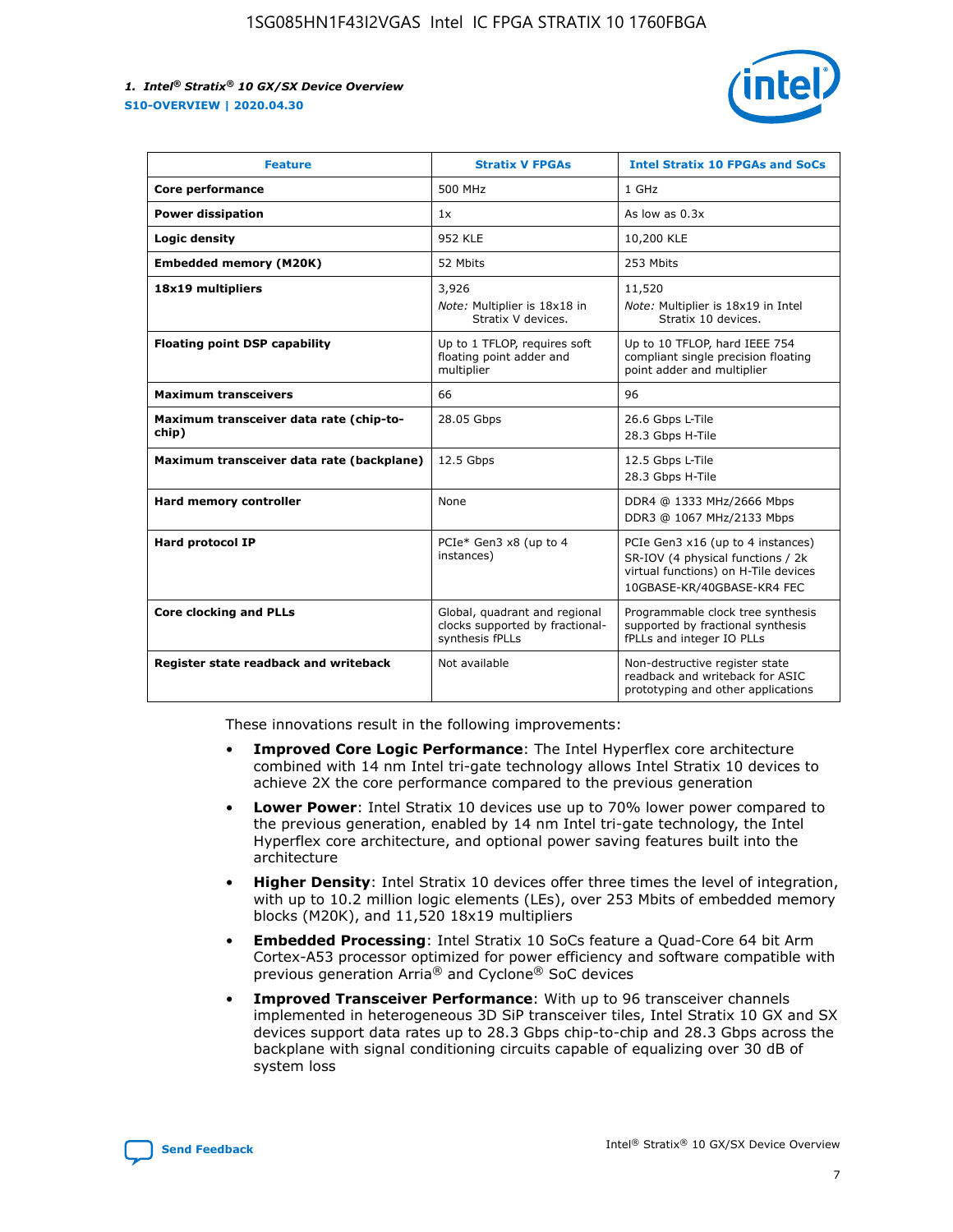

- **Improved DSP Performance**: The variable precision DSP block in Intel Stratix 10 devices features hard fixed and floating point capability, with up to 10 TFLOP IEEE754 single-precision floating point performance
- **Additional Hard IP**: Intel Stratix 10 devices include many more hard IP blocks than previous generation devices, with a hard memory controller included in each bank of 48 general purpose IOs, a hard PCIe Gen3 x16 full protocol stack in each transceiver tile, and a hard 10GBASE-KR/40GBASE-KR4 FEC in every transceiver channel
- **Enhanced Core Clocking**: Intel Stratix 10 devices feature programmable clock tree synthesis; clock trees are only synthesized where needed, increasing the flexibility and reducing the power dissipation of the clocking solution
- **Additional Core PLLs**: The core fabric in Intel Stratix 10 devices is supported by both integer IO PLLs and fractional synthesis fPLLs, resulting in a greater total number of PLLs available than the previous generation

## **1.3. FPGA and SoC Features Summary**

### **Table 2. Intel Stratix 10 FPGA and SoC Common Device Features**

| <b>Feature</b>                   | <b>Description</b>                                                                                                                                                                                                                                                                                                                                                                                                                                                                                                                                                                                                                                                                                                         |
|----------------------------------|----------------------------------------------------------------------------------------------------------------------------------------------------------------------------------------------------------------------------------------------------------------------------------------------------------------------------------------------------------------------------------------------------------------------------------------------------------------------------------------------------------------------------------------------------------------------------------------------------------------------------------------------------------------------------------------------------------------------------|
| Technology                       | 14 nm Intel tri-gate (FinFET) process technology<br>$\bullet$<br>SmartVID controlled core voltage, standard power devices<br>0.85-V fixed core voltage, low static power devices available<br>$\bullet$                                                                                                                                                                                                                                                                                                                                                                                                                                                                                                                    |
| Low power serial<br>transceivers | Up to 96 total transceivers available<br>$\bullet$<br>Continuous operating range of 1 Gbps to 28.3 Gbps for Intel Stratix 10 GX/SX devices<br>Backplane support up to 28.3 Gbps for Intel Stratix 10 GX/SX devices<br>$\bullet$<br>Extended range down to 125 Mbps with oversampling<br>ATX transmit PLLs with user-configurable fractional synthesis capability<br>$\bullet$<br>• XFP, SFP+, QSFP/QSFP28, CFP/CFP2/CFP4 optical module support<br>• Adaptive linear and decision feedback equalization<br>Transmit pre-emphasis and de-emphasis<br>Dynamic partial reconfiguration of individual transceiver channels<br>$\bullet$<br>On-chip instrumentation (Eye Viewer non-intrusive data eye monitoring)<br>$\bullet$ |
| General purpose I/Os             | Up to 2,304 total GPIO available<br>$\bullet$<br>1.6 Gbps LVDS-every pair can be configured as an input or output<br>$\bullet$<br>1333 MHz/2666 Mbps DDR4 external memory interface<br>1067 MHz/2133 Mbps DDR3 external memory interface<br>• 1.2 V to 3.3 $V^{(1)}$ single-ended LVCMOS/LVTTL interfacing<br>On-chip termination (OCT)<br>$\bullet$                                                                                                                                                                                                                                                                                                                                                                       |
| Embedded hard IP                 | PCIe Gen1/Gen2/Gen3 complete protocol stack, x1/x2/x4/x8/x16 end point and root<br>$\bullet$<br>port<br>DDR4/DDR3 hard memory controller (RLDRAM3/QDR II+/QDR IV using soft memory<br>controller)<br>• Multiple hard IP instantiations in each device<br>• Single Root I/O Virtualization (SR-IOV)                                                                                                                                                                                                                                                                                                                                                                                                                         |
| Transceiver hard IP              | 10GBASE-KR/40GBASE-KR4 Forward Error Correction (FEC)<br>$\bullet$<br>10G Ethernet PCS<br>$\bullet$<br>PCI Express PIPE interface<br>$\bullet$<br>continued                                                                                                                                                                                                                                                                                                                                                                                                                                                                                                                                                                |

<sup>(1)</sup> Available in some configurations only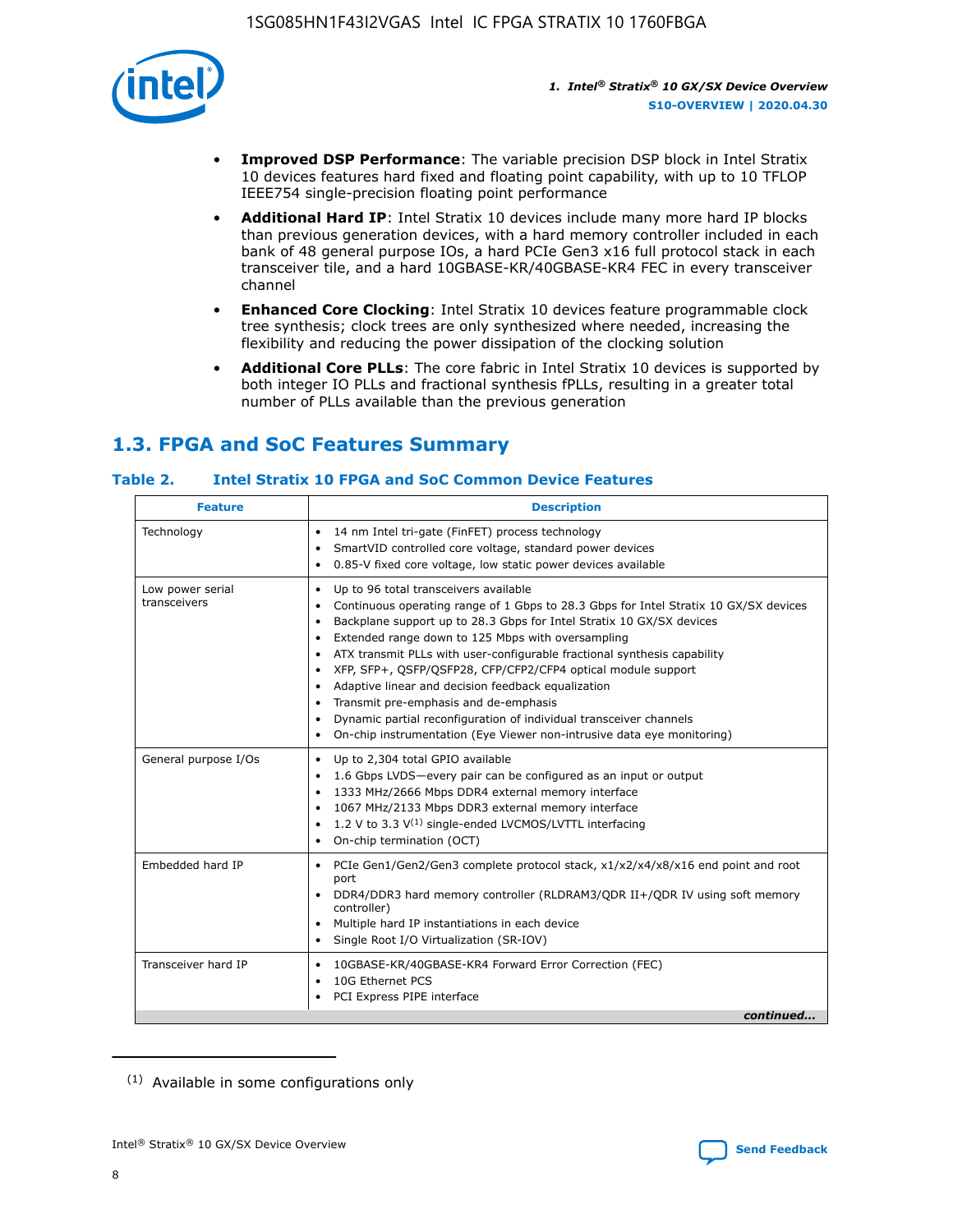

| <b>Feature</b>                   | <b>Description</b>                                                                                                                                                                                                                                                                                                                                                                                                                                                         |
|----------------------------------|----------------------------------------------------------------------------------------------------------------------------------------------------------------------------------------------------------------------------------------------------------------------------------------------------------------------------------------------------------------------------------------------------------------------------------------------------------------------------|
|                                  | Interlaken PCS<br>$\bullet$<br>Gigabit Ethernet PCS<br>$\bullet$<br>Deterministic latency support for Common Public Radio Interface (CPRI) PCS<br>$\bullet$<br>Fast lock-time support for Gigabit Passive Optical Networking (GPON) PCS<br>8B/10B, 64B/66B, 64B/67B encoders and decoders<br>$\bullet$<br>Custom mode support for proprietary protocols<br>$\bullet$                                                                                                       |
| Power management                 | SmartVID controlled core voltage, standard power devices<br>$\bullet$<br>0.85-V fixed core voltage, low static power devices available<br>$\bullet$<br>Intel Quartus <sup>®</sup> Prime Pro Edition integrated power analysis                                                                                                                                                                                                                                              |
| High performance core fabric     | Intel Hyperflex core architecture with Hyper-Registers throughout the interconnect<br>$\bullet$<br>routing and at the inputs of all functional blocks<br>Enhanced adaptive logic module (ALM)<br>$\bullet$<br>Improved multi-track routing architecture reduces congestion and improves compile<br>times<br>Hierarchical core clocking architecture with programmable clock tree synthesis<br>$\bullet$<br>Fine-grained partial reconfiguration                            |
| Internal memory blocks           | M20K-20 Kb with hard ECC support<br>٠<br>MLAB-640 bit distributed LUTRAM<br>$\bullet$                                                                                                                                                                                                                                                                                                                                                                                      |
| Variable precision DSP<br>blocks | IEEE 754-compliant hard single-precision floating point capability<br>$\bullet$<br>Supports signal processing with precision ranging from 18x19 up to 54x54<br>$\bullet$<br>Native 27x27 and 18x19 multiply modes<br>٠<br>64 bit accumulator and cascade for systolic FIRs<br>$\bullet$<br>Internal coefficient memory banks<br>Pre-adder/subtractor improves efficiency<br>$\bullet$<br>Additional pipeline register increases performance and reduces power<br>$\bullet$ |
| Phase locked loops (PLL)         | Fractional synthesis PLLs (fPLL) support both fractional and integer modes<br>$\bullet$<br>Fractional mode with third-order delta-sigma modulation<br>Precision frequency synthesis<br>$\bullet$<br>Integer PLLs adjacent to general purpose I/Os, support external memory, and LVDS<br>$\bullet$<br>interfaces, clock delay compensation, zero delay buffering                                                                                                            |
| Core clock networks              | 1 GHz fabric clocking<br>$\bullet$<br>667 MHz external memory interface clocking, supports 2666 Mbps DDR4 interface<br>$\bullet$<br>800 MHz LVDS interface clocking, supports 1600 Mbps LVDS interface<br>$\bullet$<br>Programmable clock tree synthesis, backwards compatible with global, regional and<br>$\bullet$<br>peripheral clock networks<br>Clocks only synthesized where needed, to minimize dynamic power<br>continued                                         |

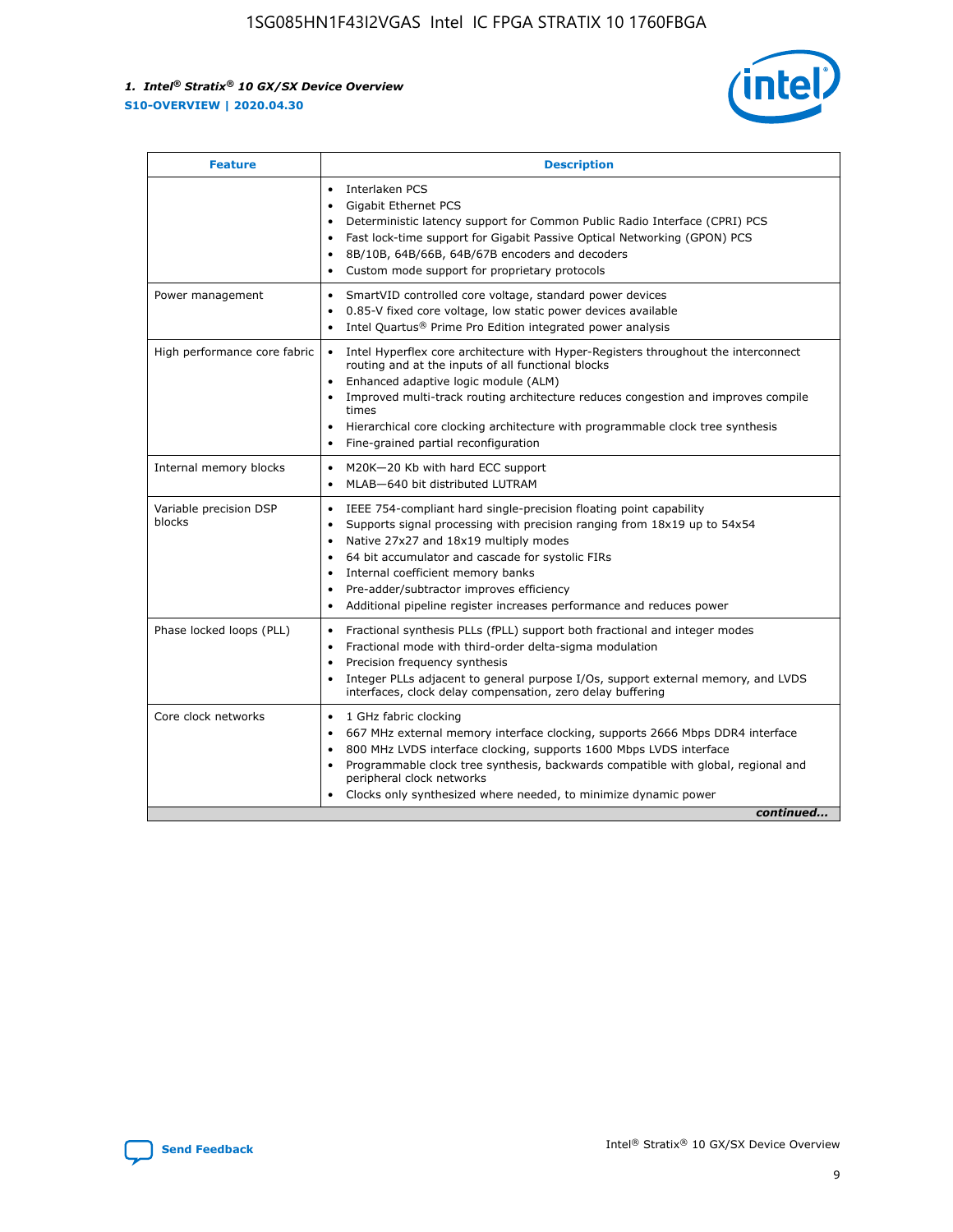

| <b>Feature</b>     | <b>Description</b>                                                                                                                                                                                                                                                                                                                                                                                                                                                                                                    |
|--------------------|-----------------------------------------------------------------------------------------------------------------------------------------------------------------------------------------------------------------------------------------------------------------------------------------------------------------------------------------------------------------------------------------------------------------------------------------------------------------------------------------------------------------------|
| Configuration      | Dedicated Secure Device Manager<br>٠<br>Software programmable device configuration<br>٠<br>Serial and parallel flash interface<br>٠<br>Configuration via protocol (CvP) using PCI Express Gen1/Gen2/Gen3<br>Fine-grained partial reconfiguration of core fabric<br>Dynamic reconfiguration of transceivers and PLLs<br>٠<br>Comprehensive set of security features including AES-256, SHA-256/384, and<br>ECDSA-256/384 accelerators, and multi-factor authentication<br>Physically Unclonable Function (PUF) service |
| Packaging          | Intel Embedded Multi-die Interconnect Bridge (EMIB) packaging technology<br>٠<br>Multiple devices with identical package footprints allows seamless migration across<br>٠<br>different device densities<br>1.0 mm ball-pitch FBGA packaging<br>٠<br>Lead and lead-free package options                                                                                                                                                                                                                                |
| Software and tools | Intel Quartus Prime Pro Edition design suite with new compiler and Hyper-Aware design<br>flow<br>Fast Forward compiler to allow Intel Hyperflex architecture performance exploration<br>٠<br>Transceiver toolkit<br>Platform designer integration tool<br>DSP Builder advanced blockset<br>OpenCL <sup>™</sup> support<br>SoC Embedded Design Suite (EDS)                                                                                                                                                             |

### **Table 3. Intel Stratix 10 SoC Specific Device Features**

| <b>SoC Subsystem</b>                   | <b>Feature</b>                                  | <b>Description</b>                                                                                                                                                                                                                                                 |
|----------------------------------------|-------------------------------------------------|--------------------------------------------------------------------------------------------------------------------------------------------------------------------------------------------------------------------------------------------------------------------|
| <b>Hard Processor</b><br><b>System</b> | Multi-processor unit (MPU) core                 | Quad-core Arm Cortex-A53 MPCore processor with Arm<br>$\bullet$<br>CoreSight* debug and trace technology<br>Scalar floating-point unit supporting single and double<br>$\bullet$<br>precision<br>Arm Neon* media processing engine for each processor<br>$\bullet$ |
|                                        | <b>System Controllers</b>                       | System Memory Management Unit (SMMU)<br>٠<br>Cache Coherency Unit (CCU)<br>$\bullet$                                                                                                                                                                               |
|                                        | Layer 1 Cache                                   | 32 KB L1 instruction cache with parity<br>$\bullet$<br>32 KB L1 data cache with ECC<br>$\bullet$                                                                                                                                                                   |
|                                        | Layer 2 Cache                                   | 1 MB Shared L2 Cache with ECC<br>$\bullet$                                                                                                                                                                                                                         |
|                                        | On-Chip Memory                                  | 256 KB On-Chip RAM<br>$\bullet$                                                                                                                                                                                                                                    |
|                                        | Direct memory access (DMA) controller           | 8-Channel DMA<br>$\bullet$                                                                                                                                                                                                                                         |
|                                        | Ethernet media access controller<br>(EMAC)      | Three 10/100/1000 EMAC with integrated DMA<br>$\bullet$                                                                                                                                                                                                            |
|                                        | USB On-The-Go controller (OTG)                  | 2 USB OTG with integrated DMA<br>$\bullet$                                                                                                                                                                                                                         |
|                                        | <b>UART</b> controller                          | 2 UART 16550 compatible<br>$\bullet$                                                                                                                                                                                                                               |
|                                        | Serial Peripheral Interface (SPI)<br>controller | 4 SPI<br>$\bullet$                                                                                                                                                                                                                                                 |
|                                        | $I2C$ controller                                | 5 <sup>2</sup> C controllers<br>$\bullet$                                                                                                                                                                                                                          |
|                                        | SD/SDIO/MMC controller                          | 1 eMMC version 4.5 with DMA and CE-ATA support<br>$\bullet$<br>SD, including eSD, version 3.0<br>$\bullet$<br>SDIO, including eSDIO, version 3.0<br>$\bullet$<br>CE-ATA - version 1.1<br>continued                                                                 |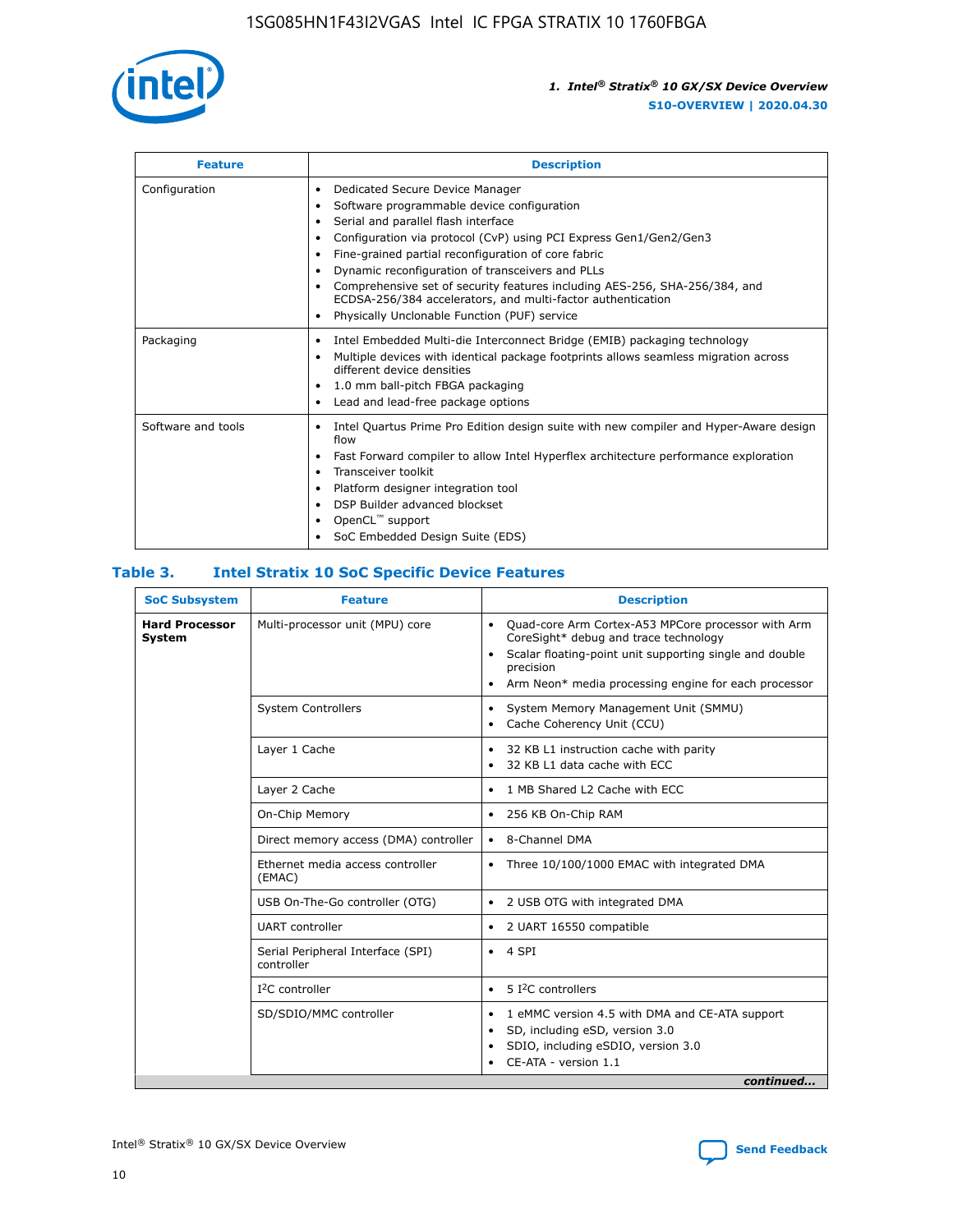

| <b>SoC Subsystem</b>                          | <b>Feature</b>             | <b>Description</b>                                                                                    |  |  |
|-----------------------------------------------|----------------------------|-------------------------------------------------------------------------------------------------------|--|--|
|                                               | NAND flash controller      | 1 ONFI 1.0, 8- and 16-bit support<br>$\bullet$                                                        |  |  |
|                                               | General-purpose I/O (GPIO) | Maximum of 48 software programmable GPIO<br>$\bullet$                                                 |  |  |
|                                               | <b>Timers</b>              | 4 general-purpose timers<br>٠<br>4 watchdog timers<br>٠                                               |  |  |
| <b>Secure Device</b><br>Manager               | Security                   | Secure boot<br>$\bullet$<br>Advanced Encryption Standard (AES) and authentication<br>٠<br>(SHA/ECDSA) |  |  |
| <b>External</b><br>Memory<br><b>Interface</b> | External Memory Interface  | Hard Memory Controller with DDR4 and DDR3<br>$\bullet$                                                |  |  |

### **1.4. Intel Stratix 10 Block Diagram**

### **Figure 2. Intel Stratix 10 FPGA and SoC Architecture Block Diagram**



HPS: Quad ARM Cortex-A53 Hard Processor System SDM: Secure Device Manager

## **1.5. Intel Stratix 10 FPGA and SoC Family Plan**

<sup>(2)</sup> The number of 27x27 multipliers is one-half the number of 18x19 multipliers.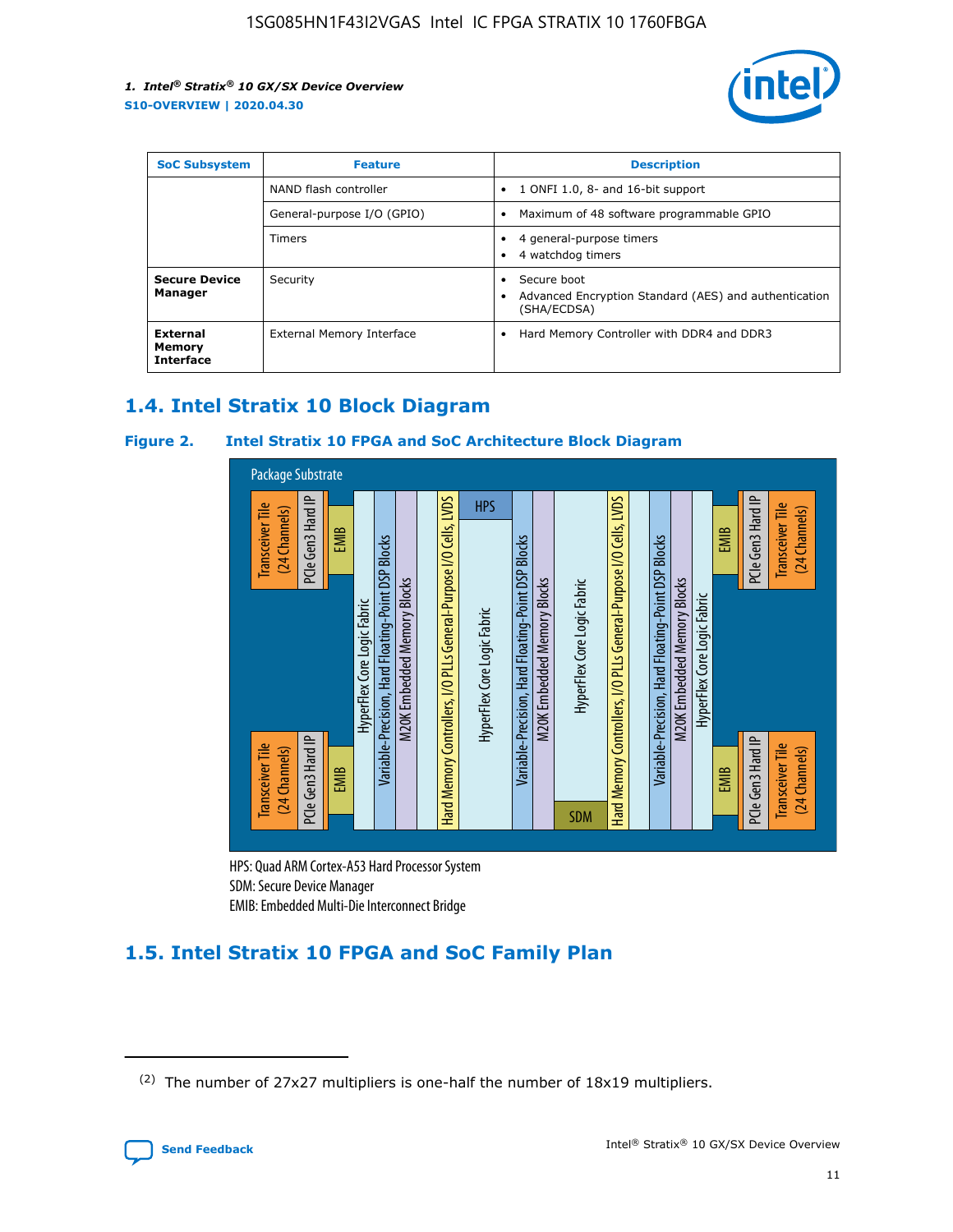

### **Table 4. Intel Stratix 10 GX/SX FPGA and SoC Family Plan—FPGA Core (part 1)**

| <b>Intel Stratix 10</b><br><b>GX/SX Device</b><br><b>Name</b> | <b>Logic Elements</b><br>(KLE) | <b>M20K Blocks</b> | <b>M20K Mbits</b> | <b>MLAB Counts</b> | <b>MLAB Mbits</b> | 18x19 Multi-<br>pliers <sup>(2)</sup> |
|---------------------------------------------------------------|--------------------------------|--------------------|-------------------|--------------------|-------------------|---------------------------------------|
| GX 400/<br>SX 400                                             | 378                            | 1,537              | 30                | 3,276              | $\overline{2}$    | 1,296                                 |
| GX 650/<br>SX 650                                             | 612                            | 2,489              | 49                | 5,364              | 3                 | 2,304                                 |
| GX 850/<br>SX 850                                             | 841                            | 3,477              | 68                | 7,124              | $\overline{4}$    | 4,032                                 |
| GX 1100/<br>SX 1100                                           | 1,325                          | 5,461              | 107               | 11,556             | $\overline{7}$    | 5,184                                 |
| GX 1650/<br>SX 1650                                           | 1,624                          | 5,851              | 114               | 13,764             | 8                 | 6,290                                 |
| GX 2100/<br>SX 2100                                           | 2,005                          | 6,501              | 127               | 17,316             | 11                | 7,488                                 |
| GX 2500/<br>SX 2500                                           | 2,422                          | 9,963              | 195               | 20,529             | 13                | 10,022                                |
| GX 2800/<br>SX 2800                                           | 2,753                          | 11,721             | 229               | 23,796             | 15                | 11,520                                |
| GX 1660                                                       | 1,679                          | 6,162              | 120               | 14,230             | 9                 | 6,652                                 |
| GX 2110                                                       | 2,073                          | 6,847              | 134               | 17,856             | 11                | 7,920                                 |
| <b>GX 10M</b>                                                 | 10,200                         | 12,950             | 253               | 87,984             | 55                | 6,912                                 |

#### **Table 5. Intel Stratix 10 GX/SX FPGA and SoC Family Plan—Interconnects, PLLs and Hard IP (part 2)**

| <b>Intel Stratix 10</b>            |                      | <b>PLLs</b><br><b>Interconnects</b> |              |          | <b>Hard IP</b>                       |  |
|------------------------------------|----------------------|-------------------------------------|--------------|----------|--------------------------------------|--|
| <b>GX/SX Device</b><br><b>Name</b> | <b>Maximum GPIOs</b> | <b>Maximum XCVR</b>                 | <b>fPLLs</b> | I/O PLLs | <b>PCIe Hard IP</b><br><b>Blocks</b> |  |
| GX 400/<br>SX 400                  | 374                  | 24                                  | 8            | 8        | $\mathbf{1}$                         |  |
| GX 650/<br>SX 650                  | 392                  | 24                                  | 8            | 8        | $\mathbf{1}$                         |  |
| GX 850/<br>SX 850                  | 688                  | 48                                  | 16           | 16       | 2                                    |  |
| GX 1100/<br>SX 1100                | 688                  | 48                                  | 16           | 16       | 2                                    |  |
| GX 1650/<br>SX 1650                | 704                  | 96                                  | 32           | 24       | $\overline{4}$                       |  |
| GX 2100/<br>SX 2100                | 704                  | 96                                  | 32           | 24       | 4                                    |  |
| GX 2500/<br>SX 2500                | 1,160                | 96                                  | 32           | 24       | $\overline{4}$                       |  |
| GX 2800/<br>SX 2800                | 1,160                | 96                                  | 32           | 24       | $\overline{4}$                       |  |
| continued                          |                      |                                     |              |          |                                      |  |

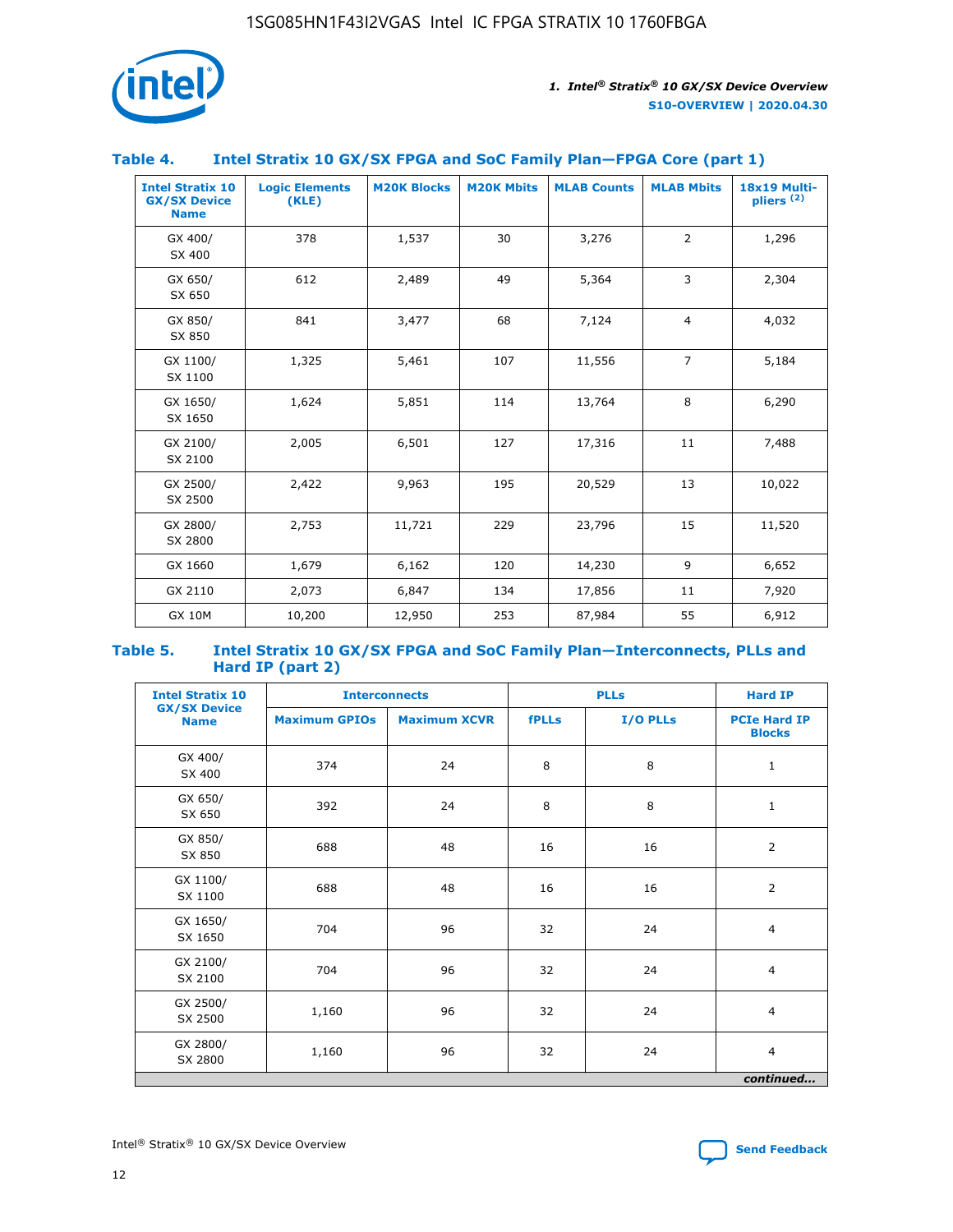

| <b>Intel Stratix 10</b>            | <b>Interconnects</b> |                     | <b>PLLs</b>  |                 | <b>Hard IP</b>                       |
|------------------------------------|----------------------|---------------------|--------------|-----------------|--------------------------------------|
| <b>GX/SX Device</b><br><b>Name</b> | <b>Maximum GPIOs</b> | <b>Maximum XCVR</b> | <b>fPLLs</b> | <b>I/O PLLs</b> | <b>PCIe Hard IP</b><br><b>Blocks</b> |
| GX 1660                            | 688                  | 48                  | 16           | 16              |                                      |
| GX 2110                            | 688                  | 48                  | 16           | 16              |                                      |
| <b>GX 10M</b>                      | 2,304                | 48                  | 24           | 48              | 4                                    |

### **Table 6. Intel Stratix 10 GX/SX FPGA and SoC Family Package Plan**

Cell legend: General Purpose I/Os, High-Voltage I/Os, LVDS Pairs, Transceivers (3) (4) (5) (6) (7) (8)

| <b>Intel Stratix 10</b><br><b>GX/SX Device</b><br><b>Name</b> | F1152<br><b>HF35</b><br>$(35x35 \text{ mm}^2)$ | <b>F1760</b><br><b>NF43</b><br>(42.5x42.5<br>$mm2$ ) | F2397<br><b>UF50</b><br>$(50x50$ mm <sup>2</sup> ) | F2912<br><b>HF55</b><br>$(55x55 \text{ mm}^2)$ | F4938<br><b>NF74</b><br>$(70x74)$ mm <sup>2</sup> |
|---------------------------------------------------------------|------------------------------------------------|------------------------------------------------------|----------------------------------------------------|------------------------------------------------|---------------------------------------------------|
| GX 400/<br>SX 400                                             | 374, 56, 120, 24 <sup>(9)</sup>                | $\overline{\phantom{a}}$                             | $\overline{\phantom{a}}$                           |                                                |                                                   |
| GX 650/<br>SX 650                                             | 392, 8, 192, 24                                | ٠                                                    | $\overline{\phantom{a}}$                           |                                                |                                                   |
| GX 850/<br>SX 850                                             |                                                | 688, 16, 336, 48                                     |                                                    |                                                |                                                   |
| GX 1100/<br>SX 1100                                           |                                                | 688, 16, 336, 48                                     |                                                    |                                                |                                                   |
| GX 1650/<br>SX 1650                                           |                                                | 688, 16, 336, 48                                     | 704, 32, 336, 96                                   |                                                |                                                   |
| GX 2100/<br>SX 2100                                           |                                                | 688, 16, 336, 48                                     | 704, 32, 336, 96                                   | -                                              | ۰                                                 |
| GX 2500/<br>SX 2500                                           |                                                | 688, 16, 336, 48                                     | 704, 32, 336, 96                                   | 1160, 8, 576, 24                               |                                                   |
| GX 2800/                                                      | $\overline{\phantom{a}}$                       | 688, 16, 336, 48                                     | 704, 32, 336, 96                                   | 1160, 8, 576, 24                               | ٠<br>continued                                    |

- (3) All packages are ball grid arrays with 1.0 mm pitch.
- (4) High-Voltage I/O pins are used for 3 V and 2.5 V interfacing.
- $(5)$  Each LVDS pair can be configured as either a differential input or a differential output.
- (6) High-Voltage I/O pins and LVDS pairs are included in the General Purpose I/O count. Transceivers are counted separately.
- $(7)$  Each package column offers pin migration (common circuit board footprint) for all devices in the column.
- $(8)$  Intel Stratix 10 GX devices are pin migratable with Intel Stratix 10 SX devices in the same package.
- $(9)$  The Intel Stratix 10 SX/GX 400 device has a level shifter, and this imposes some restrictions on the number of LVDS pairs and I/O banks available (see "Intel Stratix 10 SX/GX 400 Device Level Shifter Details").

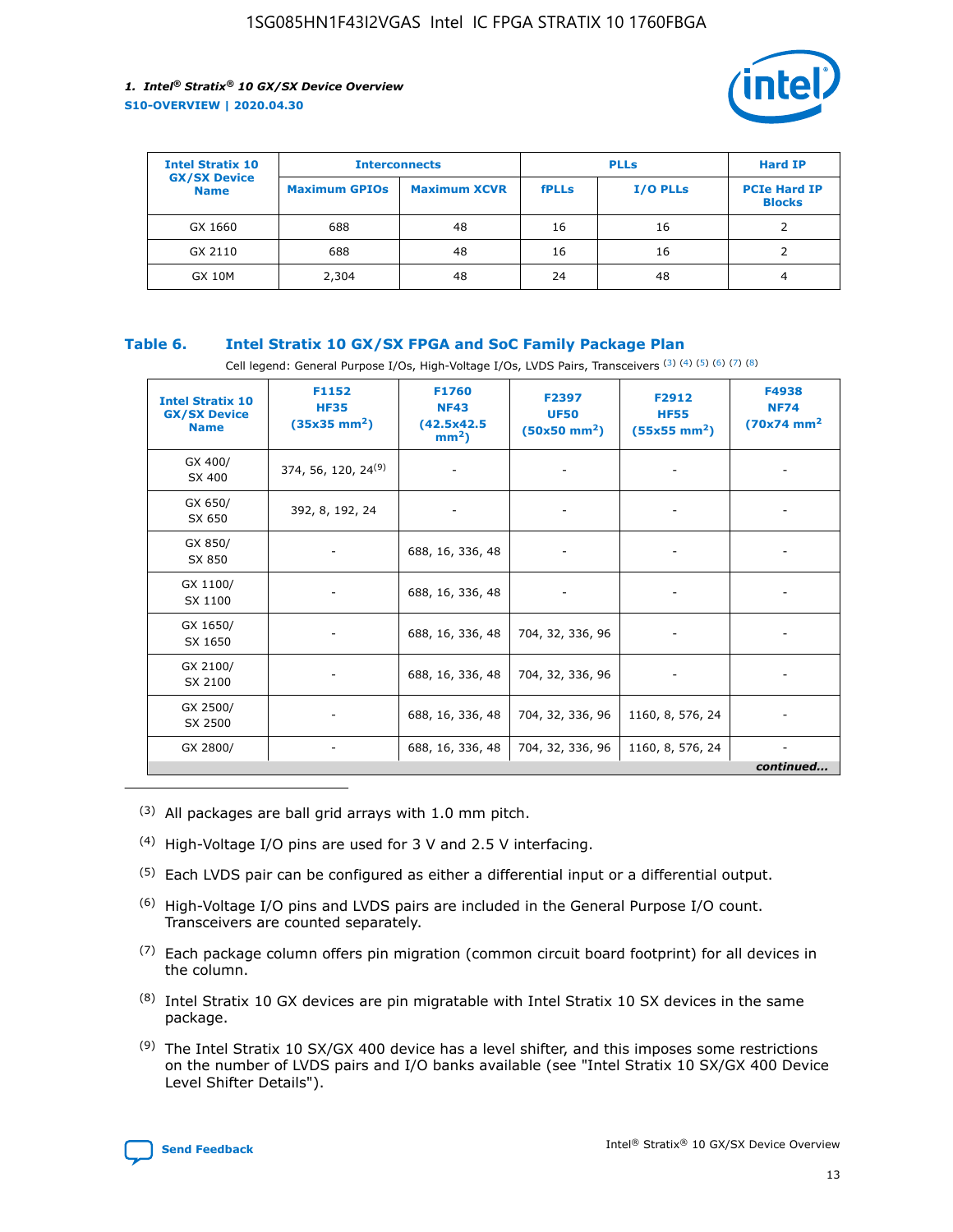

| <b>Intel Stratix 10</b><br><b>GX/SX Device</b><br><b>Name</b> | F1152<br><b>HF35</b><br>$(35x35)$ mm <sup>2</sup> ) | <b>F1760</b><br><b>NF43</b><br>(42.5x42.5<br>$mm2$ ) | F2397<br><b>UF50</b><br>$(50x50 \text{ mm}^2)$ | F2912<br><b>HF55</b><br>$(55x55$ mm <sup>2</sup> ) | F4938<br><b>NF74</b><br>$(70x74)$ mm <sup>2</sup> |
|---------------------------------------------------------------|-----------------------------------------------------|------------------------------------------------------|------------------------------------------------|----------------------------------------------------|---------------------------------------------------|
| SX 2800                                                       |                                                     |                                                      |                                                |                                                    |                                                   |
| GX 1660                                                       | ٠                                                   | 688, 16, 336, 48                                     | ٠                                              |                                                    |                                                   |
| GX 2110                                                       | -                                                   | 688, 16, 336, 48                                     | $\overline{\phantom{a}}$                       |                                                    |                                                   |
| <b>GX 10M</b>                                                 | ۰                                                   |                                                      |                                                |                                                    | 2304, 32, 1152,<br>48                             |





### **1.6. Intel Hyperflex Core Architecture**

Intel Stratix 10 FPGAs and SoCs are based on a core fabric featuring the new Intel Hyperflex core architecture. The Intel Hyperflex core architecture delivers 2X the clock frequency performance and up to 70% lower power compared to previous generation high-end FPGAs. Along with this performance breakthrough, the Intel Hyperflex core architecture delivers a number of advantages including:

- **Higher Throughput**—Capitalizes on 2X core clock frequency performance to obtain throughput breakthroughs
- **Improved Power Efficiency**—Uses reduced IP size, enabled by Intel Hyperflex, to consolidate designs which previously spanned multiple devices into a single device, thereby reducing power by up to 70% versus previous generation devices
- **Greater Design Functionality**—Uses faster clock frequency to reduce bus widths and reduce IP size, freeing up additional FPGA resources to add greater functionality
- **Increased Designer Productivity**—Boosts performance with less routing congestion and fewer design iterations using Hyper-Aware design tools, obtaining greater timing margin for more rapid timing closure

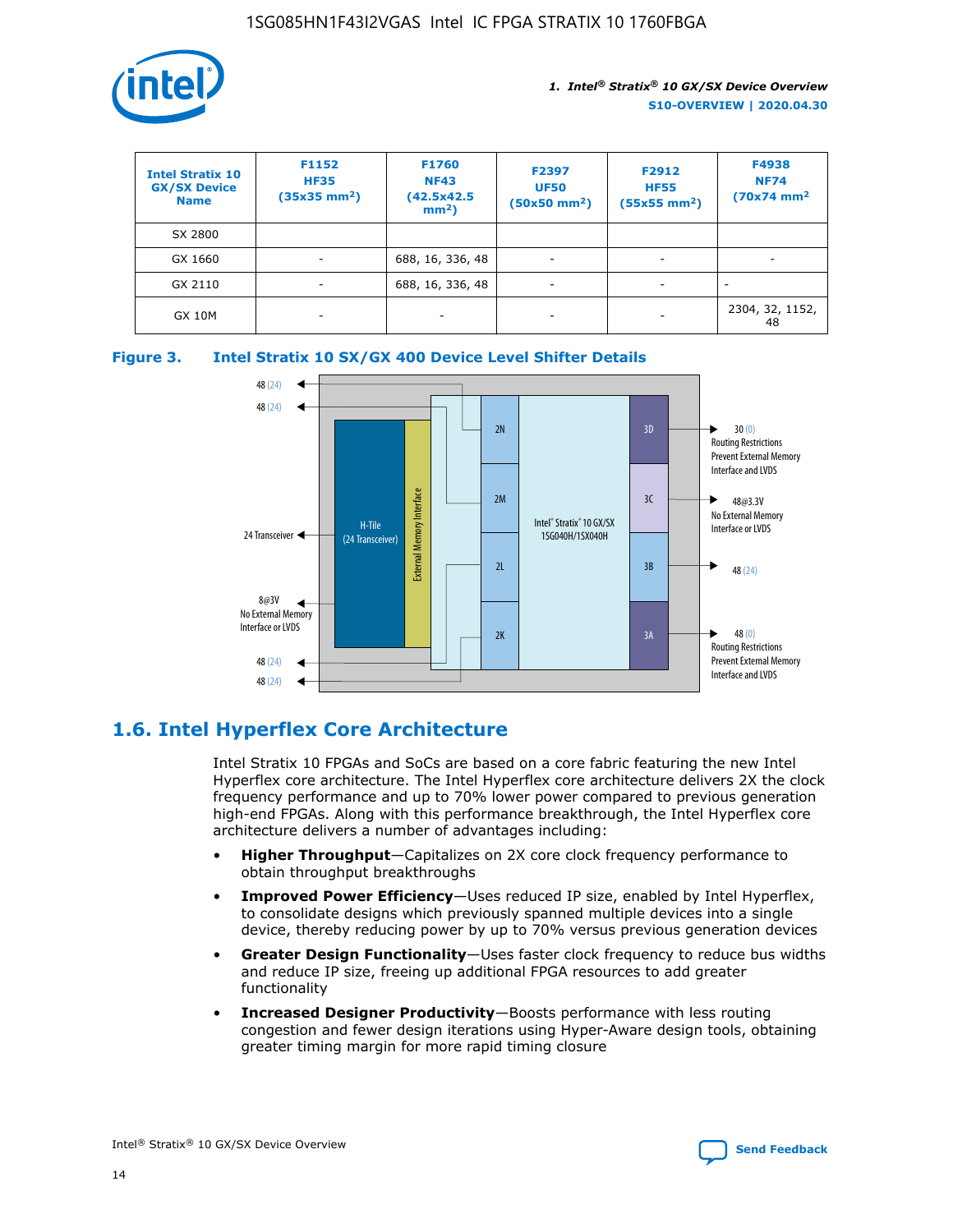*1. Intel® Stratix® 10 GX/SX Device Overview* **S10-OVERVIEW | 2020.04.30**



In addition to the traditional user registers found in the Adaptive Logic Modules (ALM), the Intel Hyperflex core architecture introduces additional bypassable registers everywhere throughout the fabric of the FPGA. These additional registers, called Hyper-Registers are available on every interconnect routing segment and at the inputs of all functional blocks.

#### **Figure 4. Bypassable Hyper-Register**



The Hyper-Registers enable the following key design techniques to achieve the 2X core performance increases:

- Fine grain Hyper-Retiming to eliminate critical paths
- Zero latency Hyper-Pipelining to eliminate routing delays
- Flexible Hyper-Optimization for best-in-class performance

By implementing these techniques in your design, the Hyper-Aware design tools automatically make use of the Hyper-Registers to achieve maximum core clock frequency.



### **Figure 5. Intel Hyperflex Core Architecture**

New Hyper-Registers throughout the core fabric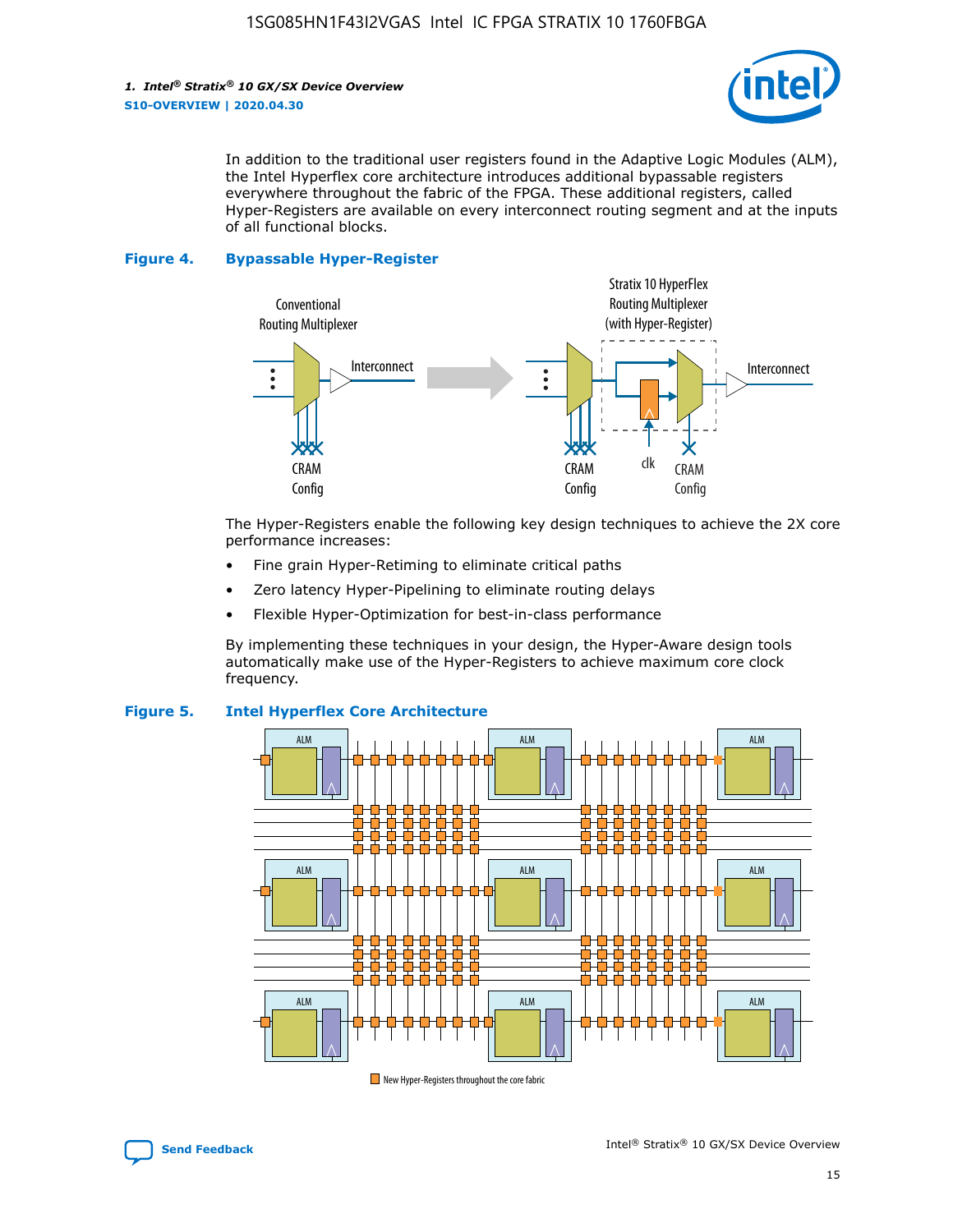

### **1.7. Heterogeneous 3D SiP Transceiver Tiles**

Intel Stratix 10 FPGAs and SoCs feature power efficient, high bandwidth, low latency transceivers. The transceivers are implemented on heterogeneous 3D System-in-Package (SiP) transceiver tiles, each containing 24 full-duplex transceiver channels. In addition to providing a high-performance transceiver solution to meet current connectivity needs, this allows for future flexibility and scalability as data rates, modulation schemes, and protocol IPs evolve.

### **Figure 6. Monolithic Core Fabric and Heterogeneous 3D SiP Transceiver Tiles**



### **Figure 7. Dual Core Fabric and Heterogeneous 3D SiP Transceiver Tiles (for the Intel Stratix 10 GX 10M Variant Only)**



Each transceiver tile contains:

- 24 full-duplex transceiver channels (PMA and PCS) $(10)$
- Reference clock distribution network
- Transmit PLLs
- High-speed clocking and bonding networks
- One instance of PCI Express hard IP



 $(10)$  12 full-duplex transceiver channels for the Intel Stratix 10 GX 10M variant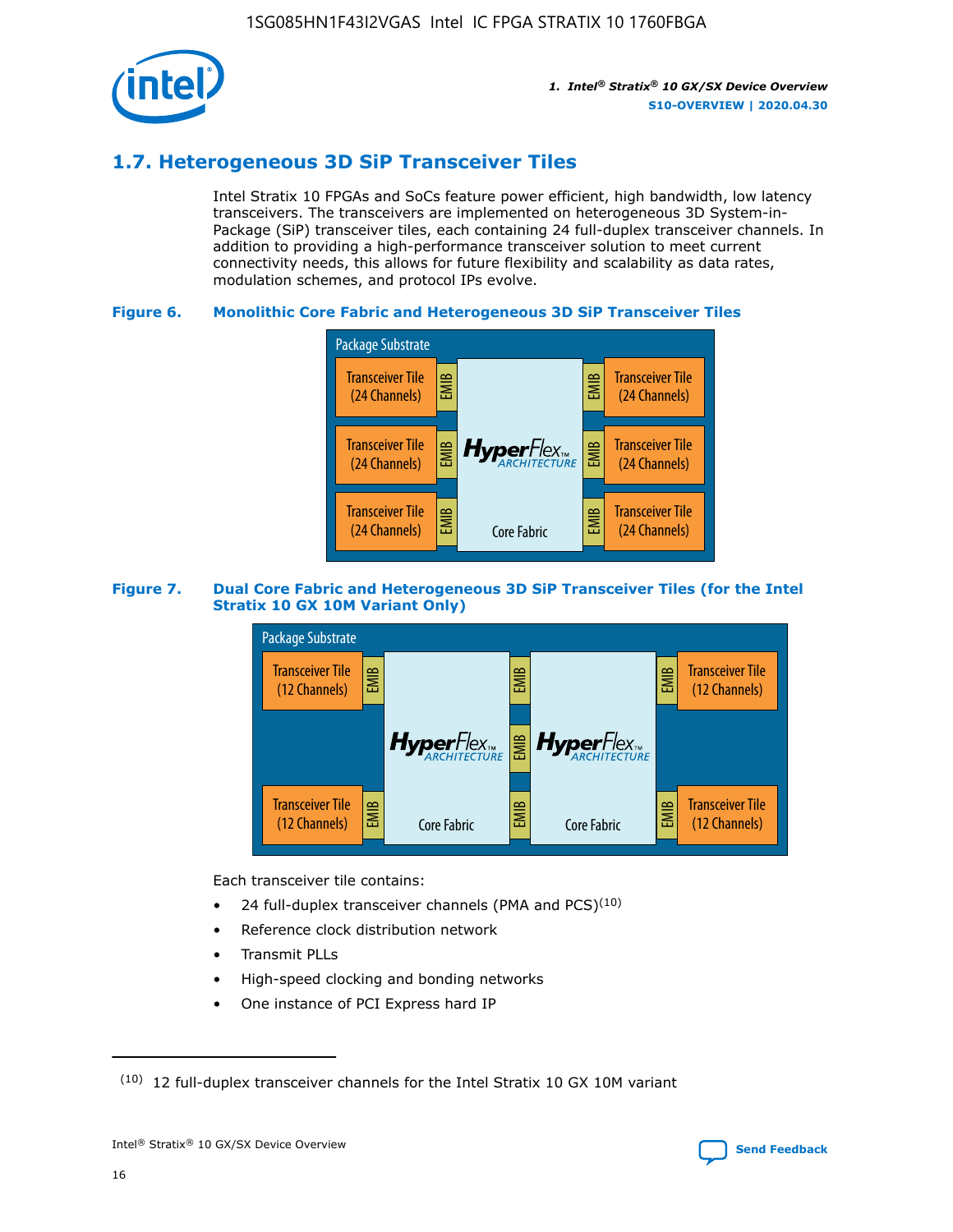



### **Figure 8. Heterogeneous 3D SiP Transceiver Tile Architecture**

### **1.8. Intel Stratix 10 Transceivers**

Intel Stratix 10 devices offer up to 96 total full-duplex transceiver channels. These channels provide continuous data rates from 1 Gbps to 28.3 Gbps for chip-to-chip, chip-to-module, and backplane applications. In each device,two thirds of the transceivers can be configured up to the maximum data rate of 28.3 Gbps to drive 100G interfaces and C form-factor pluggable CFP2/CFP4 optical modules. For longerreach backplane driving applications, advanced adaptive equalization circuits are used to equalize over 30 dB of system loss.

All transceiver channels feature a dedicated Physical Medium Attachment (PMA) and a hardened Physical Coding Sublayer (PCS).

- The PMA provides primary interfacing capabilities to physical channels.
- The PCS typically handles encoding/decoding, word alignment, and other preprocessing functions before transferring data to the FPGA core fabric.

Within each transceiver tile, the transceivers are arranged in four banks of six PMA-PCS groups. A wide variety of bonded and non-bonded data rate configurations are possible within each bank, and within each tile, using a highly configurable clock distribution network.

### **1.8.1. PMA Features**

PMA channels are comprised of transmitter (TX), receiver (RX), and high speed clocking resources.

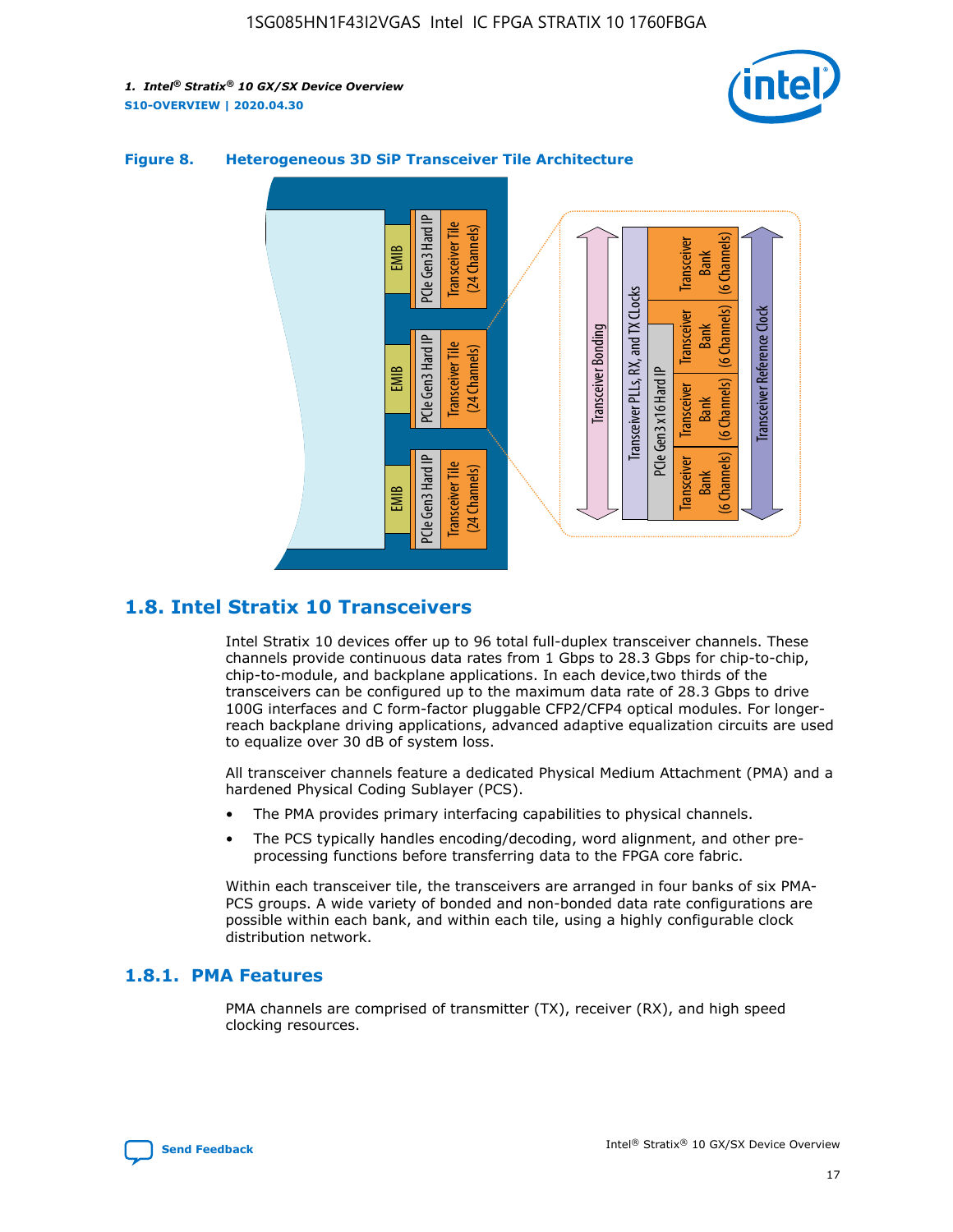

Intel Stratix 10 device features provide exceptional signal integrity at data rates up to 28.3 Gbps. Clocking options include ultra-low jitter LC tank-based (ATX) PLLs with optional fractional synthesis capability, channel PLLs operating as clock multiplier units (CMUs), and fractional synthesis PLLs (fPLLs).

- **ATX PLL**—can be configured in integer mode, or optionally, in a new fractional synthesis mode. Each ATX PLL spans the full frequency range of the supported data rate range providing a stable, flexible clock source with the lowest jitter.
- **CMU PLL**—when not being used as a transceiver, select PMA channels can be configured as channel PLLs operating as CMUs to provide an additional master clock source within the transceiver bank.
- **fPLL**—In addition, dedicated fPLLs are available with precision frequency synthesis capabilities. fPLLs can be used to synthesize multiple clock frequencies from a single reference clock source and replace multiple reference oscillators for multiprotocol and multi-rate applications.

On the receiver side, each PMA has an independent channel PLL that allows analog tracking for clock-data recovery. Each PMA also has advanced equalization circuits that compensate for transmission losses across a wide frequency spectrum.

- **Variable Gain Amplifier (VGA)**—to optimize the receiver's dynamic range
- **Continuous Time Linear Equalizer (CTLE)**—to compensate for channel losses with lowest power dissipation
- **Decision Feedback Equalizer (DFE)**—to provide additional equalization capability on backplanes even in the presence of crosstalk and reflections
- **On-Die Instrumentation (ODI)**—to provide on-chip eye monitoring capabilities (Eye Viewer). This capability helps to optimize link equalization parameters during board bring-up and supports in-system link diagnostics and equalization margin testing

#### **Figure 9. Intel Stratix 10 Receiver Block Features**



All link equalization parameters feature automatic adaptation using the new Advanced Digital Adaptive Parametric Tuning (ADAPT) circuit. This circuit is used to dynamically set DFE tap weights, adjust CTLE parameters, and optimize VGA gain and threshold voltage. Finally, optimal and consistent signal integrity is ensured by using the new



Intel<sup>®</sup> Stratix<sup>®</sup> 10 GX/SX Device Overview **[Send Feedback](mailto:FPGAtechdocfeedback@intel.com?subject=Feedback%20on%20Intel%20Stratix%2010%20GX/SX%20Device%20Overview%20(S10-OVERVIEW%202020.04.30)&body=We%20appreciate%20your%20feedback.%20In%20your%20comments,%20also%20specify%20the%20page%20number%20or%20paragraph.%20Thank%20you.)** Send Feedback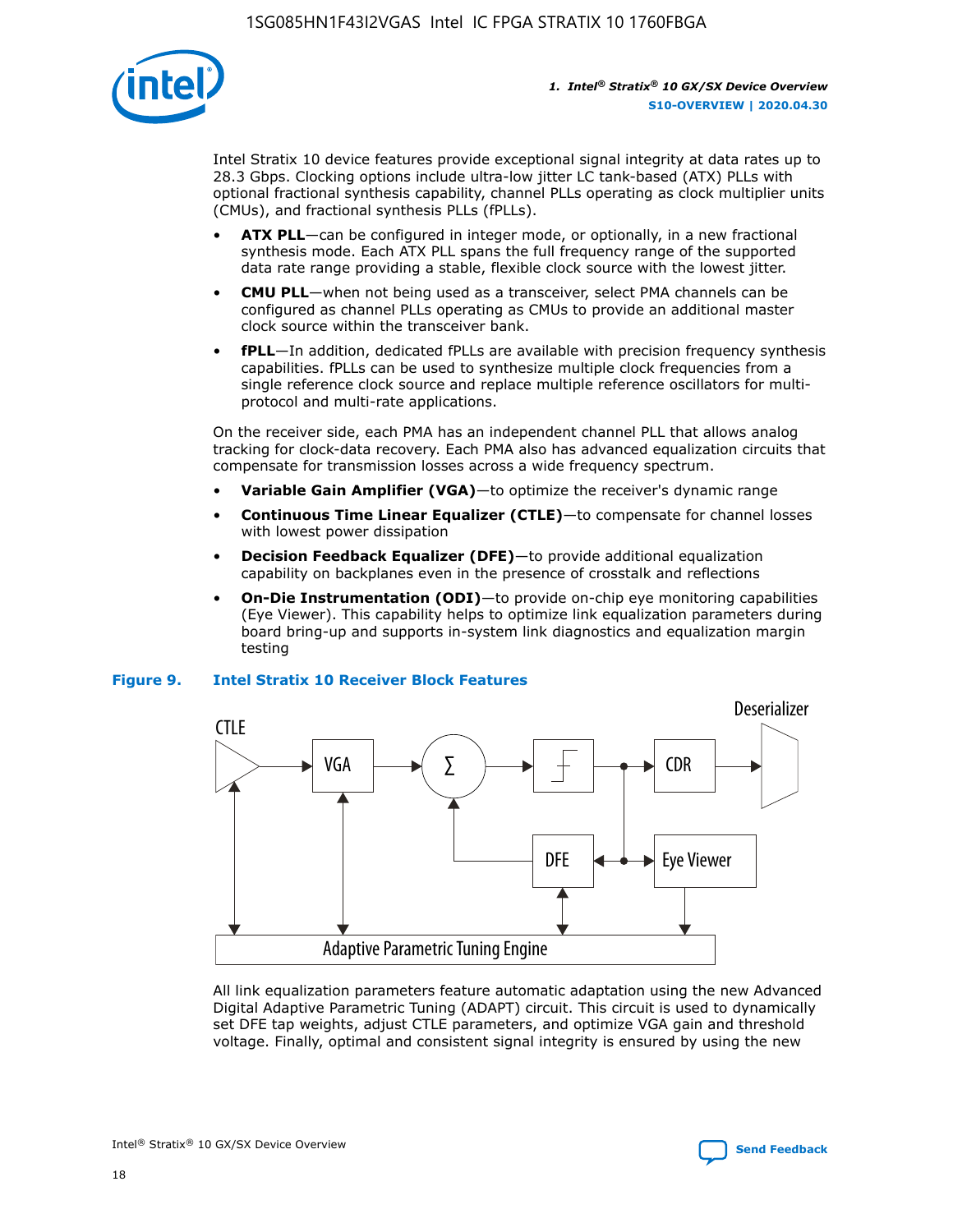

hardened Precision Signal Integrity Calibration Engine (PreSICE) to automatically calibrate all transceiver circuit blocks on power-up. This gives the most link margin and ensures robust, reliable, and error-free operation.

#### **Table 7. Transceiver PMA Features**

| <b>Feature</b>                                                       | <b>Capability</b>                                                                                                                                                                                         |
|----------------------------------------------------------------------|-----------------------------------------------------------------------------------------------------------------------------------------------------------------------------------------------------------|
| Chip-to-Chip Data Rates                                              | 1 Gbps (11) to 28.3 Gbps (Intel Stratix 10 GX/SX devices)                                                                                                                                                 |
| <b>Backplane Support</b>                                             | Drive backplanes at data rates up to 28.3 Gbps, including 10GBASE-KR compliance                                                                                                                           |
| Optical Module Support                                               | SFP+/SFP, XFP, CXP, QSFP/QSFP28, QSFPDD, CFP/CFP2/CFP4                                                                                                                                                    |
| Cable Driving Support                                                | SFP+ Direct Attach, PCI Express over cable, eSATA                                                                                                                                                         |
| <b>Transmit Pre-Emphasis</b>                                         | 5-tap transmit pre-emphasis and de-emphasis to compensate for system channel loss                                                                                                                         |
| Continuous Time Linear<br>Equalizer (CTLE)                           | Dual mode, high-gain, and high-data rate, linear receive equalization to compensate for<br>system channel loss                                                                                            |
| Decision Feedback Equalizer<br>(DFE)                                 | 15 fixed tap DFE to equalize backplane channel loss in the presence of crosstalk and noisy<br>environments                                                                                                |
| Advanced Digital Adaptive<br>Parametric Tuning (ADAPT)               | Fully digital adaptation engine to automatically adjust all link equalization parameters-<br>including CTLE, DFE, and VGA blocks-that provide optimal link margin without intervention<br>from user logic |
| Precision Signal Integrity<br>Calibration Engine (PreSICE)           | Hardened calibration controller to quickly calibrate all transceiver control parameters on<br>power-up, which provides the optimal signal integrity and jitter performance                                |
| <b>ATX Transmit PLLs</b>                                             | Low jitter ATX (inductor-capacitor) transmit PLLs with continuous tuning range to cover a<br>wide range of standard and proprietary protocols, with optional fractional frequency<br>synthesis capability |
| <b>Fractional PLLs</b>                                               | On-chip fractional frequency synthesizers to replace on-board crystal oscillators and reduce<br>system cost                                                                                               |
| Digitally Assisted Analog<br>CDR.                                    | Superior jitter tolerance with fast lock time                                                                                                                                                             |
| On-Die Instrumentation-<br>Eye Viewer and Jitter Margin<br>Tool      | Simplify board bring-up, debug, and diagnostics with non-intrusive, high-resolution eye<br>monitoring (Eye Viewer). Also inject jitter from transmitter to test link margin in system.                    |
| Dynamic Reconfiguration                                              | Allows for independent control of each transceiver channel Avalon memory-mapped<br>interface for the most transceiver flexibility.                                                                        |
| Multiple PCS-PMA and PCS-<br>Core to FPGA fabric interface<br>widths | 8, 10, 16, 20, 32, 40, or 64 bit interface widths for flexibility of deserialization width,<br>encoding, and reduced latency                                                                              |

### **1.8.2. PCS Features**

Intel Stratix 10 PMA channels interface with core logic through configurable and bypassable PCS interface layers.

The PCS contains multiple gearbox implementations to decouple the PMA and PCS interface widths. This feature provides the flexibility to implement a wide range of applications with 8, 10, 16, 20, 32, 40, or 64 bit interface width between each transceiver and the core logic.

 $(11)$  Stratix 10 transceivers can support data rates below 1 Gbps with over sampling.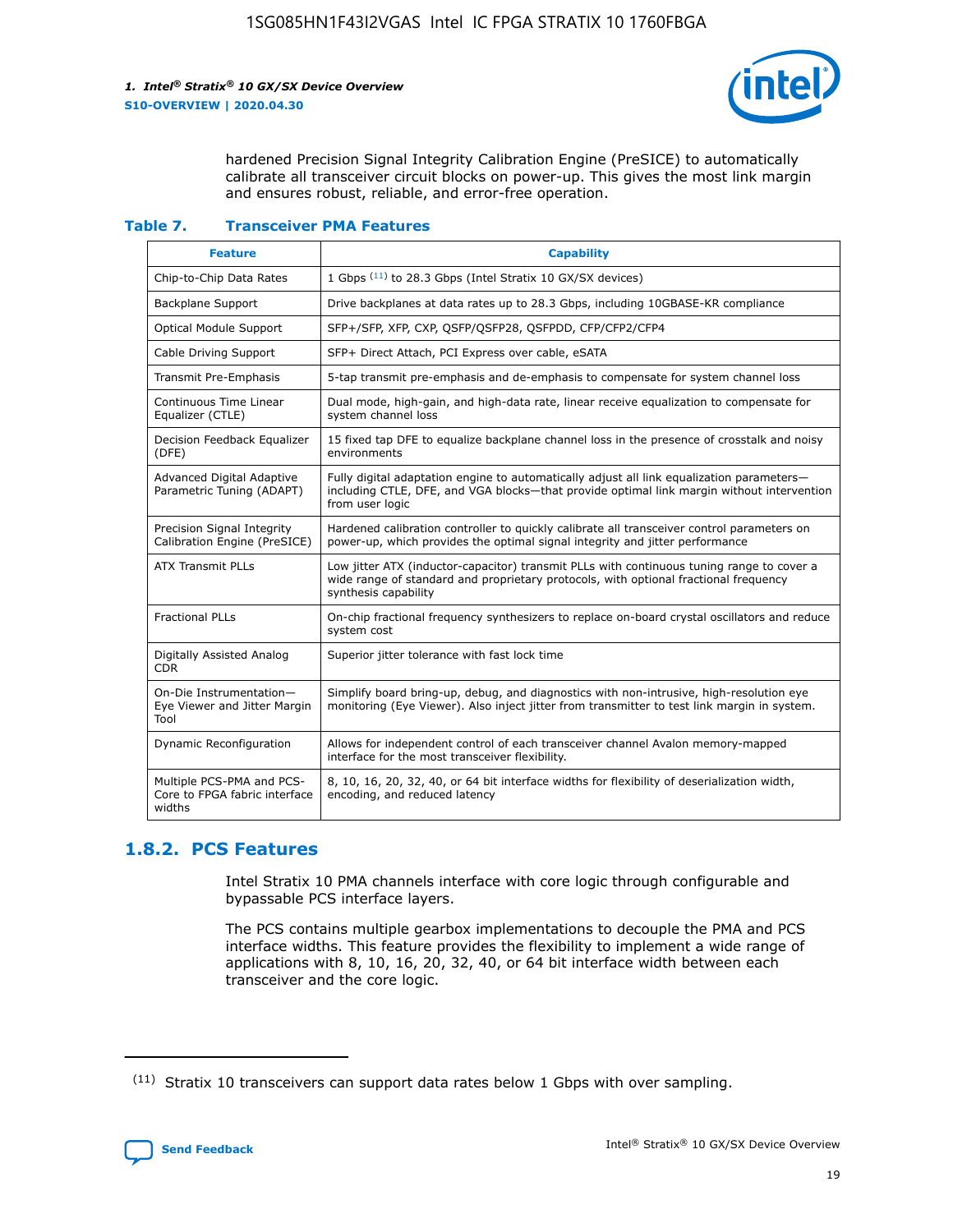

The PCS also contains hard IP to support a variety of standard and proprietary protocols across a wide range of data rates and encoding schemes. The Standard PCS mode provides support for 8B/10B encoded applications up to 12.5 Gbps. The Enhanced PCS mode supports 64B/66B and 64B/67B encoded applications up to 17.4 Gbps. The enhanced PCS mode also includes an integrated 10GBASE-KR/40GBASE-KR4 Forward Error Correction (FEC) circuit. For highly customized implementations, a PCS Direct mode provides an interface up to 64 bits wide to allow for custom encoding and support for data rates up to 28.3 Gbps.

For more information about the PCS-Core interface or the double rate transfer mode, refer to the *Intel Stratix 10 L- and H-Tile Transceiver PHY User Guide*, and the *Intel Stratix 10 E-Tile Transceiver PHY User Guide*.

| <b>PCS Protocol</b><br><b>Support</b>           | <b>Data Rate (Gbps)</b> | <b>Transmitter Data Path</b>                                                                                                                                              | <b>Receiver Data Path</b>                                                                                                                                                                                      |
|-------------------------------------------------|-------------------------|---------------------------------------------------------------------------------------------------------------------------------------------------------------------------|----------------------------------------------------------------------------------------------------------------------------------------------------------------------------------------------------------------|
| Standard PCS                                    | 1 to 12.5               | Phase compensation FIFO, byte<br>serializer, 8B/10B encoder, bit-slipper,<br>channel bonding                                                                              | Rate match FIFO, word-aligner, 8B/10B<br>decoder, byte deserializer, byte<br>ordering                                                                                                                          |
| PCI Express<br>Gen1/Gen2 x1,<br>x2, x4, x8, x16 | 2.5 and 5.0             | Same as Standard PCS plus PIPE 2.0<br>interface to core                                                                                                                   | Same as Standard PCS plus PIPE 2.0<br>interface to core                                                                                                                                                        |
| PCI Express Gen3<br>x1, x2, x4, x8,<br>x16      | 8.0                     | Phase compensation FIFO, byte<br>serializer, encoder, scrambler, bit-<br>slipper, gear box, channel bonding, and<br>PIPE 3.0 interface to core, auto speed<br>negotiation | Rate match FIFO (0-600 ppm mode),<br>word-aligner, decoder, descrambler,<br>phase compensation FIFO, block sync,<br>byte deserializer, byte ordering, PIPE<br>3.0 interface to core, auto speed<br>negotiation |
| CPRI                                            | 0.6144 to 9.8           | Same as Standard PCS plus<br>deterministic latency serialization                                                                                                          | Same as Standard PCS plus<br>deterministic latency deserialization                                                                                                                                             |
| <b>Enhanced PCS</b>                             | 2.5 to 17.4             | FIFO, channel bonding, bit-slipper, and<br>gear box                                                                                                                       | FIFO, block sync, bit-slipper, and gear<br>box                                                                                                                                                                 |
| 10GBASE-R                                       | 10.3125                 | FIFO, 64B/66B encoder, scrambler,<br>FEC, and gear box                                                                                                                    | FIFO, 64B/66B decoder, descrambler,<br>block sync, FEC, and gear box                                                                                                                                           |
| Interlaken                                      | 4.9 to 17.4             | FIFO, channel bonding, frame<br>generator, CRC-32 generator,<br>scrambler, disparity generator, bit-<br>slipper, and gear box                                             | FIFO, CRC-32 checker, frame sync,<br>descrambler, disparity checker, block<br>sync, and gear box                                                                                                               |
| SFI-S/SFI-5.2                                   | 11.3                    | FIFO, channel bonding, bit-slipper, and<br>gear box                                                                                                                       | FIFO, bit-slipper, and gear box                                                                                                                                                                                |
| <b>IEEE 1588</b>                                | 1.25 to 10.3125         | FIFO (fixed latency), 64B/66B encoder,<br>scrambler, and gear box                                                                                                         | FIFO (fixed latency), 64B/66B decoder,<br>descrambler, block sync, and gear box                                                                                                                                |
| SDI                                             | up to 12.5              | FIFO and gear box                                                                                                                                                         | FIFO, bit-slipper, and gear box                                                                                                                                                                                |
| GigE                                            | 1.25                    | Same as Standard PCS plus GigE state<br>machine                                                                                                                           | Same as Standard PCS plus GigE state<br>machine                                                                                                                                                                |
| <b>PCS Direct</b>                               | up to 28.3              | Custom                                                                                                                                                                    | Custom                                                                                                                                                                                                         |

### **Table 8. Transceiver PCS Features**

#### **Related Information**

[Intel Stratix 10 L- and H-Tile Transceiver PHY User Guide](https://www.altera.com/documentation/wry1479165198810.html)

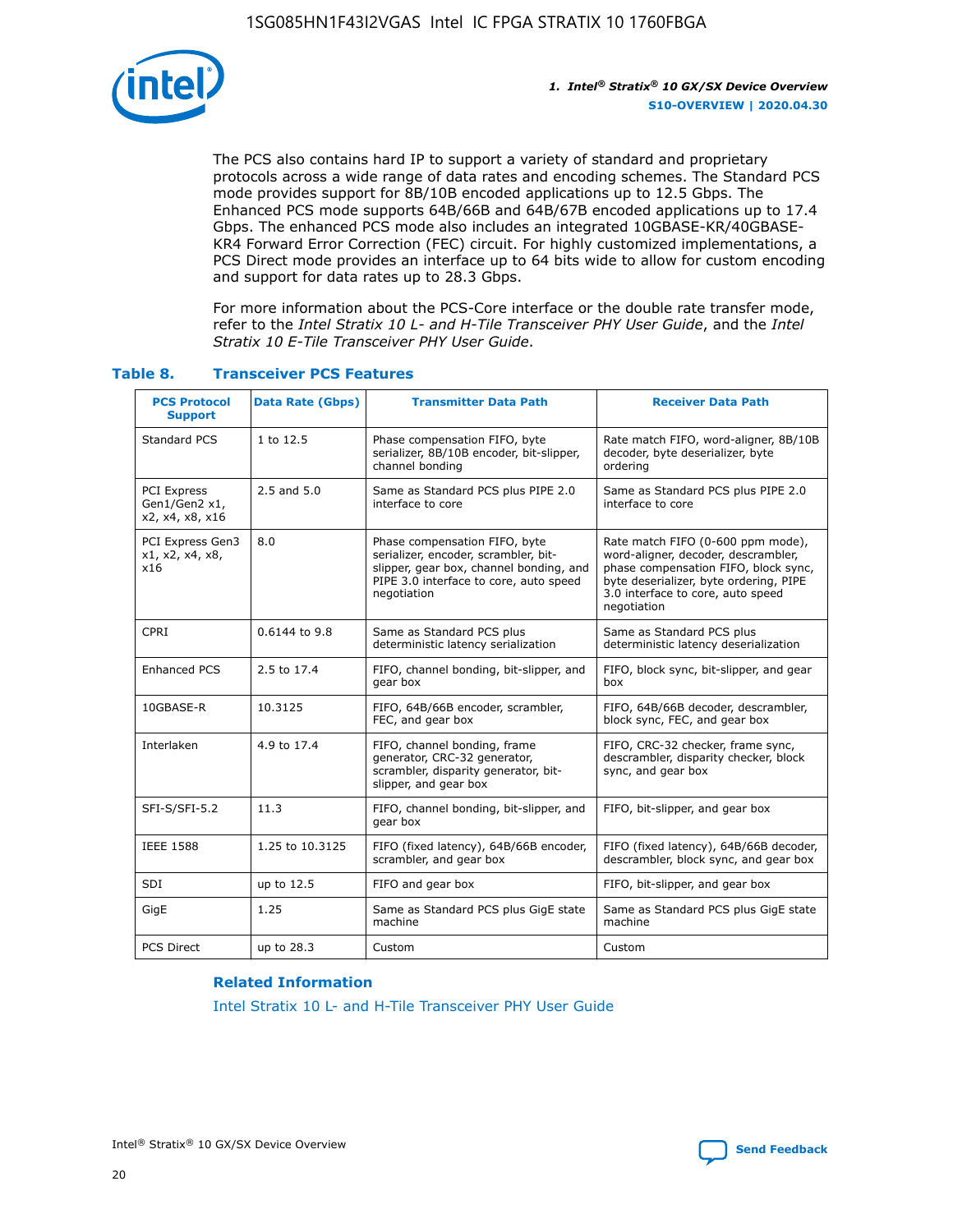

### **1.9. PCI Express Gen1/Gen2/Gen3 Hard IP**

Intel Stratix 10 devices contain embedded PCI Express hard IP designed for performance, ease-of-use, increased functionality, and designer productivity.

The PCI Express hard IP consists of the PHY, Data Link, and Transaction layers. It also supports PCI Express Gen1/Gen2/Gen3 end point and root port, in x1/x2/x4/x8/x16 lane configurations. The PCI Express hard IP is capable of operating independently from the core logic (autonomous mode). This feature allows the PCI Express link to power up and complete link training in less than 100 ms, while the rest of the device is still in the process of being configured. The hard IP also provides added functionality, which makes it easier to support emerging features such as Single Root I/O Virtualization (SR-IOV) and optional protocol extensions.

The PCI Express hard IP has improved end-to-end data path protection using Error Checking and Correction (ECC). In addition, the hard IP supports configuration of the device via protocol (CvP) across the PCI Express bus at Gen1/Gen2/Gen3 rates.

### **1.10. Interlaken PCS Hard IP**

Intel Stratix 10 devices have integrated Interlaken PCS hard IP supporting rates up to 17.4 Gbps per lane.

The Interlaken PCS hard IP is based on the proven functionality of the PCS developed for Intel's previous generation FPGAs, which has demonstrated interoperability with Interlaken ASSP vendors and third-party IP suppliers. The Interlaken PCS hard IP is present in every transceiver channel in Intel Stratix 10 devices.

### **1.11. 10G Ethernet Hard IP**

Intel Stratix 10 devices include IEEE 802.3 10-Gbps Ethernet (10GbE) compliant 10GBASE-R PCS and PMA hard IP. The scalable 10GbE hard IP supports multiple independent 10GbE ports while using a single PLL for all the 10GBASE-R PCS instantiations, which saves on core logic resources and clock networks.

The integrated serial transceivers simplify multi-port 10GbE systems compared to 10 GbE Attachment Unit Interface (XAUI) interfaces that require an external XAUI-to-10G PHY. Furthermore, the integrated transceivers incorporate signal conditioning circuits, which enable direct connection to standard 10G XFP and SFP+ pluggable optical modules. The transceivers also support backplane Ethernet applications and include a hard 10GBASE-KR/40GBASE-KR4 Forward Error Correction (FEC) circuit that can be used for both 10G and 40G applications. The integrated 10G Ethernet hard IP and 10G transceivers save external PHY cost, board space and system power. The 10G Ethernet PCS hard IP and 10GBASE-KR FEC are present in every transceiver channel.

### **1.12. External Memory and General Purpose I/O**

Intel Stratix 10 devices offer substantial external memory bandwidth, with up to ten 72 bit wide DDR4 memory interfaces running at up to 2666 Mbps. For external memory interface and LVDS restrictions, see [AN 906: Intel Stratix 10 GX 400, SX 400,](https://www.intel.com/content/www/us/en/programmable/documentation/sjf1574667190623.html#bft1574667627484) [and TX 400 Routing and Designing Floorplan Guidelines.](https://www.intel.com/content/www/us/en/programmable/documentation/sjf1574667190623.html#bft1574667627484)

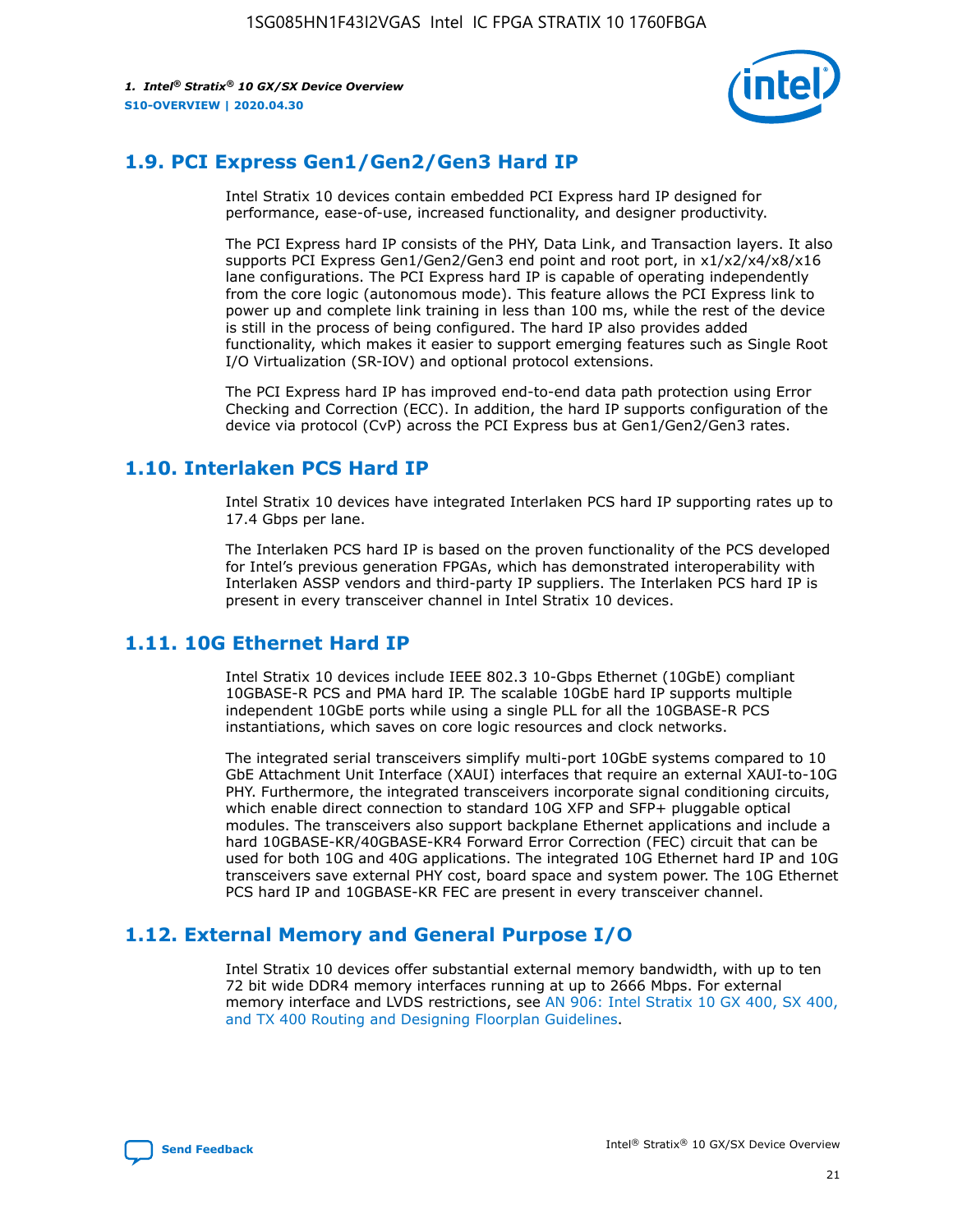

This bandwidth is provided along with the ease of design, lower power, and resource efficiencies of hardened high-performance memory controllers. The external memory interfaces can be configured up to a maximum width of 144 bits when using either hard or soft memory controllers.

#### **Figure 10. Hard Memory Controller**



Each I/O bank contains 48 general purpose I/Os and a high-efficiency hard memory controller capable of supporting many different memory types, each with different performance capabilities. The hard memory controller is also capable of being bypassed and replaced by a soft controller implemented in user logic. The I/Os each have a hardened double data rate (DDR) read/write path (PHY) capable of performing key memory interface functionality such as:

- Read/write leveling
- FIFO buffering to lower latency and improve margin
- Timing calibration
- On-chip termination

The timing calibration is aided by the inclusion of hard microcontrollers based on Intel's Nios® II technology, specifically tailored to control the calibration of multiple memory interfaces. This calibration allows the Intel Stratix 10 device to compensate for any changes in process, voltage, or temperature either within the Intel Stratix 10 device itself, or within the external memory device. The advanced calibration algorithms ensure maximum bandwidth and robust timing margin across all operating conditions.

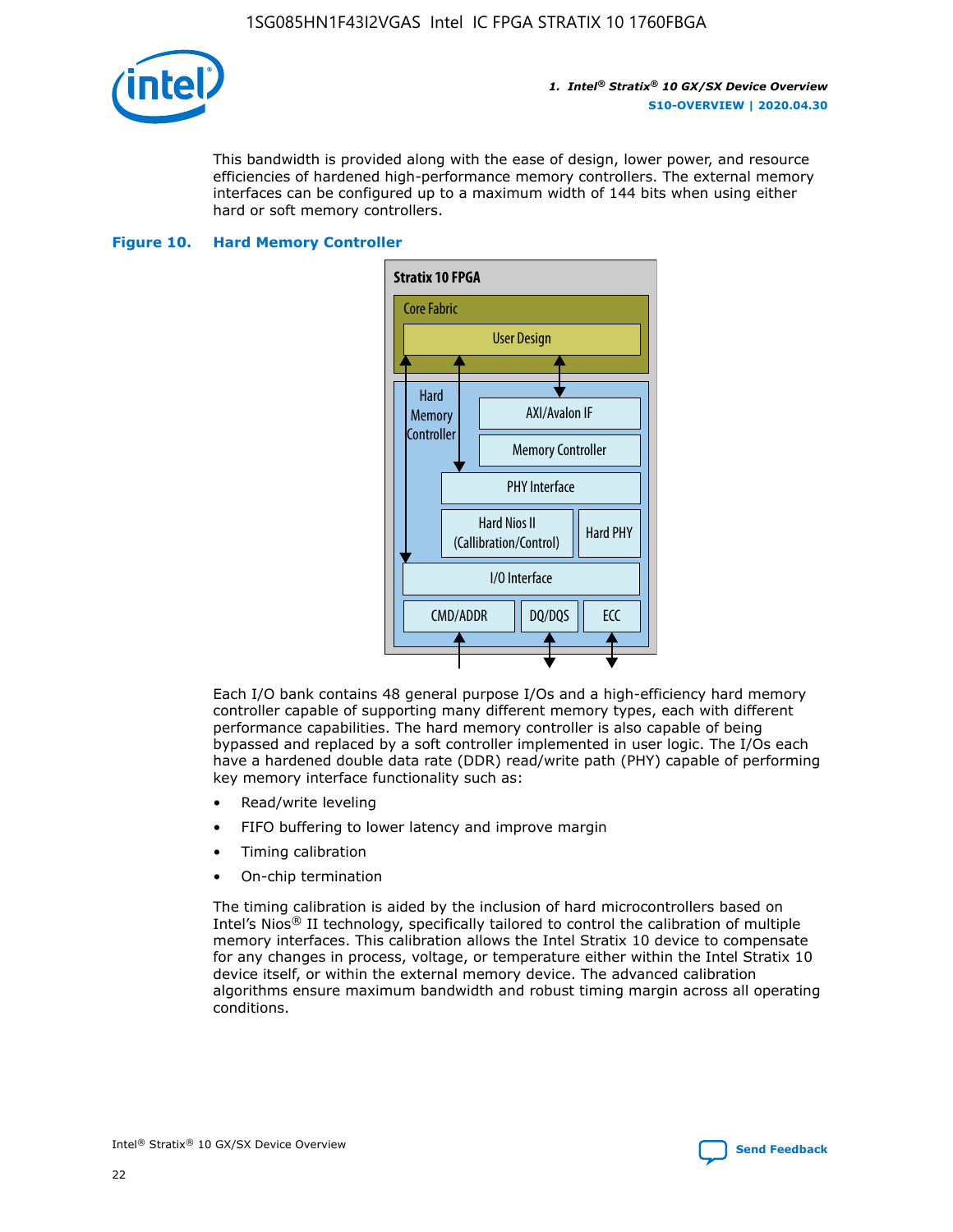

#### **Table 9. External Memory Interface Performance**

The listed speeds are for the 1-rank case.

| <b>Interface</b>     | <b>Controller Type</b> | <b>Performance</b><br>(maximum rate possible) |
|----------------------|------------------------|-----------------------------------------------|
| DDR4                 | Hard                   | 2666 Mbps                                     |
| DDR <sub>3</sub>     | Hard                   | 2133 Mbps                                     |
| QDRII+               | Soft                   | 1,100 Mtps                                    |
| <b>ODRII+ Xtreme</b> | Soft                   | 1,266 Mtps                                    |
| <b>ODRIV</b>         | Soft                   | 2,133 Mtps                                    |
| RLDRAM III           | Soft                   | 2400 Mbps                                     |
| <b>RLDRAM II</b>     | Soft                   | 533 Mbps                                      |

In addition to parallel memory interfaces, Intel Stratix 10 devices support serial memory technologies such as the Hybrid Memory Cube (HMC). The HMC is supported by the Intel Stratix 10 high-speed serial transceivers, which connect up to four HMC links, with each link running at data rates of 15 Gbps (HMC short reach specification).

Intel Stratix 10 devices also feature general purpose I/Os capable of supporting a wide range of single-ended and differential I/O interfaces. LVDS rates up to 1.6 Gbps are supported, with each pair of pins having both a differential driver and a differential input buffer. This enables configurable direction for each LVDS pair.

### **1.13. Adaptive Logic Module (ALM)**

Intel Stratix 10 devices use a similar adaptive logic module (ALM) as the previous generation Intel Arria 10 and Stratix V FPGAs, allowing for efficient implementation of logic functions and easy conversion of IP between the devices.

The ALM block diagram shown in the following figure has eight inputs with a fracturable look-up table (LUT), two dedicated embedded adders, and four dedicated registers.

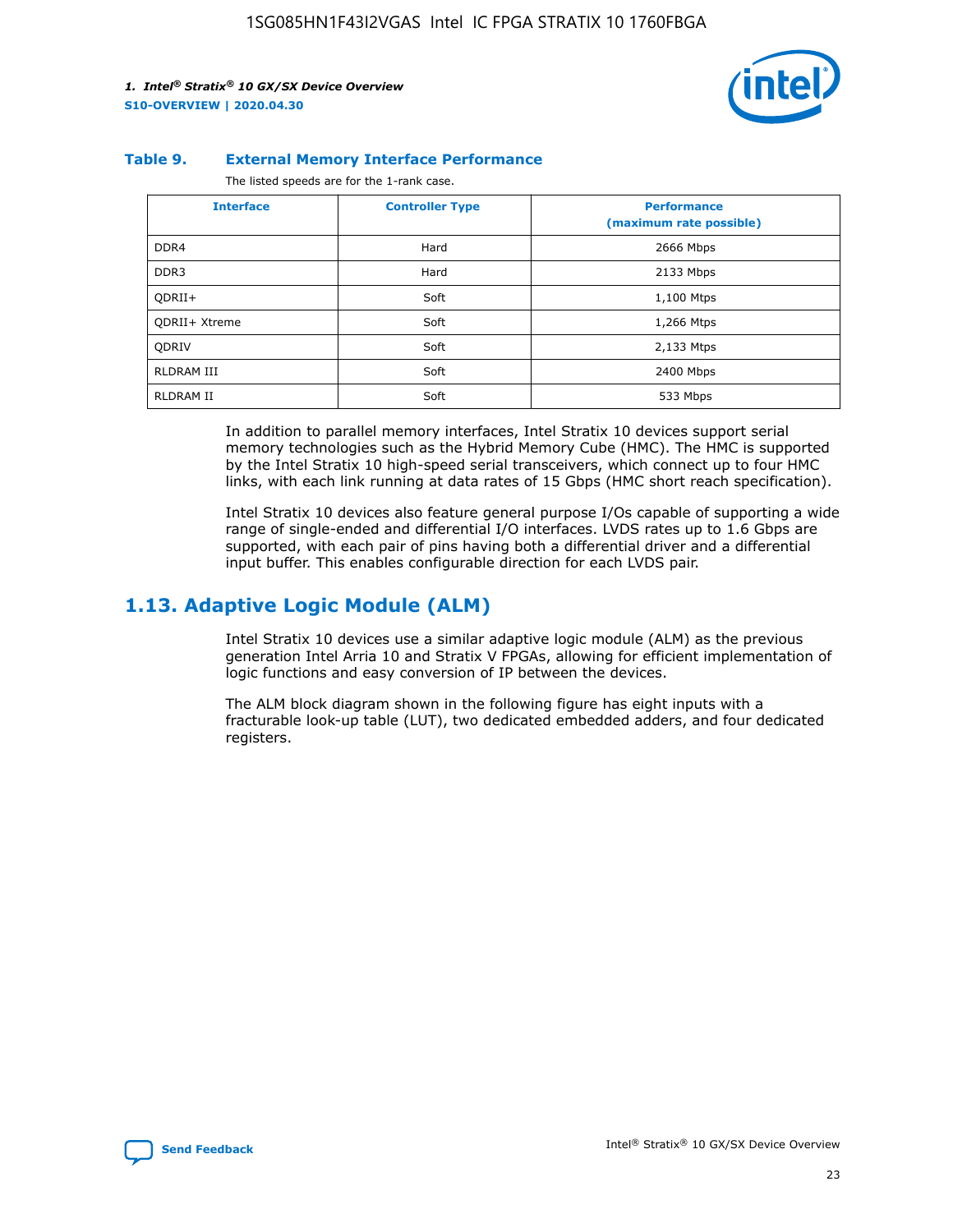

### **Figure 11. Intel Stratix 10 FPGA and SoC ALM Block Diagram**



Key features and capabilities of the ALM include:

- High register count with 4 registers per 8-input fracturable LUT, operating in conjunction with the new Intel Hyperflex architecture, enables Intel Stratix 10 devices to maximize core performance at very high core logic utilization
- Implements select 7-input logic functions, all 6-input logic functions, and two independent functions consisting of smaller LUT sizes (such as two independent 4 input LUTs) to optimize core logic utilization

The Intel Quartus Prime software takes advantage of the ALM logic structure to deliver the highest performance, optimal logic utilization, and lowest compile times. The Intel Quartus Prime software simplifies design reuse as it automatically maps legacy designs into the Intel Stratix 10 ALM architecture.

### **1.14. Core Clocking**

Core clocking in Intel Stratix 10 devices makes use of programmable clock tree synthesis.

This technique uses dedicated clock tree routing and switching circuits, and allows the Intel Quartus Prime software to create the exact clock trees required for your design. Clock tree synthesis minimizes clock tree insertion delay, reduces dynamic power dissipation in the clock tree and allows greater clocking flexibility in the core while still maintaining backwards compatibility with legacy global and regional clocking schemes.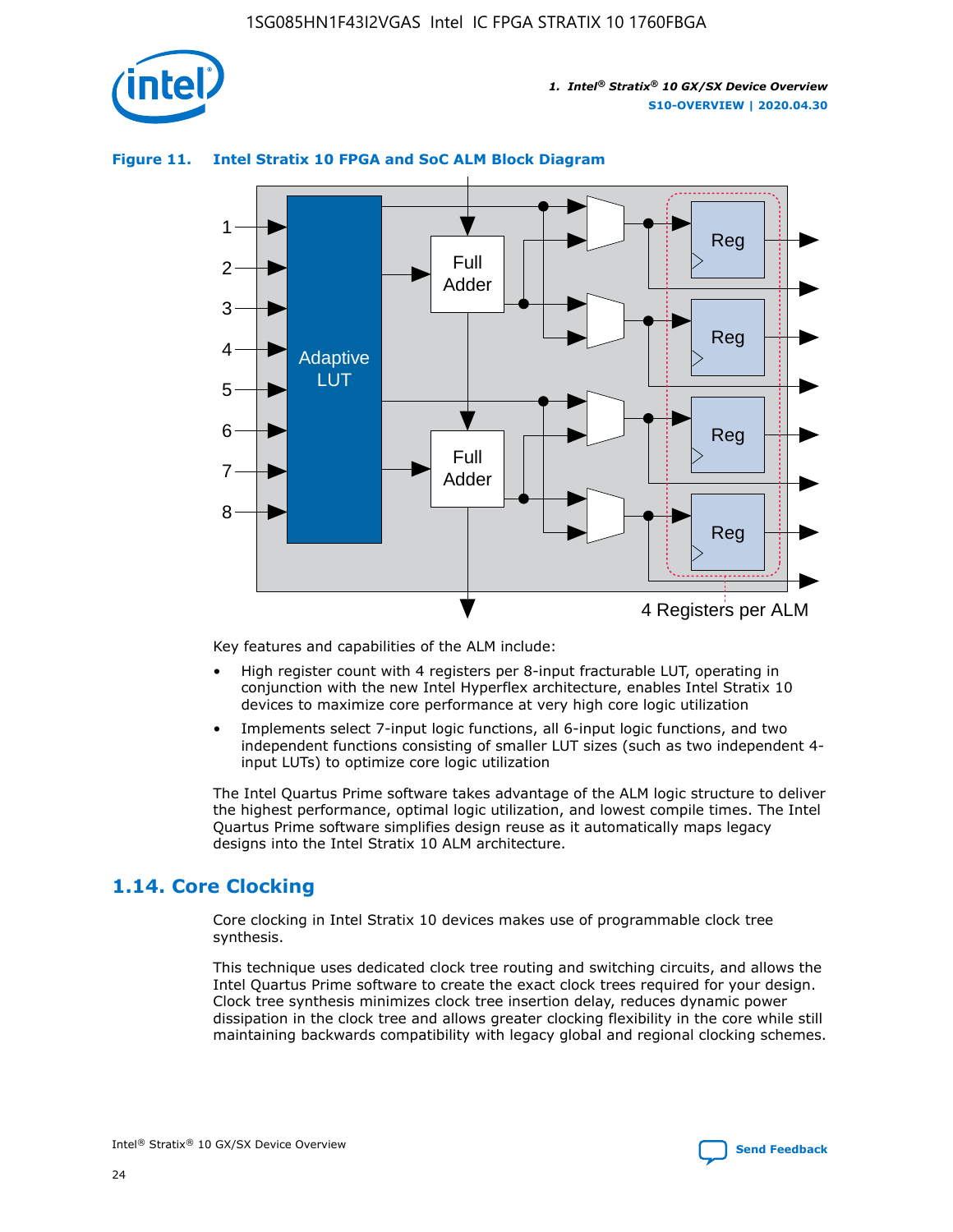

The core clock network in Intel Stratix 10 devices supports the new Intel Hyperflex core architecture at clock rates up to 1 GHz. It also supports the hard memory controllers up to 2666 Mbps with a quarter rate transfer to the core. The core clock network is supported by dedicated clock input pins, fractional clock synthesis PLLs, and integer I/O PLLs.

### **1.15. Fractional Synthesis PLLs and I/O PLLs**

Intel Stratix 10 devices have up to 32 fractional synthesis PLLs (fPLL) available for use with transceivers or in the core fabric.

The fPLLs are located in the 3D SiP transceiver L-tiles and H-tiles, eight per tile, adjacent to the transceiver channels. The fPLLs can be used to reduce both the number of oscillators required on the board and the number of clock pins required, by synthesizing multiple clock frequencies from a single reference clock source. In addition to synthesizing reference clock frequencies for the transceiver transmit PLLs, the fPLLs can also be used directly for transmit clocking. Each fPLL can be independently configured for conventional integer mode, or enhanced fractional synthesis mode with third-order delta-sigma modulation.

In addition to the fPLLs, Intel Stratix 10 devices contain up to 24 integer I/O PLLs (IOPLLs) available for general purpose use in the core fabric and for simplifying the design of external memory interfaces and high-speed LVDS interfaces. The IOPLLs are located in each bank of 48 general purpose I/O, 1 per I/O bank, adjacent to the hard memory controllers and LVDS SerDes in each I/O bank. This makes it easier to close timing because the IOPLLs are tightly coupled with the I/Os that need to use them. The IOPLLs can be used for general purpose applications in the core such as clock network delay compensation and zero-delay clock buffering.

### **1.16. Internal Embedded Memory**

Intel Stratix 10 devices contain two types of embedded memory blocks: M20K (20 Kb) and MLAB (640 bit).

The M20K and MLAB blocks are familiar block sizes carried over from previous Intel device families. The MLAB blocks are ideal for wide and shallow memories, while the M20K blocks are intended to support larger memory configurations and include hard ECC. Both M20K and MLAB embedded memory blocks can be configured as a singleport or dual-port RAM, FIFO, ROM, or shift register. These memory blocks are highly flexible and support a number of memory configurations as shown in Table 10 on page 25.

#### **Table 10. Internal Embedded Memory Block Configurations**

| MLAB (640 bits)                                                | <b>M20K (20 Kb)</b>                                                          |
|----------------------------------------------------------------|------------------------------------------------------------------------------|
| $64 \times 10$ (supported through emulation)<br>$32 \times 20$ | 2K x 10 (or x8)<br>$1K \times 20$ (or $x16$ )<br>$512 \times 40$ (or $x32$ ) |

### **1.17. Variable Precision DSP Block**

The Intel Stratix 10 DSP blocks are based upon the Variable Precision DSP Architecture used in Intel's previous generation devices. They feature hard fixed point and IEEE 754 compliant floating point capability.

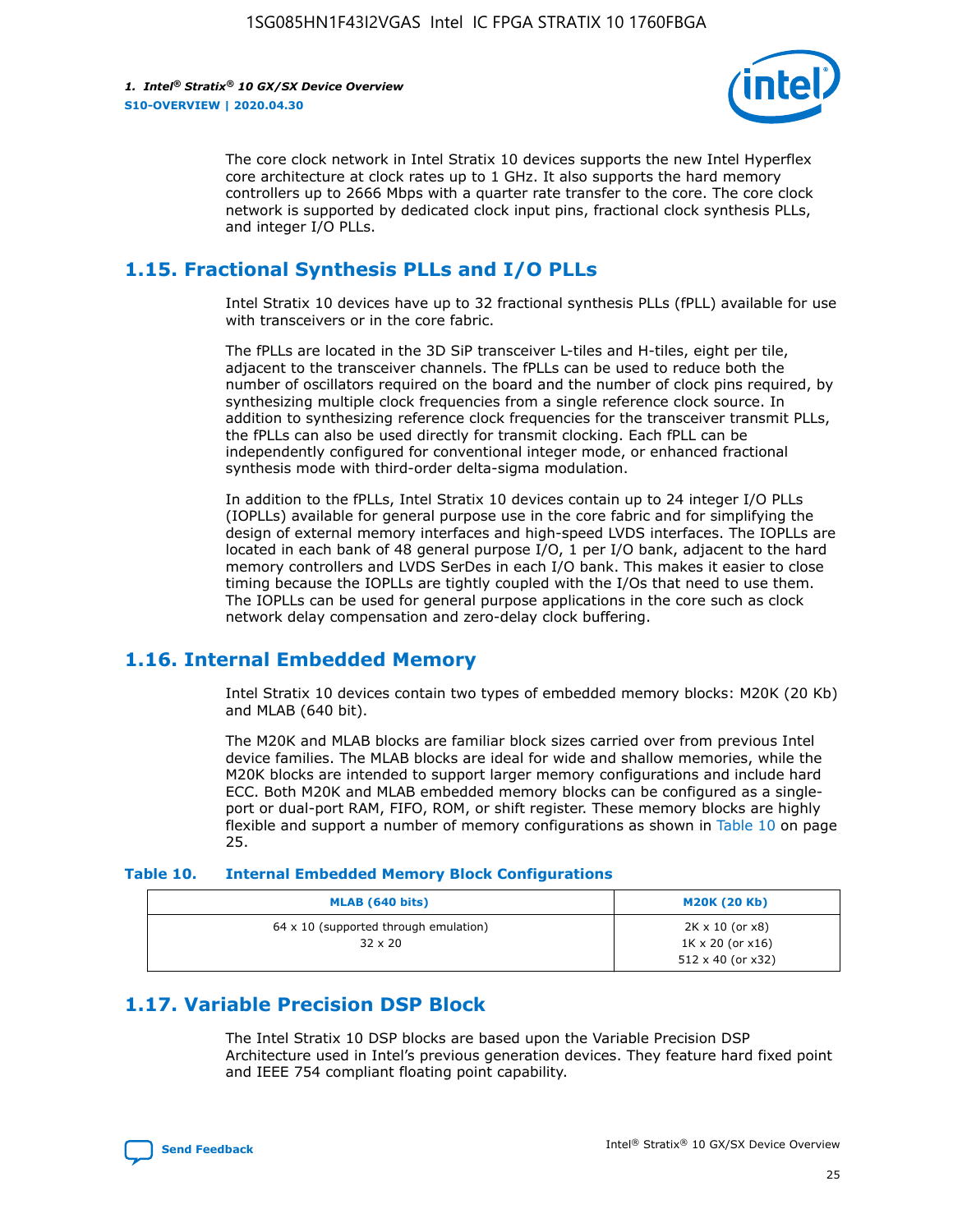

The DSP blocks can be configured to support signal processing with precision ranging from 18x19 up to 54x54. A pipeline register has been added to increase the maximum operating frequency of the DSP block and reduce power consumption.





#### **Figure 13. DSP Block: High Precision Fixed Point Mode**

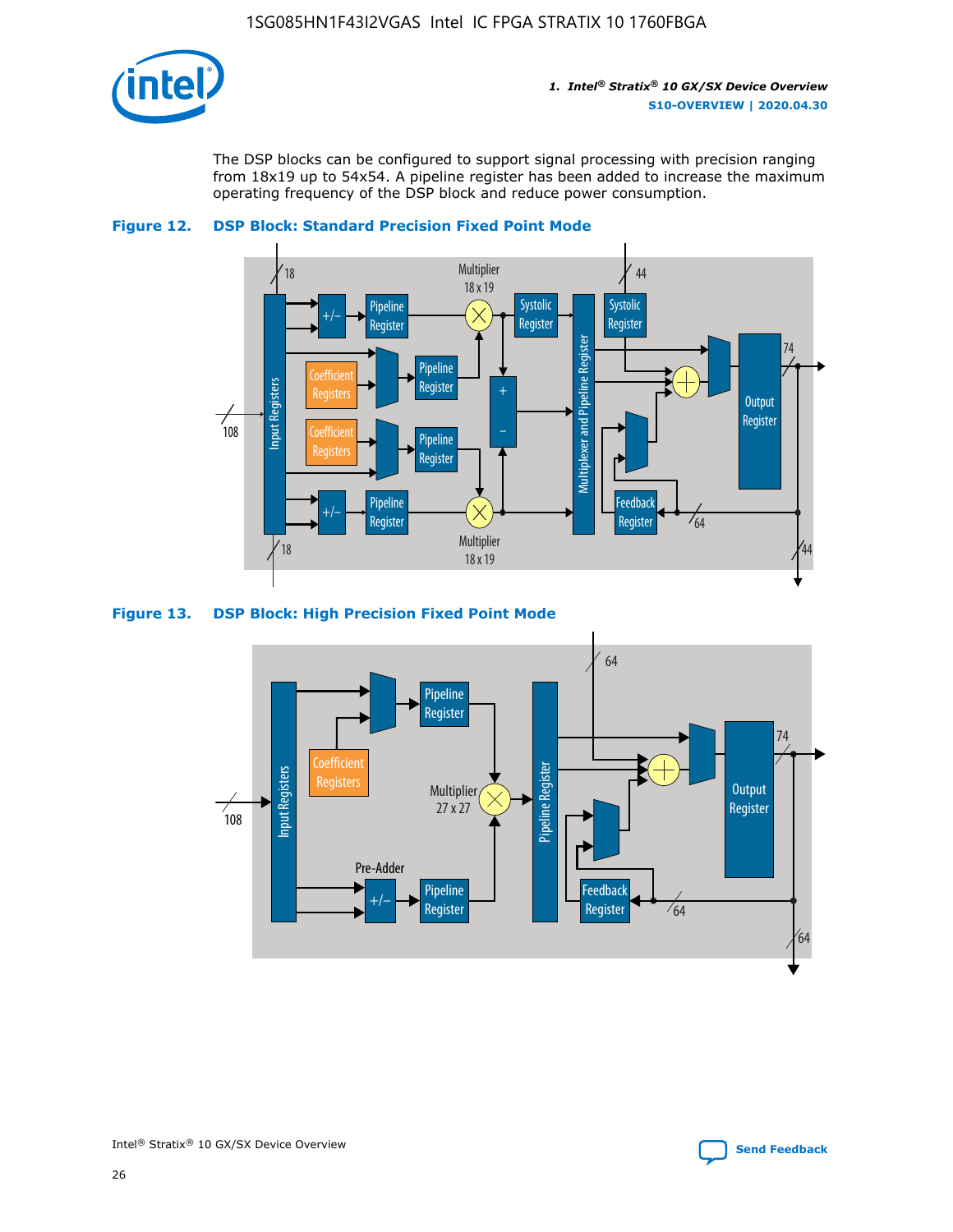



### **Figure 14. DSP Block: Single Precision Floating Point Mode**

Each DSP block can be independently configured at compile time as either dual 18x19 or a single 27x27 multiply accumulate. With a dedicated 64 bit cascade bus, multiple variable precision DSP blocks can be cascaded to implement even higher precision DSP functions efficiently.

In floating point mode, each DSP block provides one single precision floating point multiplier and adder. Floating point additions, multiplications, mult-adds and multaccumulates are supported.

The following table shows how different precisions are accommodated within a DSP block, or by utilizing multiple blocks.

| <b>Multiplier Size</b>             | <b>DSP Block Resources</b>                                                               | <b>Expected Usage</b>           |
|------------------------------------|------------------------------------------------------------------------------------------|---------------------------------|
| $18x19$ bits                       | 1/2 of Variable Precision DSP Block                                                      | Medium precision fixed point    |
| 27x27 bits                         | 1 Variable Precision DSP Block                                                           | High precision fixed point      |
| $19x36$ bits                       | 1 Variable Precision DSP Block with external<br>adder                                    | Fixed point FFTs                |
| 36x36 bits                         | 2 Variable Precision DSP Blocks with external<br>adder                                   | Very high precision fixed point |
| 54x54 bits                         | 4 Variable Precision DSP Blocks with external<br>adder                                   | Double Precision floating point |
| Single Precision<br>floating point | 1 Single Precision floating point adder, 1 Single<br>Precision floating point multiplier | Floating point                  |

#### **Table 11. Variable Precision DSP Block Configurations**

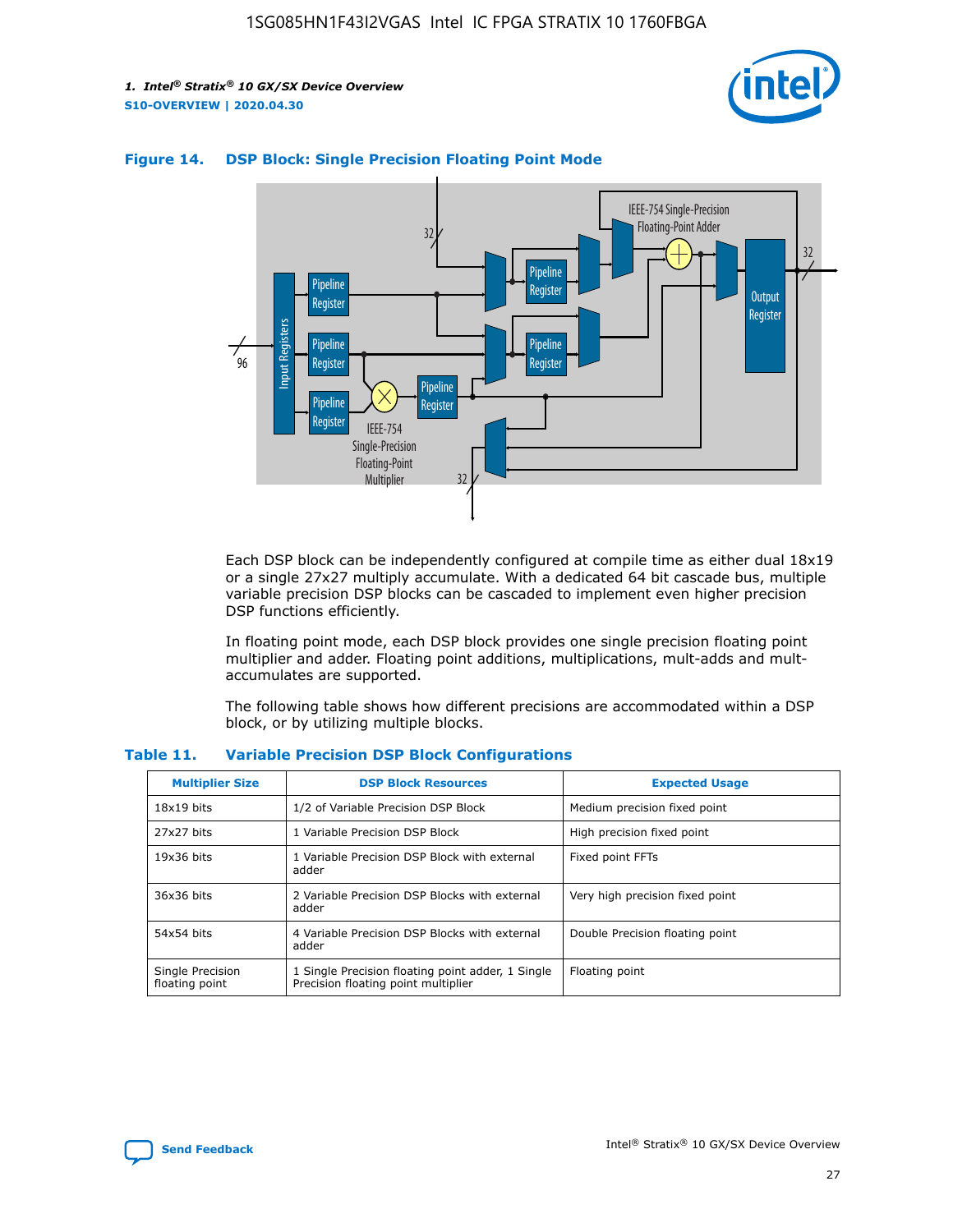

Complex multiplication is very common in DSP algorithms. One of the most popular applications of complex multipliers is the FFT algorithm. This algorithm has the characteristic of increasing precision requirements on only one side of the multiplier. The Variable Precision DSP block supports the FFT algorithm with proportional increase in DSP resources as the precision grows.

### **Table 12. Complex Multiplication With Variable Precision DSP Block**

| <b>Complex Multiplier</b><br><b>Size</b> | <b>DSP Block Resources</b>      | <b>FFT Usage</b>       |
|------------------------------------------|---------------------------------|------------------------|
| $18x19$ bits                             | 2 Variable Precision DSP Blocks | Resource optimized FFT |
| 27x27 bits                               | 4 Variable Precision DSP Blocks | Highest precision FFT  |

For FFT applications with high dynamic range requirements, the Intel FFT IP Core offers an option of single precision floating point implementation with resource usage and performance similar to high precision fixed point implementations.

Other features of the DSP block include:

- Hard 18 bit and 25 bit pre-adders
- Hard floating point multipliers and adders
- 64 bit dual accumulator (for separate I, Q product accumulations)
- Cascaded output adder chains for 18 and 27 bit FIR filters
- Embedded coefficient registers for 18 and 27 bit coefficients
- Fully independent multiplier outputs
- Inferability using HDL templates supplied by the Intel Quartus Prime software for most modes

The Variable Precision DSP block is ideal to support the growing trend towards higher bit precision in high performance DSP applications. At the same time, it can efficiently support the many existing 18 bit DSP applications, such as high definition video processing and remote radio heads. With the Variable Precision DSP block architecture and hard floating point multipliers and adders, Intel Stratix 10 devices can efficiently support many different precision levels up to and including floating point implementations. This flexibility can result in increased system performance, reduced power consumption, and reduce architecture constraints on system algorithm designers.

### **1.18. Hard Processor System (HPS)**

The Intel Stratix 10 SoC Hard Processor System (HPS) is Intel's third generation HPS. Leveraging the performance of Intel 14 nm tri-gate technology, Intel Stratix 10 SoC devices more than double the performance of previous generation SoCs with an integrated quad-core 64-bit Arm Cortex-A53. The HPS also enables system-wide hardware virtualization capabilities by adding a system memory management unit. These architecture improvements ensure that Intel Stratix 10 SoCs meet the requirements of current and future embedded markets, including wireless and wireline communications, datacenter acceleration, and numerous military applications.

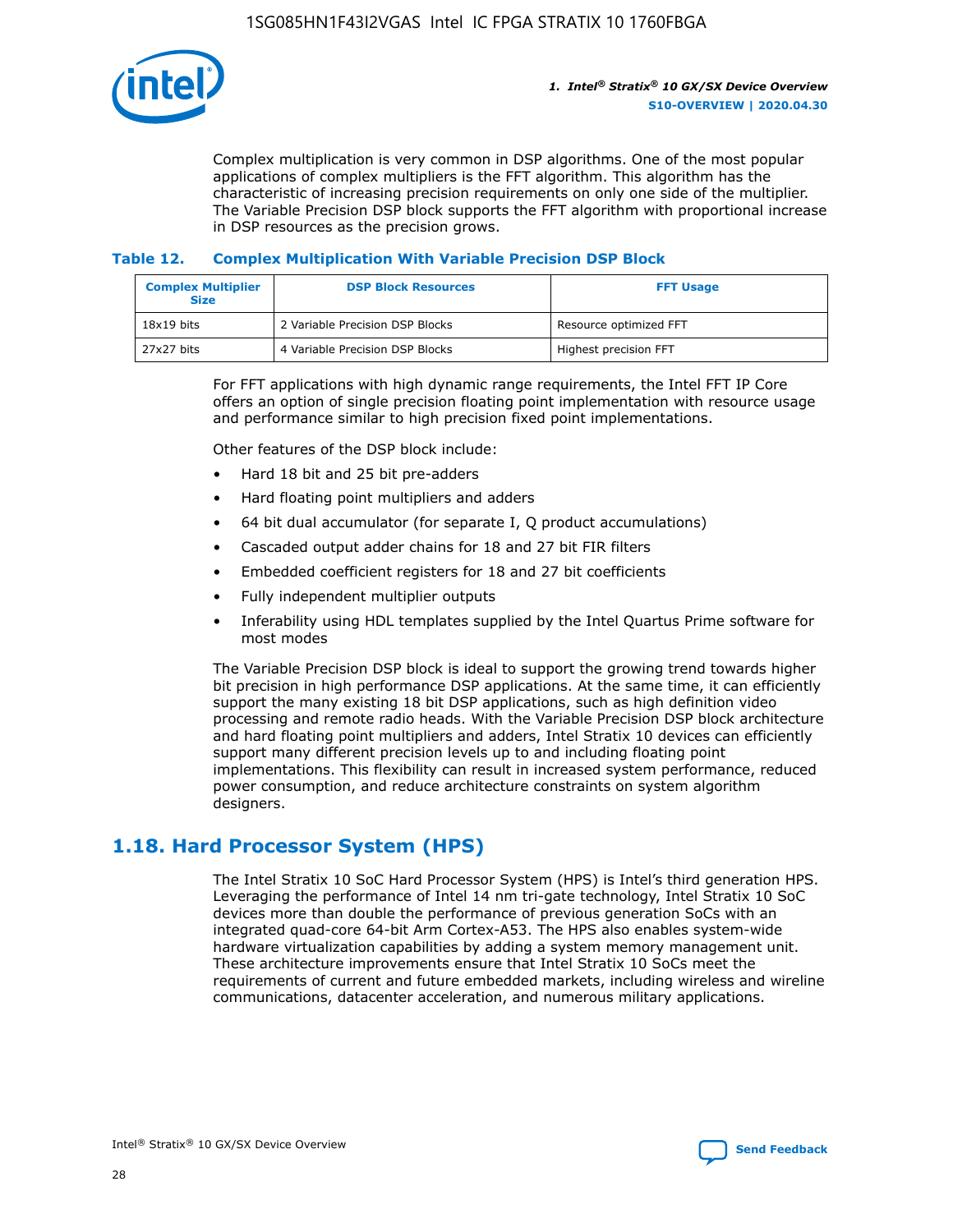

### **Figure 15. HPS Block Diagram**

| Quad Arm Cortex-A53-Based Hard Processor System |  |                           |                                                     |  |                           |                          |                                        |                                  |
|-------------------------------------------------|--|---------------------------|-----------------------------------------------------|--|---------------------------|--------------------------|----------------------------------------|----------------------------------|
| <b>Arm Cortex - A53</b>                         |  |                           | Arm Cortex - A53                                    |  |                           |                          | SD/SDIO/                               |                                  |
| <b>NEON</b>                                     |  | <b>FPU</b>                | <b>NEON</b>                                         |  | <b>FPU</b>                |                          | USB OTG                                | $MMC$ <sup>1,2</sup>             |
| 32 KB I-Cache                                   |  | 32 KB D-Cache             | 32 KB I-Cache                                       |  | 32 KB D - Cache           |                          | $(x2)^{1,2}$                           |                                  |
| with Parity                                     |  | with ECC                  | with Parity                                         |  | with ECC                  |                          |                                        | <b>DMA</b>                       |
| Arm Cortex - A53                                |  |                           |                                                     |  | Arm Cortex - A53          |                          | UART (x2)                              | $(8 \text{ Channel})^2$          |
| <b>NEON</b>                                     |  | <b>FPU</b>                | <b>NEON</b>                                         |  | <b>FPU</b>                |                          |                                        |                                  |
| 32 KB I-Cache<br>with Parity                    |  | 32 KB D-Cache<br>with ECC | 32 KB I-Cache<br>with Parity                        |  | 32 KB D-Cache<br>with ECC |                          | I <sup>2</sup> C(x5)                   | <b>HPS 10</b>                    |
|                                                 |  |                           | 1 MB L2 Cache with ECC                              |  |                           |                          |                                        |                                  |
| <b>System MMU</b>                               |  |                           | <b>Cache Coherency Unit</b>                         |  |                           | <b>EMAC</b> $(x3)^{1,2}$ | <b>NAND</b><br>Flash <sup>1,2</sup>    |                                  |
| JTAG Debug<br>or Trace                          |  |                           | 256 KB<br><b>Timers</b><br>RAM <sup>2</sup><br>(x8) |  |                           |                          | SPI(x4)                                |                                  |
| Lightweight HPS-to-<br><b>FPGA BRIDGE</b>       |  | <b>BRIDGE</b>             | HPS-to-FPGA<br>FPGA-to-HPS<br><b>BRIDGE</b>         |  |                           | HPS-to-SDM<br>SDM-to-HPS | <b>SDRAM</b><br>Scheduler <sup>3</sup> |                                  |
|                                                 |  |                           |                                                     |  |                           |                          |                                        |                                  |
| <b>FPGA Fabric</b>                              |  |                           |                                                     |  |                           |                          | <b>SDM</b>                             | <b>Hard Memory</b><br>Controller |
|                                                 |  |                           |                                                     |  |                           |                          |                                        |                                  |

Notes:

1. Integrated direct memory access (DMA)

2. Integrated error correction code (ECC)

3. Multiport front-end interface to hard memory controller

### **1.18.1. Key Features of the Intel Stratix 10 HPS**

### **Table 13. Key Features of the Intel Stratix 10 GX/SX HPS**

| <b>Feature</b>                                    | <b>Description</b>                                                                                                                                                                                                                                                                                                                                     |
|---------------------------------------------------|--------------------------------------------------------------------------------------------------------------------------------------------------------------------------------------------------------------------------------------------------------------------------------------------------------------------------------------------------------|
| Quad-core Arm Cortex-A53<br>MPCore processor unit | 2.3 MIPS/MHz instruction efficiency<br>$\bullet$<br>CPU frequency up to 1.5 GHz<br>٠<br>At 1.5 GHz total performance of 13,800 MIPS<br>Army8-A architecture<br>Runs 64 bit and 32 bit Arm instructions<br>16 bit and 32 bit Thumb instructions for 30% reduction in memory footprint<br>Jazelle* RCT execution architecture with 8 bit Java byte codes |
|                                                   |                                                                                                                                                                                                                                                                                                                                                        |

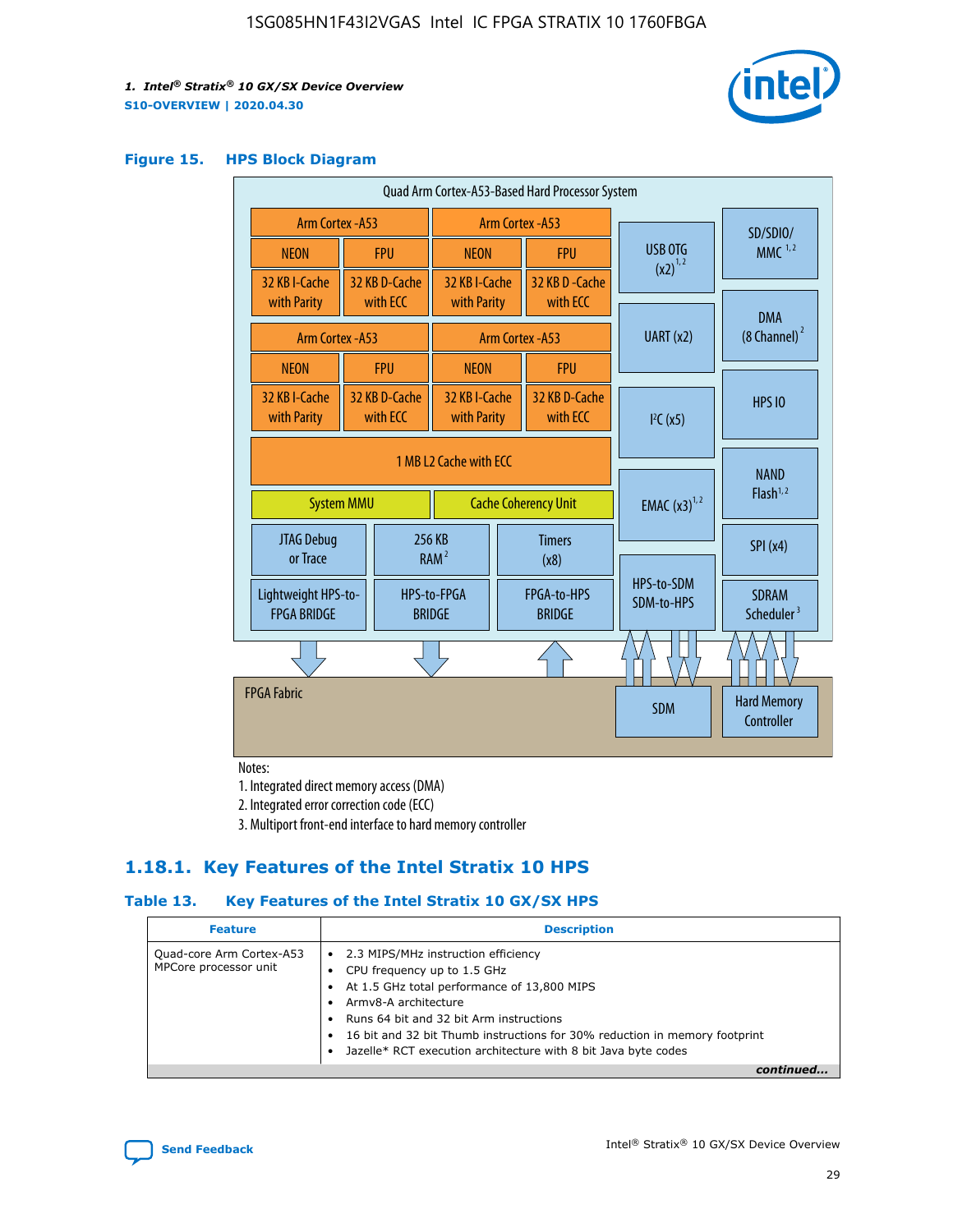

| <b>Feature</b>                                        | <b>Description</b>                                                                                                                                                                                                                                                                                                                                                                                                                                                                                                                                                                                                                                                                                                                                                                                                                                                                                                                                                                                                                                                                                                                                                                                                     |
|-------------------------------------------------------|------------------------------------------------------------------------------------------------------------------------------------------------------------------------------------------------------------------------------------------------------------------------------------------------------------------------------------------------------------------------------------------------------------------------------------------------------------------------------------------------------------------------------------------------------------------------------------------------------------------------------------------------------------------------------------------------------------------------------------------------------------------------------------------------------------------------------------------------------------------------------------------------------------------------------------------------------------------------------------------------------------------------------------------------------------------------------------------------------------------------------------------------------------------------------------------------------------------------|
|                                                       | Superscalar, variable length, out-of-order pipeline with dynamic branch prediction<br>Improved Arm Neon* media processing engine<br>$\bullet$<br>Single- and double-precision floating-point unit<br>Arm CoreSight* debug and trace technology<br>$\bullet$                                                                                                                                                                                                                                                                                                                                                                                                                                                                                                                                                                                                                                                                                                                                                                                                                                                                                                                                                            |
| <b>System Memory</b><br>Management Unit               | Enables a unified memory model and extends hardware virtualization into peripherals<br>$\bullet$<br>implemented in the FPGA fabric                                                                                                                                                                                                                                                                                                                                                                                                                                                                                                                                                                                                                                                                                                                                                                                                                                                                                                                                                                                                                                                                                     |
| Cache Coherency unit                                  | $\bullet$<br>Changes in shared data stored in cache are propagated throughout the system<br>providing bi-directional coherency for co-processing elements.                                                                                                                                                                                                                                                                                                                                                                                                                                                                                                                                                                                                                                                                                                                                                                                                                                                                                                                                                                                                                                                             |
| Cache                                                 | L1 Cache<br>$\bullet$<br>- 32 KB of instruction cache w/ parity check<br>- 32 KB of L1 data cache w /ECC<br>- Parity checking<br>L2 Cache<br>$-$ 1MB shared<br>- 8-way set associative<br>- SEU Protection with parity on TAG ram and ECC on data RAM<br>- Cache lockdown support                                                                                                                                                                                                                                                                                                                                                                                                                                                                                                                                                                                                                                                                                                                                                                                                                                                                                                                                      |
| On-Chip Memory                                        | 256 KB of scratch on-chip RAM<br>$\bullet$                                                                                                                                                                                                                                                                                                                                                                                                                                                                                                                                                                                                                                                                                                                                                                                                                                                                                                                                                                                                                                                                                                                                                                             |
| External SDRAM and Flash<br>Memory Interfaces for HPS | Hard memory controller with support for DDR4, DDR3<br>$\bullet$<br>$-$ 40 bit (32 bit + 8 bit ECC) with select packages supporting 72 bit (64 bit + 8 bit<br>ECC)<br>- Support for up to 2666 Mbps DDR4 and 2166 Mbps DDR3 frequencies<br>- Error correction code (ECC) support including calculation, error correction, write-<br>back correction, and error counters<br>- Software Configurable Priority Scheduling on individual SDRAM bursts<br>- Fully programmable timing parameter support for all JEDEC-specified timing<br>parameters<br>- Multiport front-end (MPFE) scheduler interface to the hard memory controller, which<br>supports the $AXI^{\circledR}$ Quality of Service (QoS) for interface to the FPGA fabric<br>NAND flash controller<br>$-$ ONFI 1.0<br>- Integrated descriptor based with DMA<br>- Programmable hardware ECC support<br>- Support for 8 and 16 bit Flash devices<br>Secure Digital SD/SDIO/MMC controller<br>$-$ eMMC 4.5<br>- Integrated descriptor based DMA<br>- CE-ATA digital commands supported<br>- 50 MHz operating frequency<br>Direct memory access (DMA) controller<br>$\bullet$<br>- 8-channel<br>- Supports up to 32 peripheral handshake interface<br>continued |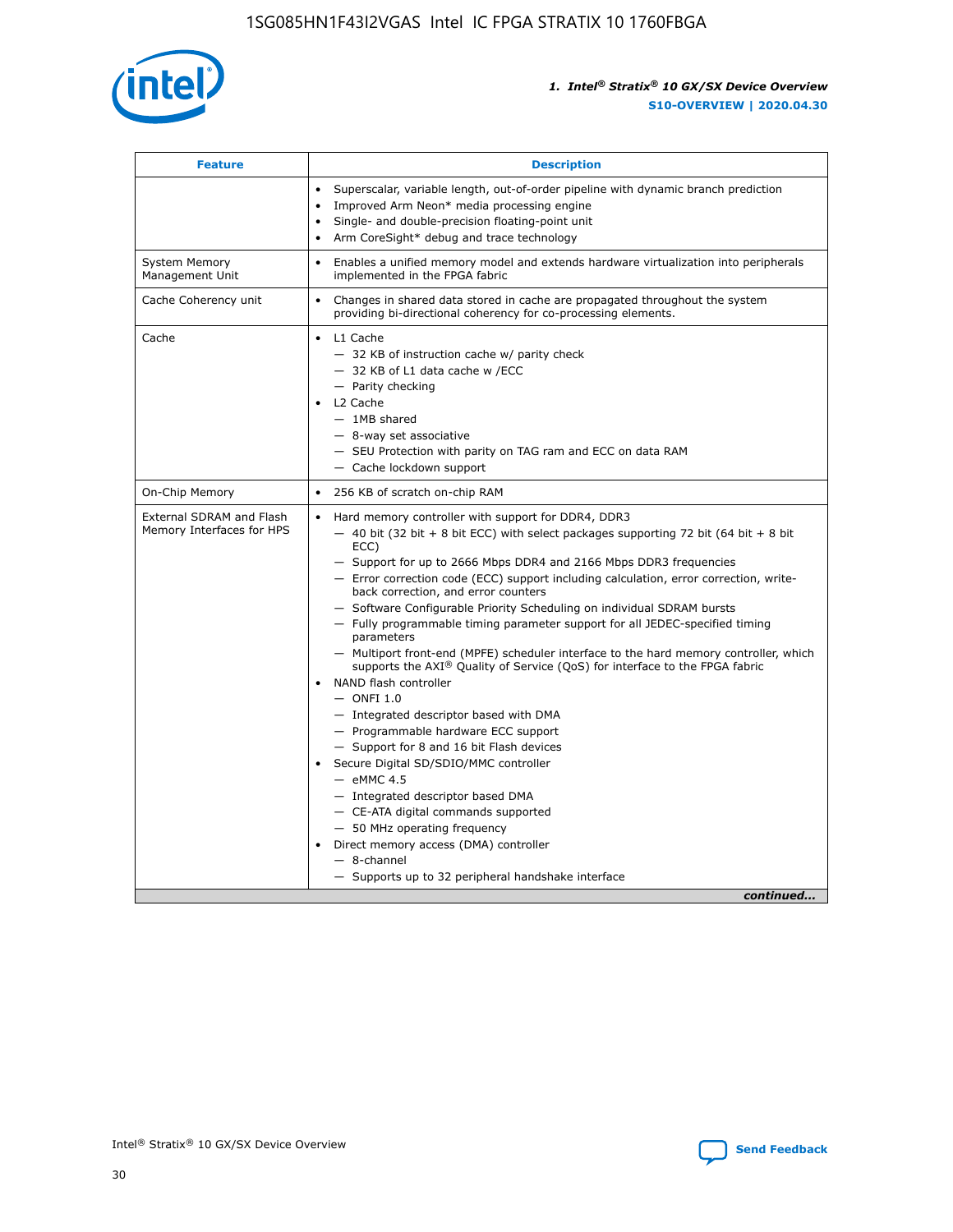

| <b>Feature</b>                         | <b>Description</b>                                                                                                                                                                                                                                                                                                                                                                                                                                                                                                                                                                                                                                                                                                                                                                                                                                                                                                                                                                                                                                                                                                                                                                                                                                                                                                                                                                                                                                                                                                   |
|----------------------------------------|----------------------------------------------------------------------------------------------------------------------------------------------------------------------------------------------------------------------------------------------------------------------------------------------------------------------------------------------------------------------------------------------------------------------------------------------------------------------------------------------------------------------------------------------------------------------------------------------------------------------------------------------------------------------------------------------------------------------------------------------------------------------------------------------------------------------------------------------------------------------------------------------------------------------------------------------------------------------------------------------------------------------------------------------------------------------------------------------------------------------------------------------------------------------------------------------------------------------------------------------------------------------------------------------------------------------------------------------------------------------------------------------------------------------------------------------------------------------------------------------------------------------|
| Communication Interface<br>Controllers | Three 10/100/1000 Ethernet media access controls (MAC) with integrated DMA<br>- Supports RGMII and RMII external PHY Interfaces<br>- Option to support other PHY interfaces through FPGA logic<br>$\bullet$ GMII<br>MII<br>$\bullet$<br>RMII (requires MII to RMII adapter)<br>$\bullet$<br>• RGMII (requires GMII to RGMII adapter)<br>SGMII (requires GMII to SGMII adapter)<br>- Supports IEEE 1588-2002 and IEEE 1588-2008 standards for precision networked<br>clock synchronization<br>- Supports IEEE 802.1Q VLAN tag detection for reception frames<br>- Supports Ethernet AVB standard<br>Two USB On-the-Go (OTG) controllers with DMA<br>- Dual-Role Device (device and host functions)<br>• High-speed (480 Mbps)<br>• Full-speed (12 Mbps)<br>• Low-speed (1.5 Mbps)<br>• Supports USB 1.1 (full-speed and low-speed)<br>- Integrated descriptor-based scatter-gather DMA<br>- Support for external ULPI PHY<br>- Up to 16 bidirectional endpoints, including control endpoint<br>$-$ Up to 16 host channels<br>- Supports generic root hub<br>- Configurable to OTG 1.3 and OTG 2.0 modes<br>Five I <sup>2</sup> C controllers (three can be used by EMAC for MIO to external PHY)<br>- Support both 100 Kbps and 400 Kbps modes<br>- Support both 7 bit and 10 bit addressing modes<br>- Support Master and Slave operating mode<br>Two UART 16550 compatible<br>- Programmable baud rate up to 115.2 Kbaud<br>Four serial peripheral interfaces (SPI) (2 Masters, 2 Slaves)<br>- Full and Half duplex |
| Timers and I/O                         | Timers<br>$\bullet$<br>- 4 general-purpose timers<br>$-4$ watchdog timers<br>48 HPS direct I/O allow HPS peripherals to connect directly to I/O<br>Up to three IO48 banks may be assigned to HPS for HPS DDR access                                                                                                                                                                                                                                                                                                                                                                                                                                                                                                                                                                                                                                                                                                                                                                                                                                                                                                                                                                                                                                                                                                                                                                                                                                                                                                  |
| Interconnect to Logic Core             | • FPGA-to-HPS Bridge<br>- Allows IP bus masters in the FPGA fabric to access to HPS bus slaves<br>- Configurable 32, 64, or 128 bit AMBA AXI interface<br>HPS-to-FPGA Bridge<br>- Allows HPS bus masters to access bus slaves in FPGA fabric<br>- Configurable 32, 64, or 128 bit AMBA AXI interface allows high-bandwidth HPS<br>master transactions to FPGA fabric<br>HPS-to-SDM and SDM-to-HPS Bridges<br>- Allows the HPS to reach the SDM block and the SDM to bootstrap the HPS<br>Light Weight HPS-to-FPGA Bridge<br>- Light weight 32 bit AXI interface suitable for low-latency register accesses from HPS<br>to soft peripherals in FPGA fabric<br>FPGA-to-HPS SDRAM Bridge<br>- Up to three AMBA AXI interfaces supporting 32, 64, or 128 bit data paths                                                                                                                                                                                                                                                                                                                                                                                                                                                                                                                                                                                                                                                                                                                                                  |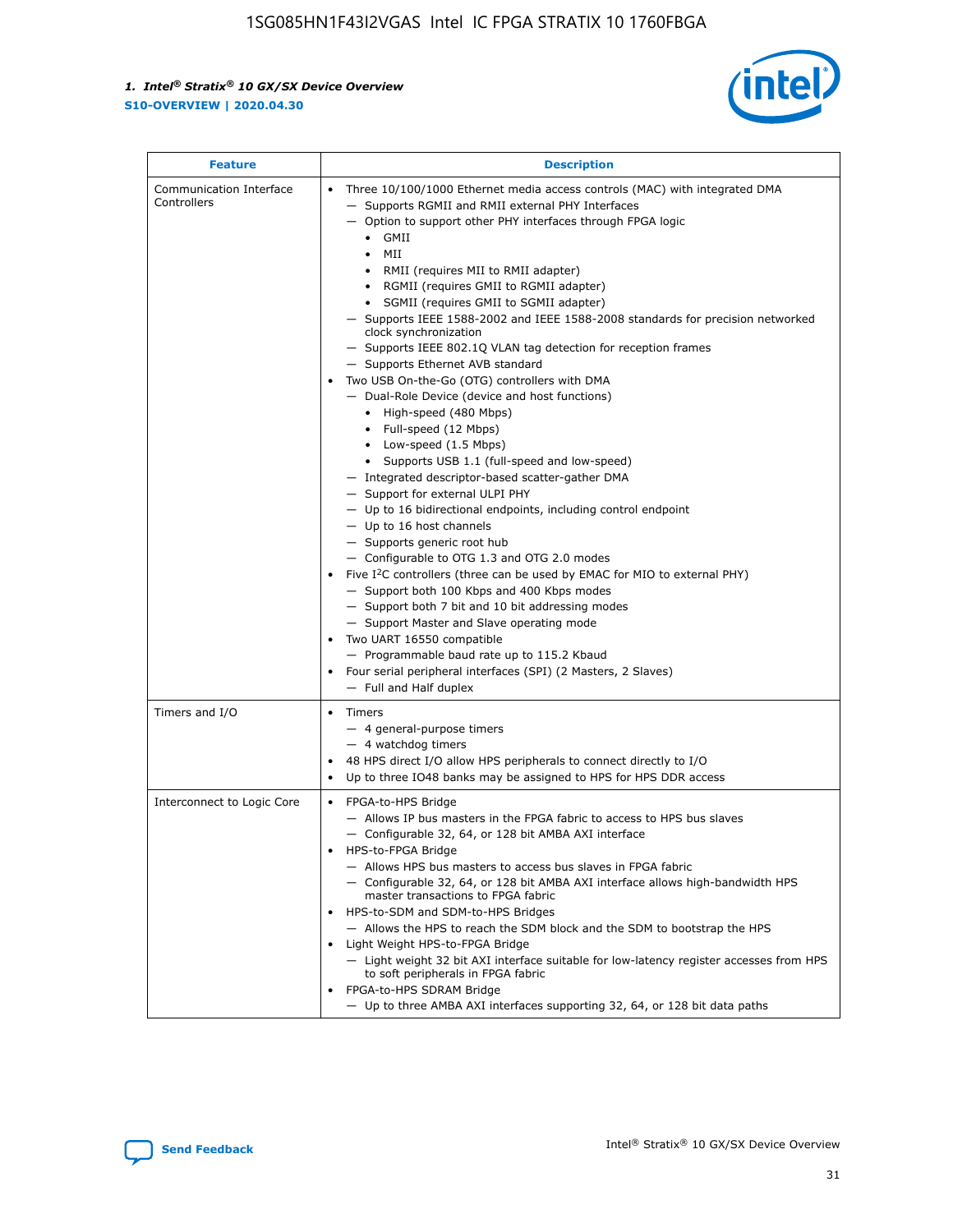

### **1.19. Power Management**

Intel Stratix 10 devices use the advanced Intel 14 nm tri-gate process technology, the all new Intel Hyperflex core architecture to enable Hyper-Folding, power gating, and several optional power reduction techniques to reduce total power consumption by as much as 70% compared to previous generation high-performance Stratix V devices.

Intel Stratix 10 standard power devices (-V) are SmartVID devices. The core voltage supplies (VCC and VCCP) for each SmartVID device must be driven by a PMBus voltage regulator dedicated to that Intel Stratix 10 device. Use of a PMBus voltage regulator for each SmartVID (-V) device is mandatory; it is not an option. A code is programmed into each SmartVID device during manufacturing that allows the PMBus voltage regulator to operate at the optimum core voltage to meet the device performance specifications.

With the new Intel Hyperflex core architecture, designs can run 2X faster than previous generation FPGAs. With 2X performance and same required throughput, architects can cut the data path width in half to save power. This optimization is called Hyper-Folding. Additionally, power gating reduces static power of unused resources in the FPGA by powering them down. The Intel Quartus Prime software automatically powers down specific unused resource blocks such as DSP and M20K blocks, at configuration time.

The optional power reduction techniques in Intel Stratix 10 devices include:

• **Available Low Static Power Devices**—Intel Stratix 10 devices are available with a fixed core voltage that provides lower static power than the SmartVID standard power devices, while maintaining device performance

Furthermore, Intel Stratix 10 devices feature Intel's low power transceivers and include a number of hard IP blocks that not only reduce logic resources but also deliver substantial power savings compared to soft implementations. In general, hard IP blocks consume up to 50% less power than the equivalent soft logic implementations.

### **1.20. Device Configuration and Secure Device Manager (SDM)**

All Intel Stratix 10 devices contain a Secure Device Manager (SDM), which is a dedicated triple-redundant processor that serves as the point of entry into the device for all JTAG and configuration commands. The SDM also bootstraps the HPS in SoC devices ensuring that the HPS can boot using the same security features that the FPGA devices have.

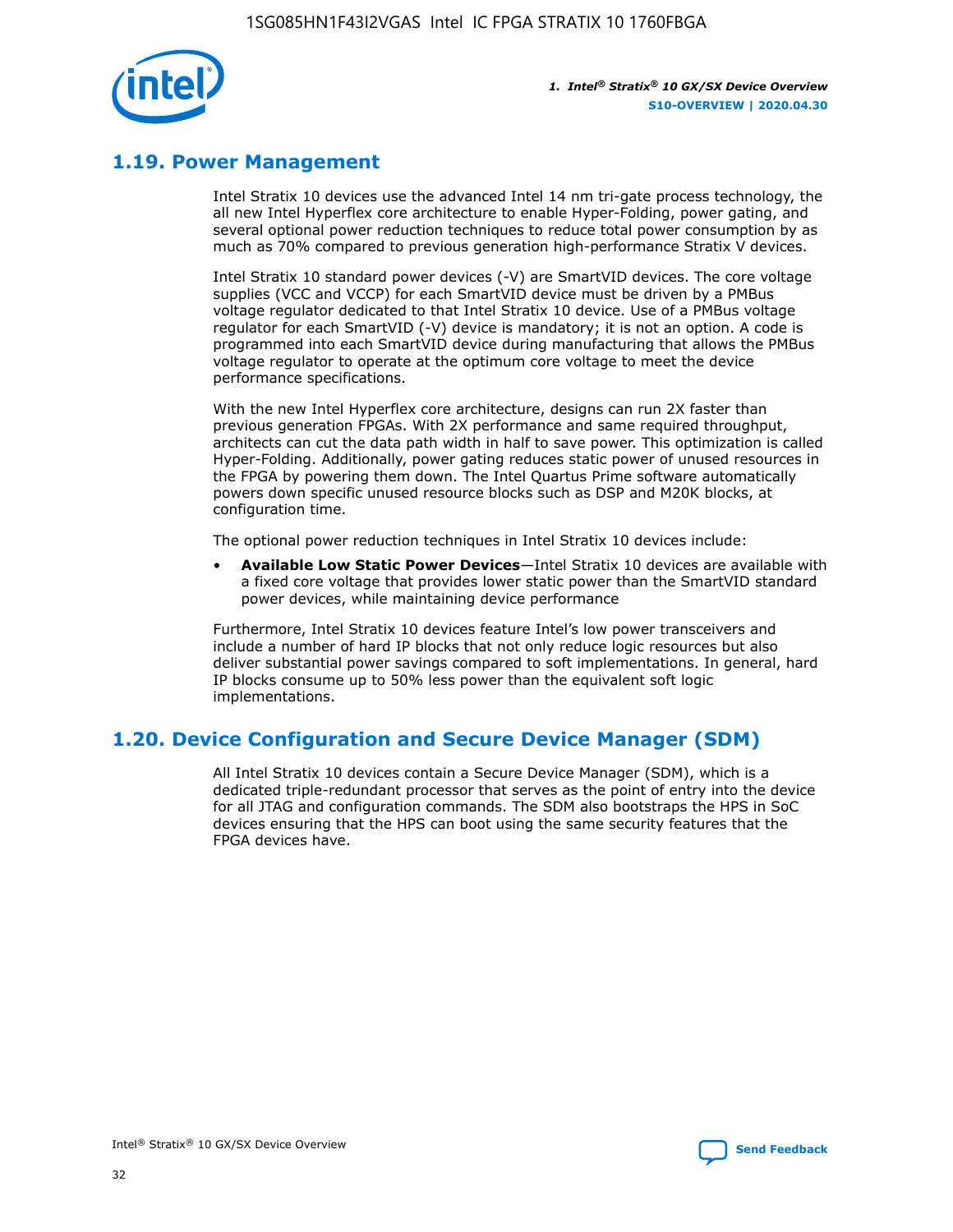





During configuration, Intel Stratix 10 devices are divided into logical sectors, each of which is managed by a local sector manager (LSM). The SDM passes configuration data to each of the LSMs across the on-chip configuration network. This allows the sectors to be configured independently, one at a time, or in parallel. This approach achieves simplified sector configuration and reconfiguration, as well as reduced overall configuration time due to the inherent parallelism. The same sector-based approach is used to respond to single-event upsets and security attacks.

While the sectors provide a logical separation for device configuration and reconfiguration, they overlay the normal rows and columns of FPGA logic and routing. This means there is no impact to the Intel Quartus Prime software place and route, and no impact to the timing of logic signals that cross the sector boundaries.

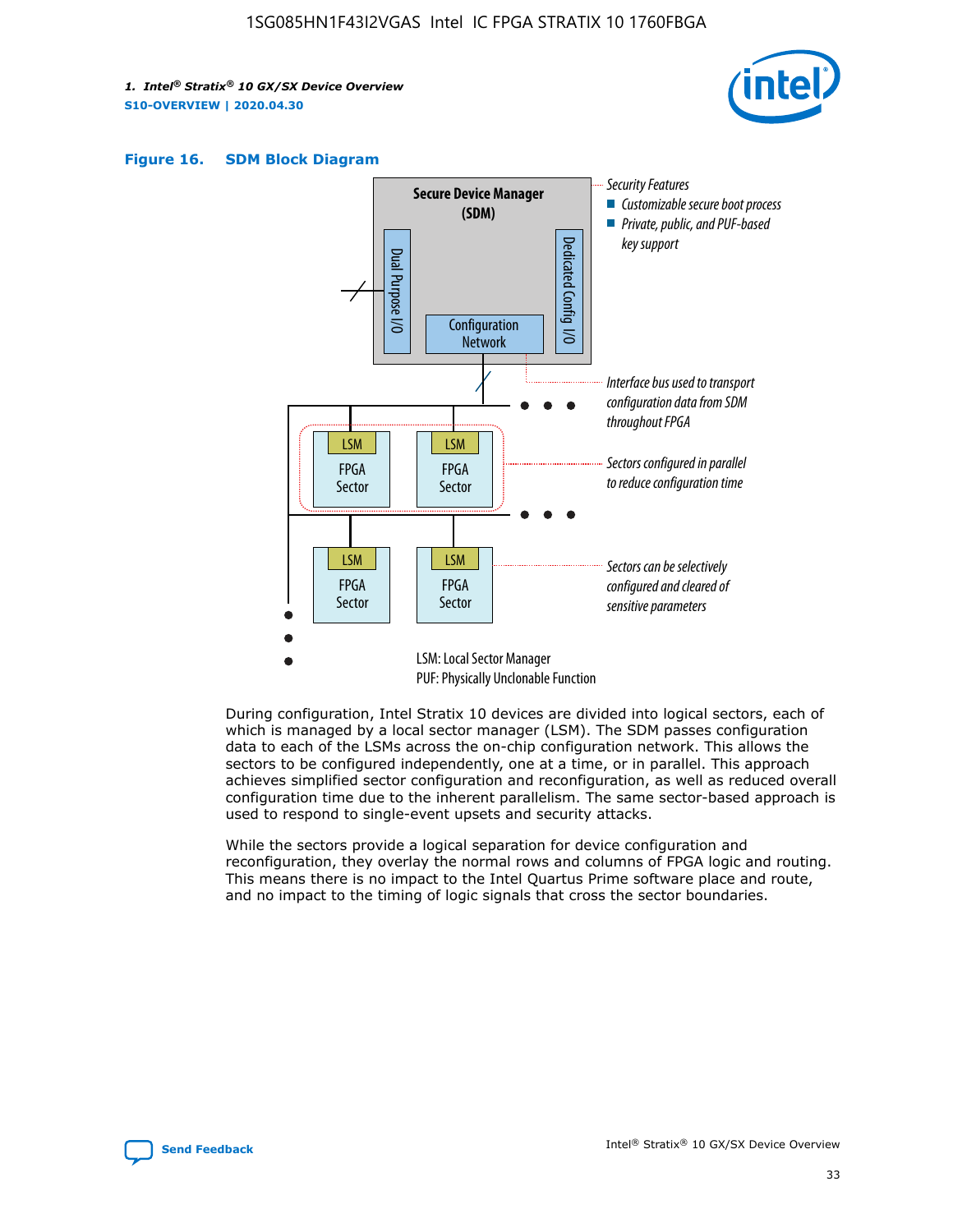

The SDM enables robust, secure, fully-authenticated device configuration. It also allows for customization of the configuration scheme, which can enhance device security. For configuration and reconfiguration, this approach offers a variety of advantages:

- Dedicated secure configuration manager
- Reduced device configuration time, because sectors are configured in parallel
- Updateable configuration process
- Reconfiguration of one or more sectors independent of all other sectors
- Zeroization of individual sectors or the complete device

The SDM also provides additional capabilities such as register state readback and writeback to support ASIC prototyping and other applications.

### **1.21. Device Security**

Building on top of the robust security features present in the previous generation devices, Intel Stratix 10 FPGAs and SoCs include a number of new and innovative security enhancements. These features are also managed by the SDM, tightly coupling device configuration and reconfiguration with encryption, authentication, key storage and anti-tamper services.

Security services provided by the SDM include:

- Bitstream encryption
- Multi-factor authentication
- Hard encryption and authentication acceleration; AES-256, SHA-256/384, ECDSA-256/384
- Volatile and non-volatile encryption key storage and management
- Boot code authentication for the HPS
- Physically Unclonable Function (PUF) service
- Updateable configuration process
- Secure device maintenance and upgrade functions
- Side channel attack protection
- Scripted response to sensor inputs and security attacks, including selective sector zeroization
- Readback, JTAG and test mode disable
- Enhanced response to single-event upsets (SEU)
- Black key provisioning
- Physical anti-tamper

See the *Intel Stratix 10 Device Security User Guide* for a complete list of all security features.

The SDM and associated security services provide a robust, multi-layered security solution for your Intel Stratix 10 design.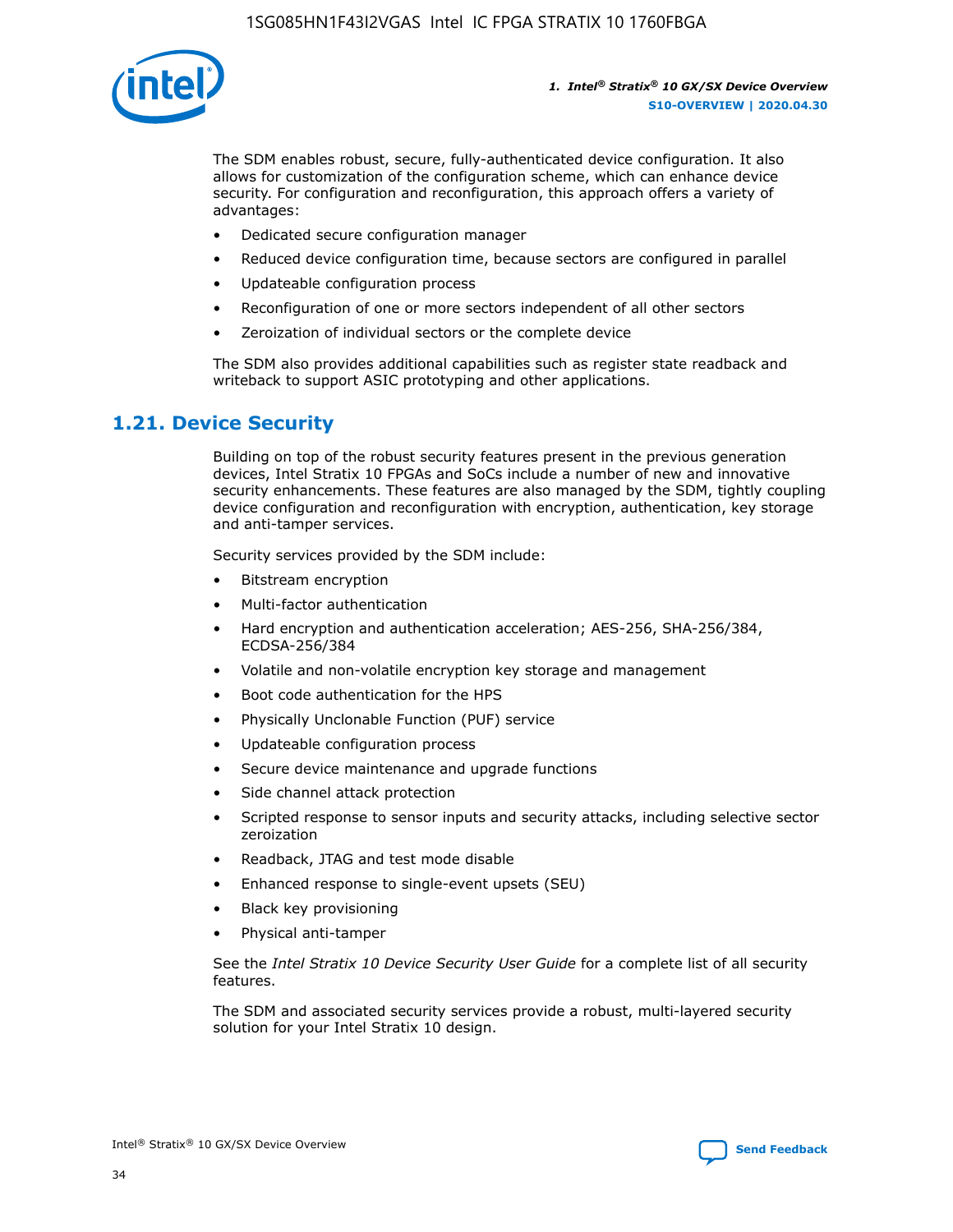

#### **Table 14. Device Security**

| <b>Intel Stratix 10 Family Variant</b> | <b>Bitstream Authentication</b> | <b>Advanced Security Features</b> <sup>(12)</sup> |
|----------------------------------------|---------------------------------|---------------------------------------------------|
| GX/SX                                  | All devices                     | -AS suffix part number required                   |

#### **Related Information**

- [My Intel Support](https://www.intel.com/content/www/us/en/programmable/my-intel/mal-home.html)
- [Intel Stratix 10 Device Security User Guide](https://www.intel.com/content/www/us/en/programmable/documentation/ndq1483601370898.html#wcd1483611014402)

### **1.22. Configuration via Protocol Using PCI Express**

Configuration via protocol using PCI Express allows the FPGA to be configured across the PCI Express bus, simplifying the board layout and increasing system integration. Making use of the embedded PCI Express hard IP operating in autonomous mode before the FPGA is configured, this technique allows the PCI Express bus to be powered up and active within the 100 ms time allowed by the PCI Express specification. Intel Stratix 10 devices also support partial reconfiguration across the PCI Express bus which reduces system down time by keeping the PCI Express link active while the device is being reconfigured.

### **1.23. Partial and Dynamic Reconfiguration**

Partial reconfiguration allows you to reconfigure part of the FPGA while other sections continue running. This capability is required in systems where uptime is critical, because it allows you to make updates or adjust functionality without disrupting services.

In addition to lowering power and cost, partial reconfiguration also increases the effective logic density by removing the necessity to place in the FPGA those functions that do not operate simultaneously. Instead, these functions can be stored in external memory and loaded as needed. This reduces the size of the required FPGA by allowing multiple applications on a single FPGA, saving board space and reducing power. The partial reconfiguration process is built on top of the proven incremental compile design flow in the Intel Quartus Prime design software

Dynamic reconfiguration in Intel Stratix 10 devices allows transceiver data rates, protocols and analog settings to be changed dynamically on a channel-by-channel basis while maintaining data transfer on adjacent transceiver channels. Dynamic reconfiguration is ideal for applications that require on-the-fly multiprotocol or multirate support. Both the PMA and PCS blocks within the transceiver can be reconfigured using this technique. Dynamic reconfiguration of the transceivers can be used in conjunction with partial reconfiguration of the FPGA to enable partial reconfiguration of both core and transceivers simultaneously.

### **1.24. Fast Forward Compile**

The innovative Fast Forward Compile feature in the Intel Quartus Prime software identifies performance bottlenecks in your design and provides detailed, step-by-step performance improvement recommendations that you can then implement. The Compiler reports estimates of the maximum operating frequency that can be achieved

<sup>(12)</sup> Contact My Intel Support for additional information.

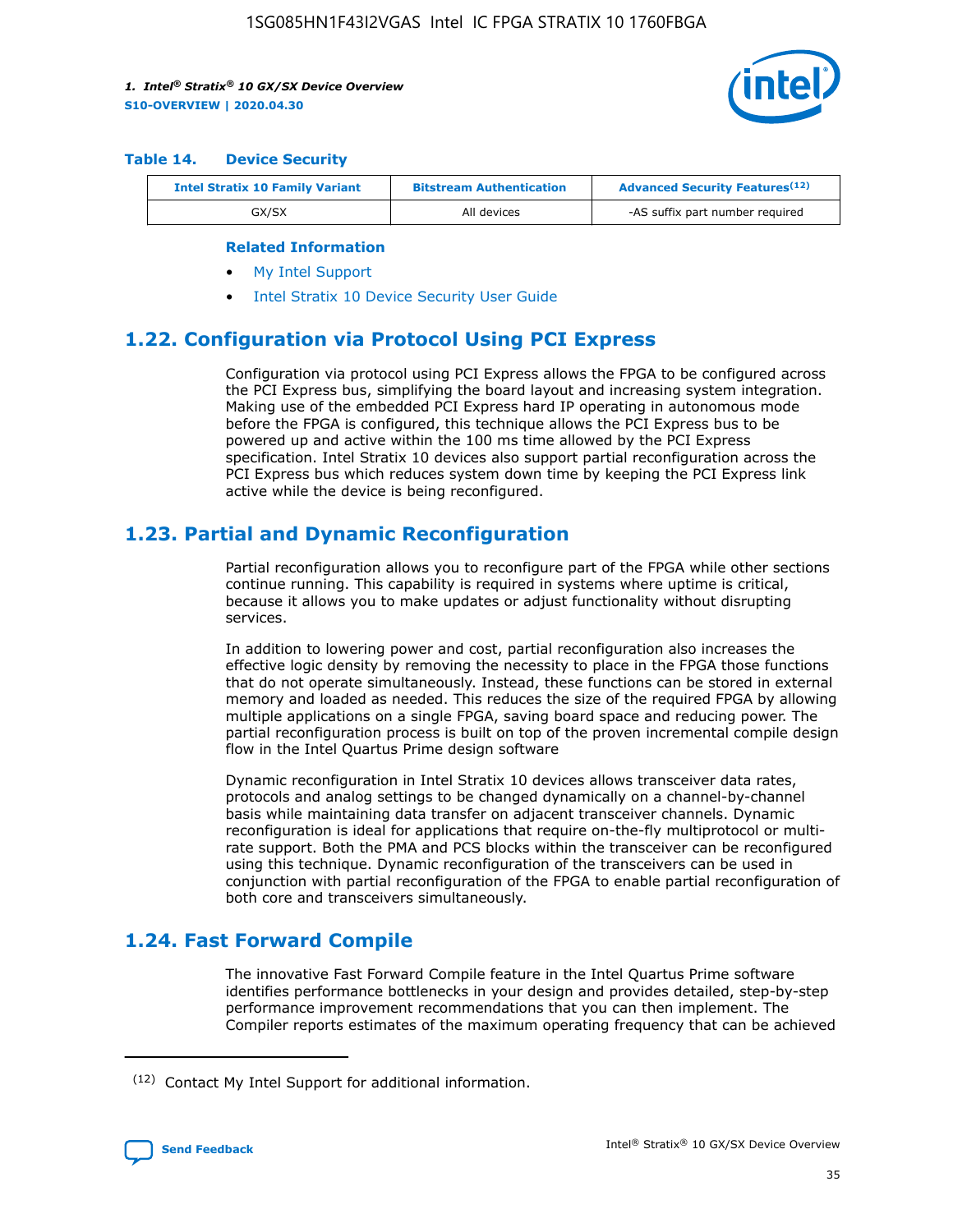

by applying the recommendations. As part of the new Hyper-Aware design flow, Fast Forward Compile maximizes the performance of your Intel Stratix 10 design and achieves rapid timing closure.

Previously, this type of optimization required multiple time-consuming design iterations, including full design re-compilation to determine the effectiveness of the changes. Fast Forward Compile enables you to make better decisions about where to focus your optimization efforts, and how to increase your design performance and throughput. This technique removes much of the guesswork of performance exploration, resulting in fewer design iterations and as much as 2X core performance gains for Intel Stratix 10 designs.

### **1.25. Single Event Upset (SEU) Error Detection and Correction**

Intel Stratix 10 FPGAs and SoCs offer robust SEU error detection and correction circuitry. The detection and correction circuitry includes protection for Configuration RAM (CRAM) programming bits and user memories. The CRAM is protected by a continuously running parity checker circuit with integrated ECC that automatically corrects one or two bit errors and detects higher order multibit errors.

The physical layout of the CRAM array is optimized to make the majority of multi-bit upsets appear as independent single-bit or double-bit errors which are automatically corrected by the integrated CRAM ECC circuitry. In addition to the CRAM protection, user memories also include integrated ECC circuitry and are layout optimized for error detection and correction.

The SEU error detection and correction hardware is supported by both soft IP and the Intel Quartus Prime software to provide a complete SEU mitigation solution. The components of the complete solution include:

- Hard error detection and correction for CRAM and user M20K memory blocks
- Optimized physical layout of memory cells to minimize probability of SEU
- Sensitivity processing soft IP that reports if CRAM upset affects a used or unused bit
- Fault injection soft IP with the Intel Quartus Prime software support that changes state of CRAM bits for testing purposes
- Hierarchy tagging in the Intel Quartus Prime software
- Triple Mode Redundancy (TMR) used for the Secure Device Manager and critical on-chip state machines

In addition to the SEU mitigation features listed above, the Intel 14 nm tri-gate process technology used for Intel Stratix 10 devices is based on FinFET transistors which have reduced SEU susceptibility versus conventional planar transistors.

### **1.26. Document Revision History for the Intel Stratix 10 GX/SX Device Overview**

| <b>Document</b><br><b>Version</b> | <b>Changes</b>             |
|-----------------------------------|----------------------------|
| 2020.04.30                        | Made the following change: |
|                                   | continued                  |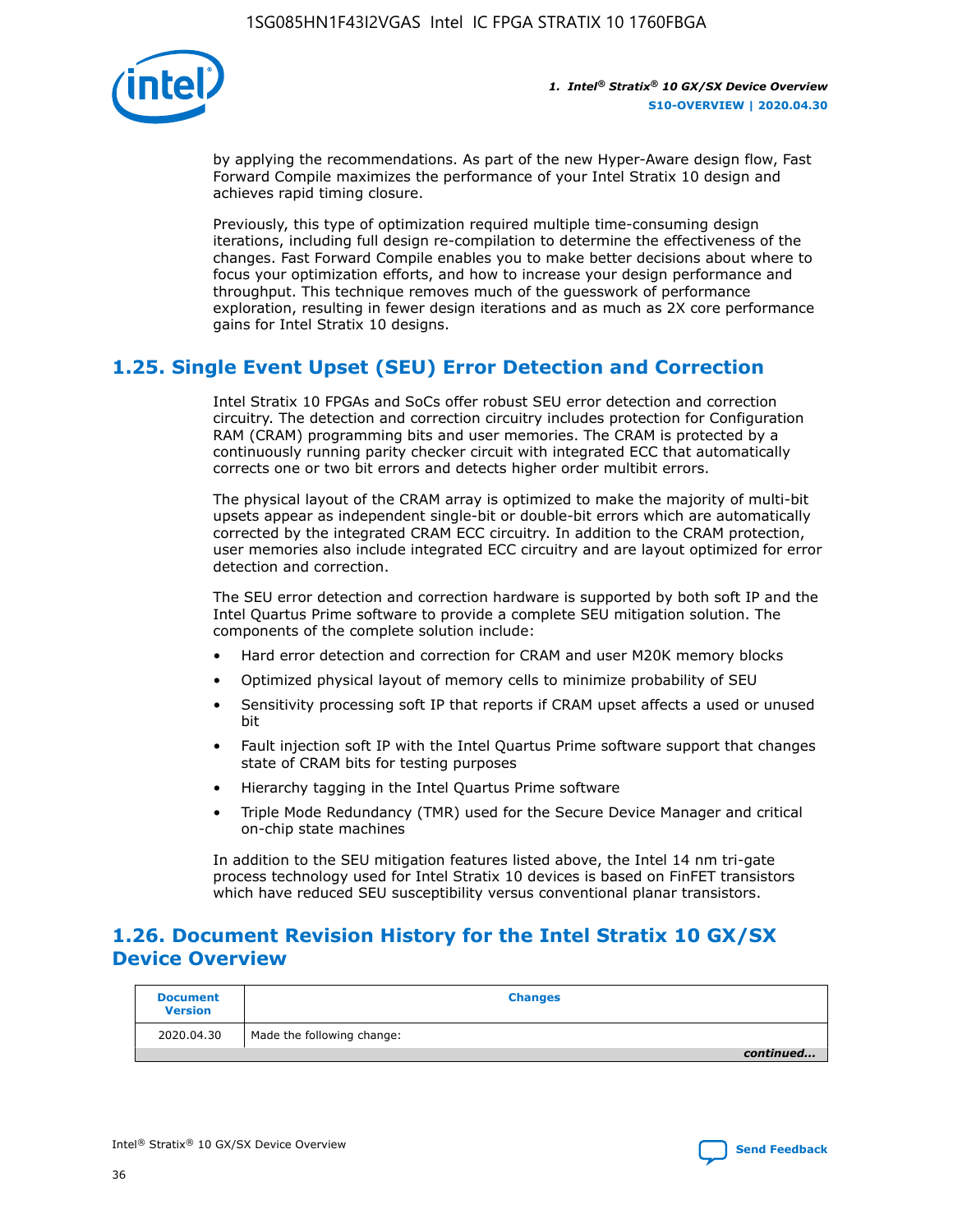

| <b>Document</b><br><b>Version</b> | <b>Changes</b>                                                                                                                                                                                                                                                                                                                                                                                                                                                                                                                                                                                                                                                                                                                                                                                                                                                                                                                                                                                      |
|-----------------------------------|-----------------------------------------------------------------------------------------------------------------------------------------------------------------------------------------------------------------------------------------------------------------------------------------------------------------------------------------------------------------------------------------------------------------------------------------------------------------------------------------------------------------------------------------------------------------------------------------------------------------------------------------------------------------------------------------------------------------------------------------------------------------------------------------------------------------------------------------------------------------------------------------------------------------------------------------------------------------------------------------------------|
|                                   | Added the GX 10M variant.                                                                                                                                                                                                                                                                                                                                                                                                                                                                                                                                                                                                                                                                                                                                                                                                                                                                                                                                                                           |
| 2020.03.24                        | Made the following changes:<br>Added advanced security (-AS) devices.<br>Added level shifter details for the Intel Stratix 10 SX/GX 400 device.                                                                                                                                                                                                                                                                                                                                                                                                                                                                                                                                                                                                                                                                                                                                                                                                                                                     |
| 2019.08.19                        | Made the following changes:<br>Added composition details for the leaded and lead-free contact device options.<br>$\bullet$<br>Updated the I/O PLL counts.                                                                                                                                                                                                                                                                                                                                                                                                                                                                                                                                                                                                                                                                                                                                                                                                                                           |
| 2019.02.15                        | Made the following changes:<br>Changed the number of included logic elements globally.<br>$\bullet$<br>Removed logic density 450, logic density 550, and package code 48 from the "Sample Ordering<br>$\bullet$<br>Code and Available Options for Intel Stratix 10 Devices" figure.<br>Updated description of the higher density in the "Innovations in Intel Stratix 10 FPGAs and SoCs"<br>section.<br>Updated description of the general purpose I/Os in the "Intel Stratix 10 FPGA and SoC Common<br>$\bullet$<br>Device Features" table.<br>Removed support for LPDDR3 globally.<br>Updated the "Intel Stratix 10 FPGA and SoC Architecture Block Diagram" figure.<br>$\bullet$<br>Updated the "Intel Stratix 10 GX/SX FPGA and SoC Family Plan-FPGA Core (part 1)" table.<br>٠<br>Updated the "Intel Stratix 10 GX/SX FPGA and SoC Family Plan-Interconnects, PLLs and Hard IP<br>(part 2)" table.<br>Updated and merged the "Intel Stratix 10 GX/SX FPGA and SoC Family Package Plan" tables. |
| 2018.08.08                        | Made the following changes:<br>Changed the specs for QDRII+ and QDRII+ Xtreme and added specs for QDRIV in the "External<br>$\bullet$<br>Memory Interface Performance" table.<br>Updated description of the power options in the "Sample Ordering Code and Available Options for<br>Intel Stratix 10 Devices" figure.<br>Changed the description of the technology and power management features in the "Intel Stratix 10<br>FPGA and SoC Common Device Features" table.<br>Changed the description of SmartVID in the "Power Management" section.<br>Changed the direction arrow from the coefficient registers block in the "DSP Block: High Precision<br>٠<br>Fixed Point Mode" figure.                                                                                                                                                                                                                                                                                                          |
| 2017.10.30                        | Made the following changes:<br>Removed the embedded eSRAM feature globally.<br>$\bullet$<br>Removed the Low Power (VID) and Military operating temperature options, and package code 53<br>٠<br>from the "Sample Ordering Code and Available Options for Stratix 10 Devices" figure.<br>Changed the Maximum transceiver data rate (chip-to-chip) specification for L-Tile devices in the<br>"Key Features of Intel Stratix 10 Devices Compared to Stratix V Devices" table.                                                                                                                                                                                                                                                                                                                                                                                                                                                                                                                         |
| 2016.10.31                        | Made the following changes:<br>• Changed the number of available transceivers to 96, globally.<br>Changed the single-precision floating point performance to 10 TFLOP, globally.<br>Changed the maximum datarate to 28.3 Gbps, globally.<br>٠<br>Changed some of the features listed in the "Stratix 10 GX/SX Device Overview" section.<br>٠<br>Changed descriptions for the GX and SX devices in the "Stratix 10 Family Variants" section.<br>٠<br>Changed the "Sample Ordering Code and Available Options for Stratix 10 Devices" figure.<br>Changed the features listed in the "Key Features of Stratix 10 Devices Compared to Stratix V<br>Devices" table.<br>Changed the descriptions of the following areas of the "Stratix 10 FPGA and SoC Common Device<br>Features" table:<br>- Transceiver hard IP<br>- Internal memory blocks<br>- Core clock networks<br>- Packaging<br>Reorganized and updated all tables in the "Stratix 10 FPGA and SoC Family Plan" section.                        |
|                                   | continued                                                                                                                                                                                                                                                                                                                                                                                                                                                                                                                                                                                                                                                                                                                                                                                                                                                                                                                                                                                           |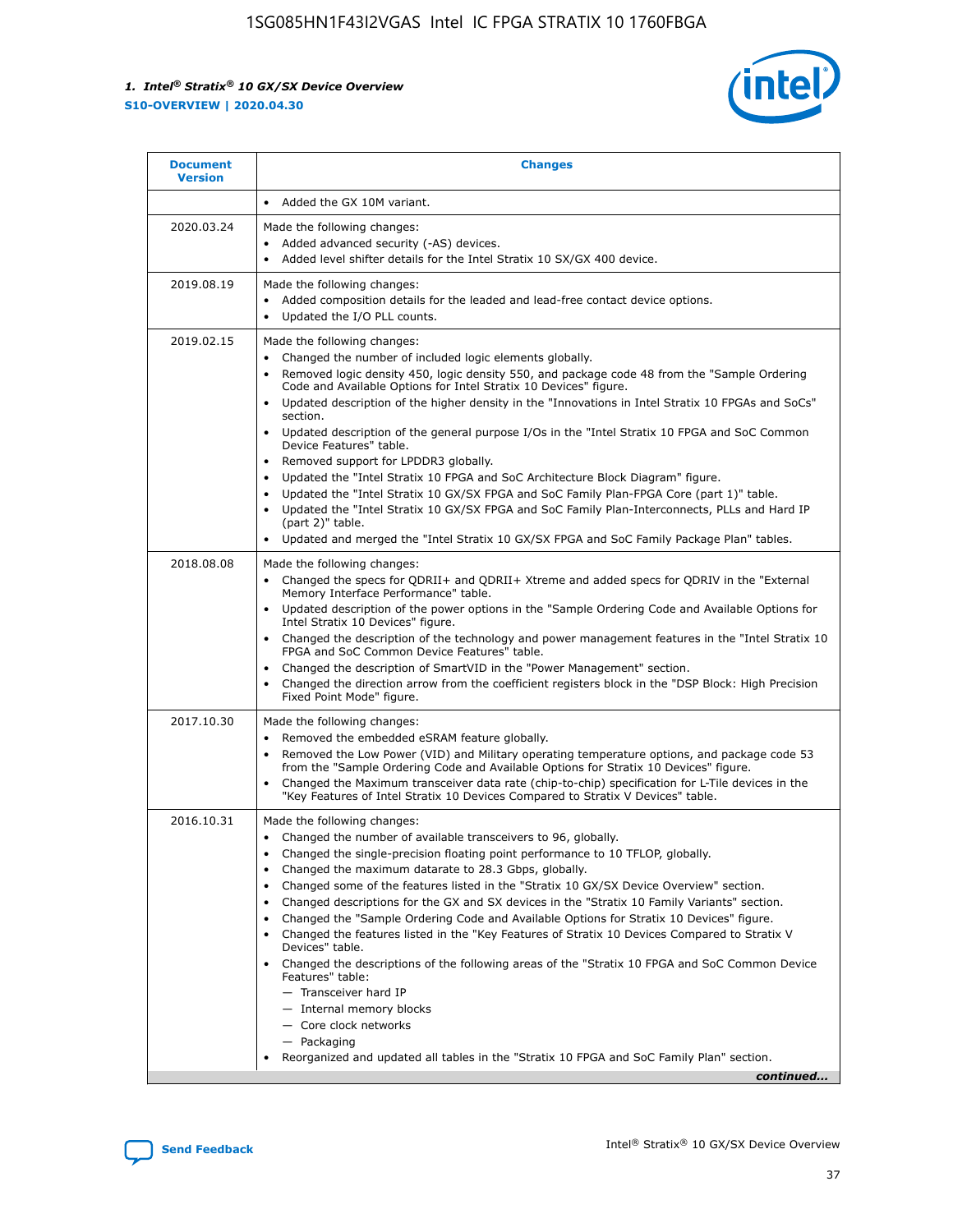

| <b>Document</b><br><b>Version</b> | <b>Changes</b>                                                                                                                                                                                                                                                                                                                                                                                                                                                                                                                                                                                                                                                                                                                                                                                                                                                                                                                                                                                      |
|-----------------------------------|-----------------------------------------------------------------------------------------------------------------------------------------------------------------------------------------------------------------------------------------------------------------------------------------------------------------------------------------------------------------------------------------------------------------------------------------------------------------------------------------------------------------------------------------------------------------------------------------------------------------------------------------------------------------------------------------------------------------------------------------------------------------------------------------------------------------------------------------------------------------------------------------------------------------------------------------------------------------------------------------------------|
|                                   | Removed the "Migration Between Arria 10 FPGAs and Stratix 10 FPGAs" section.<br>Removed footnotes from the "Transceiver PCS Features" table.<br>Changed the HMC description in the "External Memory and General Purpose I/O" section.<br>Changed the number of fPLLs in the "Fractional Synthesis PLLs and I/O PLLs" section.<br>Clarified HMC data width support in the "Key Features of the Stratix 10 HPS" table.<br>Changed the description in the "Internal Embedded Memory" section.<br>Changed the datarate for the Standard PCS and SDI PCS features in the "Transceiver PCS Features"<br>table.<br>Added a note to the "PCI Express Gen1/Gen2/Gen3 Hard IP" section.<br>Updated the "Key Features of the Stratix 10 HPS" table.<br>Changed the description for the Cache coherency unit in the "Key Features of the Stratix 10 HPS"<br>table.<br>Changed the description for the external SDRAM and Flash memory interfaces for HPS in the "Key"<br>Features of the Stratix 10 HPS" table. |
| 2015.12.04                        | Initial release.                                                                                                                                                                                                                                                                                                                                                                                                                                                                                                                                                                                                                                                                                                                                                                                                                                                                                                                                                                                    |